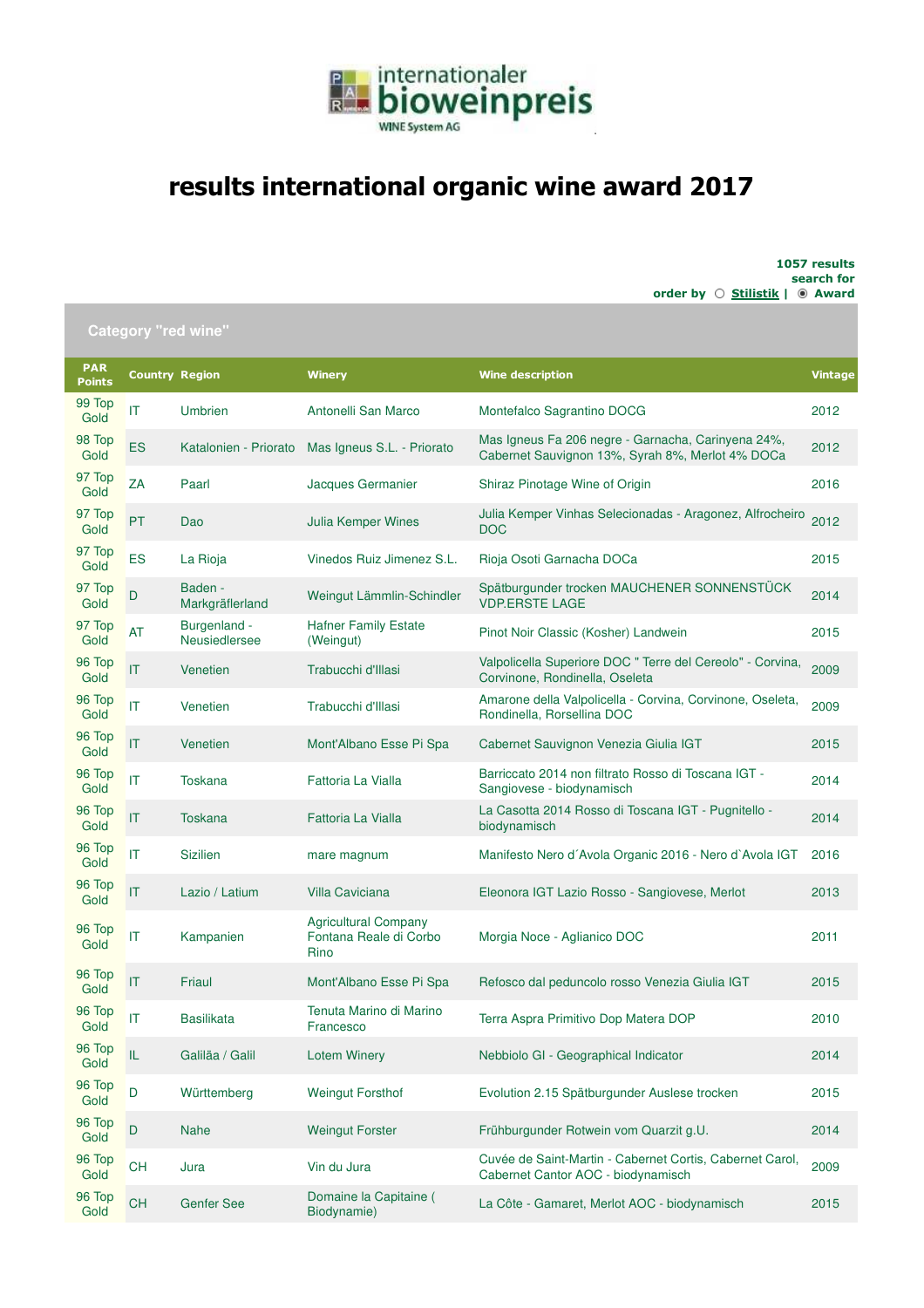| 96 Top<br>Gold | <b>CH</b>      | Aargau                            | Ni&Ro Weingut                                   | Pinot Noir Barrique AOC - biodynamisch                                                                          | 2013 |
|----------------|----------------|-----------------------------------|-------------------------------------------------|-----------------------------------------------------------------------------------------------------------------|------|
| 96 Top<br>Gold | <b>CDN</b>     | <b>British Columbia</b>           | <b>Covert Farms Family Estate</b><br>Winery     | <b>Grand Reserve Zinfandel</b>                                                                                  | 2013 |
| 96 Top<br>Gold | AT             | Wagram                            | Wein-& Obsthof Schneider                        | Blauer Zweigelt Select Qualitätswein                                                                            | 2013 |
| 96 Top<br>Gold | <b>AR</b>      | Lujan de Cuyo                     | mare magnum                                     | Big Game Malbec Syrah Organic 2015                                                                              | 2015 |
| 95 Gold        | ΖA             | Wellington                        | <b>Stellar Winery</b>                           | Merlot ohne SO2-Zusatz Wine of Origin                                                                           | 2016 |
| 95 Gold        | ZA             | Elgin                             | <b>Elgin Ridge</b>                              | 282 Pinot Noir Wine of Origin - biodynamisch                                                                    | 2016 |
| 95 Gold        | <b>PT</b>      | Alentejo                          | Paulo Laureano Vinus, Lda.                      | Paulo Laureano Vinhas Velhas Organic Wine - Aragonez,<br>Trincadeira, Alicante Bouschet IGP - biodynamisch      | 2014 |
| 95 Gold        | N <sub>Z</sub> | Marlborough                       | <b>Babich Wines Ltd</b>                         | Family Estates Headwaters Organic Pinot Noir GI -<br>Geographical Indicator                                     | 2015 |
| 95 Gold        | IT             | Venetien                          | Mont'Albano Esse Pi Spa                         | Amarone della Valpolicella - Corvina DOCG                                                                       | 2010 |
| 95 Gold        | IT             | <b>Umbrien</b>                    | Di Filippo Az. Agr. S.S.                        | Sangiovese Umbria IGT - biodynamisch                                                                            | 2015 |
| 95 Gold        | IT             | <b>Sizilien</b>                   | Ca' Lustra - Zanovello                          | IGP Sicilia Frappato - Petit Verdot                                                                             | 2015 |
| 95 Gold        | $\mathsf{I}$   | Lazio / Latium                    | <b>Villa Caviciana</b>                          | Letizia IGT Lazio Rosso - Cabernet Franc, Merlot,<br><b>Cabernet Sauvignon</b>                                  | 2013 |
| 95 Gold        | IT             | Lazio / Latium                    | Torre in Pietra Leprignana<br>S.S.              | Roma Rosso - Montepulciano, Cesanese, Sangiovese<br><b>DOC</b>                                                  | 2015 |
| 95 Gold        | ES             | La Rioja                          | Vinedos Ruiz Jimenez S.L.                       | Rioja Osoti Crianza - Garnacha, Tempranillo DOCa                                                                | 2014 |
| 95 Gold        | D              | Württemberg                       | Weingut Schäfer-Heinrich                        | Cabernet Cubin trocken QbA                                                                                      | 2012 |
| 95 Gold        | D              | Württemberg                       | Fürst Hohenlohe Oehringen                       | Verrenberger Verrenberg Lemberger Grosses Gewächs<br><b>VDP.GROSSES GEWÄCHS</b>                                 | 2014 |
| 95 Gold        | AU             | South Australia                   | Stefano Lubiana Wines                           | Sasso Pinot Noir Product of Australia - biodynamisch                                                            | 2013 |
| 95 Gold        | <b>AT</b>      | <b>Neusiedlersee</b>              | <b>Weingut Sonnenmulde</b>                      | Cabernet Sauvignon Qualitätswein                                                                                | 2015 |
| 95 Gold        | <b>AT</b>      | Burgenland -<br>Neusiedlersee     | <b>Hafner Family Estate</b><br>(Weingut)        | Pinot Noir Reserve (Kosher) Qualitätswein                                                                       | 2013 |
| 94 Gold        | ZA             | Paarl                             | Jacques Germanier                               | Cabernet Sauvignon Merlot Shiraz, Merlot, Shiraz Wine<br>of Origin                                              | 2016 |
| 94 Gold        | PT             | Alentejo                          | Adega da Torre                                  | Courelas da Torre - Aragonez, Alicante Bouschet,<br><b>Trincadeira DOC</b>                                      | 2015 |
| 94 Gold        | $\mathsf{I}$   |                                   | <b>Vins Biecher</b>                             | Big Zin - Zinfandel GI - Geographical Indicator                                                                 | 2016 |
| 94 Gold        | $\mathsf{I}$   | <b>Umbrien</b>                    | Di Filippo Az. Agr. S.S.                        | Montefalco Sagrantino DOCG - biodynamisch                                                                       | 2013 |
| 94 Gold IT     |                | Toskana                           | Fattoria La Vialla                              | LeccioMoro 2015 Montecucco Rosso DOC - Sangiovese -<br>biodynamisch                                             | 2015 |
| 94 Gold        | <b>IIT</b>     | Kampanien                         | Terra di Briganti                               | <b>MARTUMME' - Aglianico DOC</b>                                                                                | 2012 |
| 94 Gold        | FR             | Bordeaux - Bordeaux<br>Superieuer | Chateau Couronneau                              | Château Couronneau rouge - Merlot AOC                                                                           | 2015 |
| 94 Gold        | ES             | Valencia - Alicante               | <b>Bodegas Los Frailes</b>                      | Barrica Monastrell D.O., Cabernet Sauvignon DO                                                                  | 2013 |
| 94 Gold        | ES             | <b>Navarra</b>                    | Bodegas Azul y Garanza                          | Seis de Azul y Garanza - Merlot, Cabernet Sauvignon DO                                                          | 2015 |
| 94 Gold        | D              | Württemberg                       | Weingut Schäfer-Heinrich                        | Trollinger** trocken QbA                                                                                        | 2015 |
| 94 Gold        | D              | <b>Baden</b>                      | Ökol. Weingut Hubert Lay                        | Ihringer Fohrenberg Spätburgunder Rotwein Spätlese<br>trocken                                                   | 2012 |
| 94 Gold        | D              | Baden - Kaiserstuhl               | Ökol. Weingut Hubert Lay                        | Ihringer Pinot Noir Rotwein trocken Steinhaeckerle,<br>Handarb - Spätburgunder Landwein                         | 2015 |
| 94 Gold        | <b>CN</b>      | Shandong                          | <b>Weilong Wine Stock</b>                       | Grand Dragon Release Stars Organic - Merlot Wine of<br>origin China                                             | 2013 |
| 94 Gold        | <b>CH</b>      | Westschweiz -<br><b>Bielersee</b> | <b>Biovin Martin</b>                            | Pinot Noir - Blauburgunder AOC - biodynamisch                                                                   | 2015 |
| 94 Gold        | <b>CDN</b>     | <b>British Columbia</b>           | <b>Covert Farms Family Estate</b><br>Winery     | Grand Reserve Cabernet Sauvignon                                                                                | 2014 |
| 94 Gold        | <b>AU</b>      | <b>Hunter Valley</b>              | <b>Tamburlaine Wines</b>                        | Tamburlaine Orange Syrah GI - Geographical Indicator                                                            | 2016 |
| 94 Gold        | <b>AT</b>      | <b>Steiermark</b>                 | <b>Bio-Weingut Georg</b><br>Thünauer            | Cuvée Rouge - Regent, Cabernet Jura Rebsortenwein                                                               | 2015 |
| 93 Gold        | ΖA             | <b>Western Cape</b>               | <b>Stellar Winery</b>                           | The Sensory Collection Pinotage, NA Wine of Origin                                                              | 2015 |
| 93 Gold        | <b>PT</b>      | Douro                             | Sociedade Clemente<br>Meneres - Quinta Do Romeu | Quinta do Romeu Douro Colheita - Touriga Nacional, Tinta<br>Roriz (18%), Sousão (14%), Touriga Franca (13%) DOC | 2011 |
| 93 Gold        | NZ             | Marlborough                       | Misty Cove Wine Group Ltd                       | Organic Pinot Noir                                                                                              | 2016 |
| 93 Gold        | $\mathsf{I}$   | Venetien                          | <b>SAN NAZARIO</b>                              | BROLO DELLE FEMMINE - Merlot DOC - biodynamisch                                                                 | 2015 |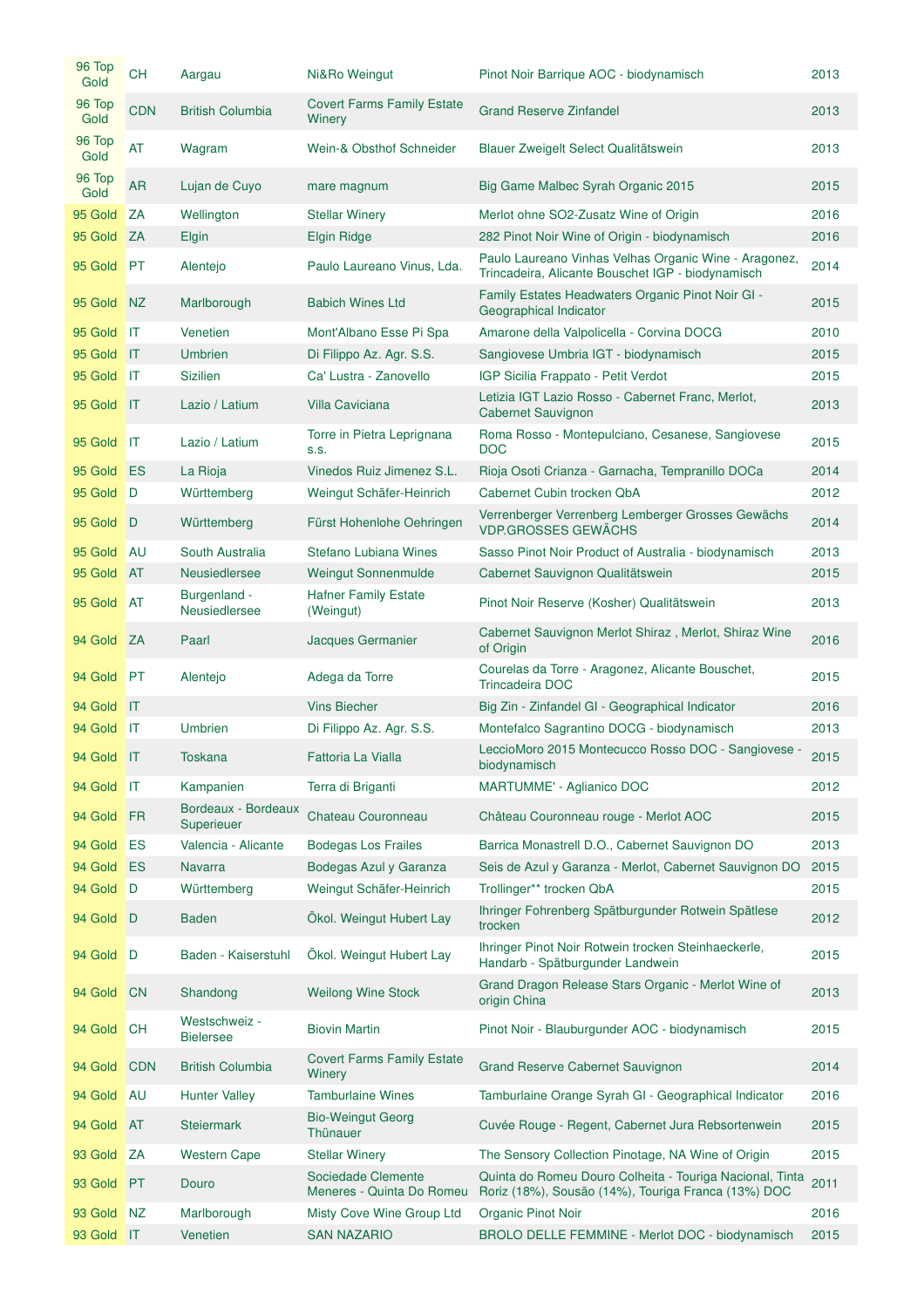| 93 Gold IT |                             | <b>Toskana</b>                                  | Fattoria La Vialla                                                          | Casa Conforto Chianti Superiore 2015 DOCG -<br>Sangiovese - biodynamisch                               | 2015 |
|------------|-----------------------------|-------------------------------------------------|-----------------------------------------------------------------------------|--------------------------------------------------------------------------------------------------------|------|
| 93 Gold IT |                             | <b>Sizilien</b>                                 | Caruso & Minini                                                             | NATURALMENTE BIO NERO D'AVOLA - Nero d'Avola<br><b>DOC</b>                                             | 2016 |
| 93 Gold    | ШT                          | Salento                                         | Duca Carlo Guarini                                                          | <b>MALIA - Malvasia IGT</b>                                                                            | 2014 |
| 93 Gold    | IT                          | Lazio / Latium                                  | <b>Villa Caviciana</b>                                                      | Faustina IGT Lazio Rosso - Sangiovese, Tanat                                                           | 2011 |
| 93 Gold    | $\mathbf{I}$                | Alto Adige / Südtirol                           | Gruberhof                                                                   | Südt. Merlot/Cabernet 2015, Cabermet Franc DOC                                                         | 2015 |
| 93 Gold    | IT                          | Abruzzen                                        | Chiusa Grande di Franco<br>D'Eusanio                                        | Vinosophia Montepulciano d'Abruzzo DOC                                                                 | 2015 |
| 93 Gold    | <b>FR</b>                   | Rhône                                           | Domaine Fond Croze                                                          | "Cuvée Confidence" Côtes du Rhône AOC - Grenache,<br>Syrah 30%                                         | 2015 |
| 93 Gold    | FR                          | Languedoc-<br>Roussillon                        | Domaine Boucabeille                                                         | Boucabeille Monte Nero - Syrah, Grenache, Mourvedre<br><b>AOC</b>                                      | 2015 |
| 93 Gold    | ES                          | Valencia                                        | Pago Casa Gran                                                              | Falcata Casa Gran - Garnacha Tintorera, Monastrell,<br>Syrah DOC                                       | 2014 |
| 93 Gold    | ES                          | Valencia                                        | Pago Casa Gran                                                              | Casa Benasol Crux - Garnacha Tintorera, Monastrell,<br>Shiraz DOC                                      | 2014 |
| 93 Gold    | <b>ES</b>                   | Valencia - Alicante                             | <b>Hammeken Cellars SL</b>                                                  | LUMOS Nr.3 Monastrell-Shiraz Bio DO                                                                    | 2015 |
| 93 Gold    | D                           | Württemberg                                     | Weingut Schäfer-Heinrich                                                    | Merlot trocken *** QbA                                                                                 | 2014 |
| 93 Gold    | D                           | Württemberg                                     | Weingut "Im Hagenbüchle"                                                    | Monarch QbA                                                                                            | 2015 |
| 93 Gold    | D                           | Württemberg                                     | Schloßgut Hohenbeilstein                                                    | Lemberger GG QbA                                                                                       | 2014 |
| 93 Gold    | ∣D                          | Württemberg                                     | Fürst Hohenlohe Oehringen                                                   | Verrenberger Verrenberg Spätburgunder Grosses<br>Gewächs VDP.GROSSES GEWÄCHS                           | 2014 |
| 93 Gold D  |                             | Pfalz                                           | <b>Wiedemanns Weingut</b>                                                   | "Sommernachtsträume" Dornfelder Barrique Deutscher<br>Qualitätswein                                    | 2014 |
| 93 Gold    | $\overline{\phantom{a}}$ CN | Ningxia                                         | Ruifeng Aosaisi (Yantai)<br><b>Wine Villas Co</b>                           | Luoshan Liu Da Ji Dry Red Wine - Cabernet Sauvignon<br>Wine of origin China                            | 2016 |
| 93 Gold    | <b>CN</b>                   | Gansu                                           | Gansu Zhangye Goufeng<br>Wine                                               | Guofeng Desert Cabernet Sauvignon, Merlot 8% Wine of<br>origin China                                   | 2015 |
| 93 Gold    | <b>CH</b>                   | Westschweiz -<br>Französische<br><b>Schweiz</b> | <b>Biovin Martin</b>                                                        | Lacerta Barrique - Blauburgunder AOC - biodynamisch                                                    | 2015 |
| 93 Gold    | <b>AT</b>                   | Wagram                                          | <b>Bioweinhof A.Paradeiser</b>                                              | Paradiso - Regent Wein aus Österreich                                                                  | 2014 |
| 92 Gold    | PT                          | Lisboa                                          | Quinta do Montalto, Lda                                                     | Vinha da Malhada Tinto Reserva - Touriga Nacional,<br>Syrah, Baga, Castelão, Trincadeira, Aragonez IGP | 2016 |
| 92 Gold MX |                             | Baja California                                 | Vinas del Sol S.A. de C.V.                                                  | Santos Brujos Tempranillo GI - Geographical Indicator -<br>biodynamisch                                | 2014 |
| 92 Gold IT |                             | Venetien                                        | Cantine Vitevis s.c.a.                                                      | Merlot Varietale "Vaio dei Colori" VdT                                                                 | 2016 |
| 92 Gold    | $\mathsf{I}$                | Venetien                                        | Ca' Lustra - Zanovello                                                      | DOC Colli Euganei Merlot "Sassonero"                                                                   | 2012 |
| 92 Gold    | $\mathsf{I}$                | <b>Umbrien</b>                                  | Antonelli San Marco                                                         | Montefalco Rosso DOC - Sangiovese, Sagrantino,<br>Montepulciano                                        | 2014 |
| 92 Gold    | $\mathsf{I}$                | <b>Toskana</b>                                  | Fattoria La Vialla                                                          | Casal Duro 2014 Rosso di Toscana IGT - Sangiovese -<br>biodynamisch                                    | 2014 |
| 92 Gold    | $\mathsf{I}$                | <b>Toskana</b>                                  | Cantina LaSelva                                                             | Merlot IGT                                                                                             | 2015 |
| 92 Gold    | $\mathsf{I}$                | <b>Sizilien</b>                                 | mare magnum                                                                 | The Yoga Syrah Nero d'Avola Cabernet Sauvignon<br>Organic 2016, Nero d'Avola, Cabernet Sauvignon IGT   | 2016 |
| 92 Gold    | $\mathsf{I}$                | <b>Sizilien</b>                                 | Hoopoe                                                                      | Hoopoe Merlot / Cabernet Sauvignon IGT                                                                 | 2016 |
| 92 Gold    | $\mathsf{I}$                | <b>Sizilien</b>                                 | Hoopoe                                                                      | Hoopoe Nero d'Avola / Syrah - Nero d`Avola IGT                                                         | 2016 |
| 92 Gold    | ШT                          | Salento                                         | Duca Carlo Guarini                                                          | <b>BOEMONDO - Primitivo IGT</b>                                                                        | 2013 |
| 92 Gold    | <b>GR</b>                   | Kreta                                           | Domaine Zacharioudakis                                                      | ORTHI PETRA - Cabernet Sauvignon, Kotsifali PGI -<br><b>Protected Georgraphical Indications</b>        | 2014 |
| 92 Gold    | FR                          | Languedoc                                       | Domaine de Brau                                                             | Château de Brau Cuvée Château - Syrah, Cabernet-<br>Sauvignon 40% Merlot 10% AOP                       | 2016 |
| 92 Gold    | ES                          | Valencia                                        | Pago Casa Gran                                                              | Guaret - Garnacha Tintorera DOC                                                                        | 2014 |
| 92 Gold    | ES                          | Valencia                                        | Pago Casa Gran                                                              | Falcata Casa Gran - Garnacha, Syrah, Monastrell DO                                                     | 2014 |
| 92 Gold    | ES                          | Murcia - Jumilla                                | <b>Bodegas Bleda</b>                                                        | Castillo de Jumilla Organic - Monastrell DOP -<br>biodynamisch                                         | 2016 |
| 92 Gold    | ES                          | Murcia - Jumilla                                | Barrena Belzunegui F y<br>Conesa Arnaldos MA -<br><b>Altamente Vinos SC</b> | <b>Volalto Monastrell Barrica DOP</b>                                                                  | 2014 |
| 92 Gold ES |                             | La Mancha                                       | <b>Finca Manzanares</b>                                                     | PALAREA - Cabernet Sauvignon, Merlot, Shiraz Reserva                                                   | 2014 |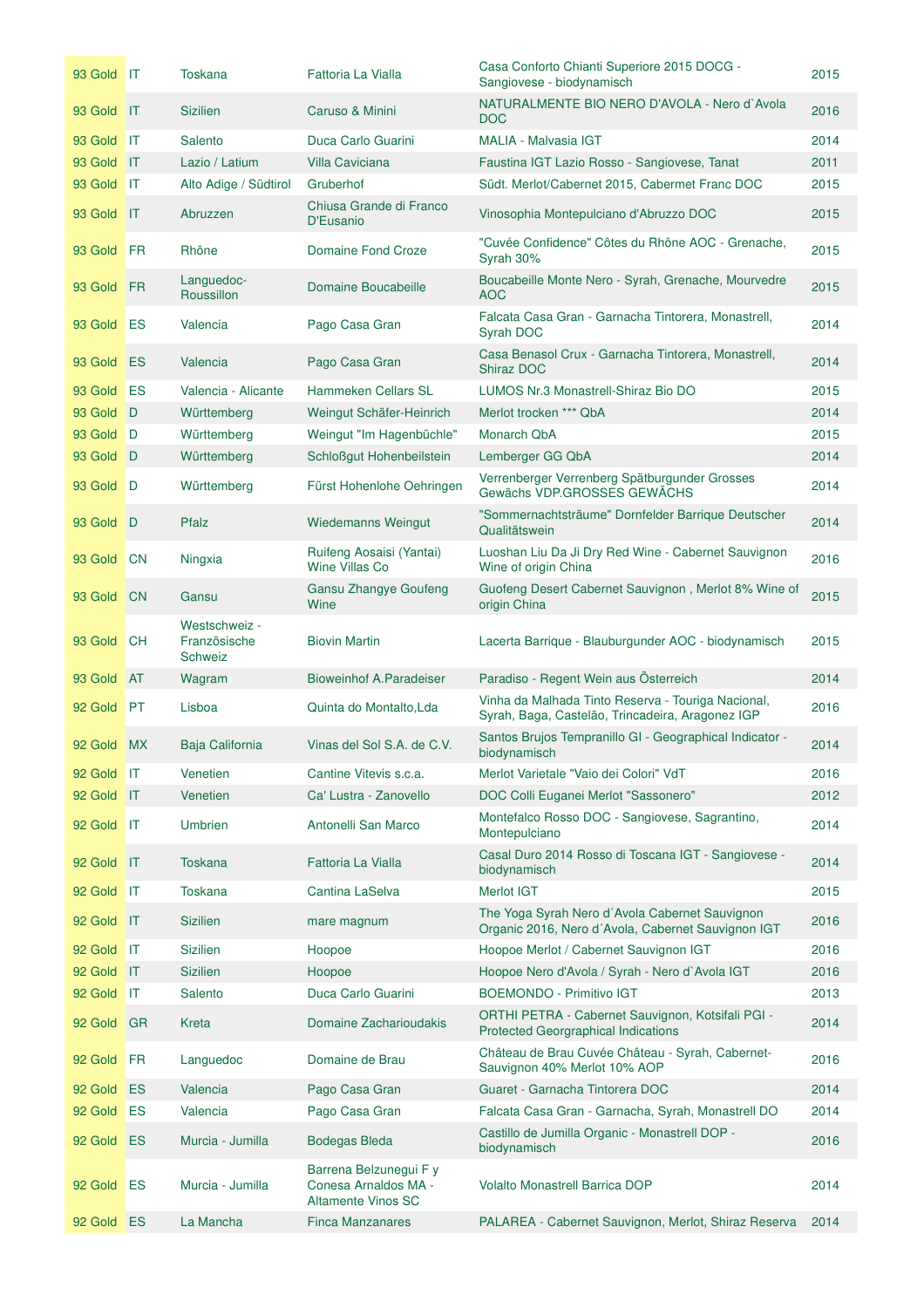| 92 Gold ES |                | Katalonien                                      | <b>BIOPAUMERA</b>                                                               | Adrià de Paumera - Cabernet Sauvignon, Garnacha<br>Negra DO                                  | 2013 |
|------------|----------------|-------------------------------------------------|---------------------------------------------------------------------------------|----------------------------------------------------------------------------------------------|------|
| 92 Gold ES |                | Aragón                                          | Bodegas Langa HNOS                                                              | LANGA FRENESI - Garnacha, Merlot, Syrah, Cabernet<br>Sauvignon DOP                           | 2016 |
| 92 Gold D  |                | Württemberg                                     | Weingut Schäfer-Heinrich                                                        | "Was ist das ?" Rotweincuvée trocken - Dornfelder,<br>Cabernet Cortis ObA                    | 2015 |
| 92 Gold    | D              | Württemberg                                     | Lauffener Weingärtner eG                                                        | Schwarzriesling QbA trocken                                                                  | 2014 |
| 92 Gold    | D              | <b>Baden</b>                                    | Weingut am Thalsbach                                                            | Pinot Noir - Spätburgunder Landwein                                                          | 2015 |
| 92 Gold    | <b>CN</b>      | Ningxia                                         | <b>Huida Sunshine Ecological</b><br>Winery                                      | Colourful Sunshine Cabernet Sauvignon Wine of origin<br>China                                | 2016 |
| 92 Gold    | <b>CN</b>      | Ningxia                                         | Ho-Lan Soul(NingXia)<br><b>International Wineries</b><br><b>Company Limited</b> | Ho-Lan Soul Grand Organic Cabernet Sauvignon Wine of<br>origin China                         | 2013 |
| 92 Gold    | <b>CN</b>      | Ningxia                                         | Chateau Yunmo                                                                   | Great Wall Desert Fox blue fox Cabernet Sauvignon,<br>Cabernet Franc 5% Wine of origin China | 2016 |
| 92 Gold    | <b>CN</b>      | Inner Mongolia                                  | Inner Mongolia Hansen<br>Winery                                                 | HANSEN Merlot Wine of origin China                                                           | 2016 |
| 92 Gold    | <b>CH</b>      | Aargau                                          | Ni&Ro Weingut                                                                   | Pinot Noir Wil AOC - biodynamisch                                                            | 2013 |
| 92 Gold    | <b>CDN</b>     | <b>British Columbia</b>                         | <b>Covert Farms Family Estate</b><br>Winery                                     | Amicitia - Merlot, Cabernet Sauvignon, Cabernet Franc,<br>Malbec, Petit Verdot               | 2013 |
| 92 Gold    | <b>BG</b>      | <b>Thrakien</b>                                 | <b>Zagreus Winery</b>                                                           | VINICA Mavrud Organic GI - Geographical Indicator                                            | 2013 |
| 92 Gold    | <b>AT</b>      | Wagram                                          | <b>Bio Weinkunst Pegler</b>                                                     | ZWEIGELT - Zweigelt Landwein                                                                 | 2015 |
| 92 Gold    | <b>AR</b>      | Mendoza                                         | <b>Bodegas Krontiras</b>                                                        | Nampelka Elegant - Malbec g.g.A. - biodynamisch                                              | 2015 |
| 91 Gold IT |                | Venetien                                        | Ca' Lustra - Zanovello                                                          | DOC Colli Euganei Rosso "Moro Polo" - Merlot,<br>Carménère, Cabernet Sauvignon               | 2014 |
| 91 Gold    | $\mathsf{I}$   | <b>Toskana</b>                                  | Azienda Agraria Eredi<br><b>Baldoncini Silvio</b>                               | Dalcentro - Sangiovese IGT - biodynamisch                                                    | 2014 |
| 91 Gold    | $\mathsf{I}$   | Sardinien                                       | Giuliana Puligheddu                                                             | Cupanera - Cannonau DOC                                                                      | 2015 |
| 91 Gold FR |                | Languedoc                                       | Mas des Quernes                                                                 | 'Les Ruches' Mas des Quernes - Grenache, Carignan,<br>Mouvèdre AOC                           | 2015 |
| 91 Gold    | <b>ES</b>      | Valencia                                        | Vinos Sierra Norte, S.L.                                                        | Olcaviana Tempranillo IGP                                                                    | 2016 |
| 91 Gold ES |                | Valencia - Alicante                             | Bodegas Bocopa                                                                  | LAUDUM NATURE BARRICA ORGANIC WINE<br>Monastrell Petit Verdot DO                             | 2015 |
| 91 Gold    | ES             | La Rioja                                        | Bodegas Moraza S.L.                                                             | Bodegas Moraza Tempranillo DOCa                                                              | 2015 |
| 91 Gold    | ES             | Katalonien                                      | Alta Alella S.L                                                                 | Parvus Syrah Alta Alella DO                                                                  | 2015 |
| 91 Gold    | ES             | Castilla-La Mancha -<br>Valdepeñas              | Bodegas Mureda                                                                  | MUREDA SYRAH - Syrah Vino de la Tierra (VdT)                                                 | 2016 |
| 91 Gold    | D              | Württemberg                                     | <b>Weingut Doreas</b>                                                           | Spätburgunder Symphonie trocken Deutscher<br>Qualitätswein                                   | 2015 |
| 91 Gold    | $\blacksquare$ | Württemberg                                     | Schloßgut Hohenbeilstein                                                        | Spätburgunder GG QbA                                                                         | 2014 |
| 91 Gold    | D              | Rheinhessen                                     | <b>Villa Welter</b>                                                             | Merlot trocken Villa Welter Deutscher Qualitätswein                                          | 2015 |
| 91 Gold    | D              | Pfalz                                           | <b>Wiedemanns Weingut</b>                                                       | Alte Reben Spätburgunder Rotwein trocken, keine<br>Deutscher Qualitätswein                   | 2014 |
| 91 Gold    | D              | Pfalz                                           | Weingut Oberhofer GbR                                                           | Spätburgunder trocken Tradition QbA                                                          | 2014 |
| 91 Gold    | D              | Pfalz                                           | <b>Weingut Castel Peter</b>                                                     | Pierre*** trocken - Cabernet Sauvignon, Spätburgunder,<br>Merlot Deutscher Qualitätswein     | 2012 |
| 91 Gold    | D              | Pfalz                                           | Biologisches Weingut Kilian<br><b>Bopp</b>                                      | <b>Regent QbA</b>                                                                            | 2015 |
| 91 Gold    | D              | Franken                                         | Weinbau Anja Stritzinger<br>Klingenberg                                         | Spätburgunder Spätlese                                                                       | 2015 |
| 91 Gold    | D              | Baden -<br>Markgräflerland                      | Ökologischer Wein- und<br>Landbau                                               | Regent Rotwein QW Deutscher Qualitätswein -<br>biodynamisch                                  | 2016 |
| 91 Gold    | D              | Baden -<br>Markgräflerland                      | Weingut Köpfer                                                                  | Kirchhofener Höllhagen Spätburgunder QbA                                                     | 2015 |
| 91 Gold    | <b>CH</b>      | Westschweiz -<br>Französische<br><b>Schweiz</b> | <b>Biovin Martin</b>                                                            | Lune Bleu - Muscat Bleu, Regent AOC - biodynamisch                                           | 2016 |
| 91 Gold    | <b>CDN</b>     | <b>British Columbia</b>                         | <b>Covert Farms Family Estate</b><br>Winery                                     | <b>Grand Reserve Pinot Noir</b>                                                              | 2014 |
| 91 Gold AU |                | South Australia                                 | <b>Angove Family Winemakers</b>                                                 | Warboys Vineyard McLaren Vale Shiraz - Syrah GI -<br>Geographical Indicator - biodynamisch   | 2015 |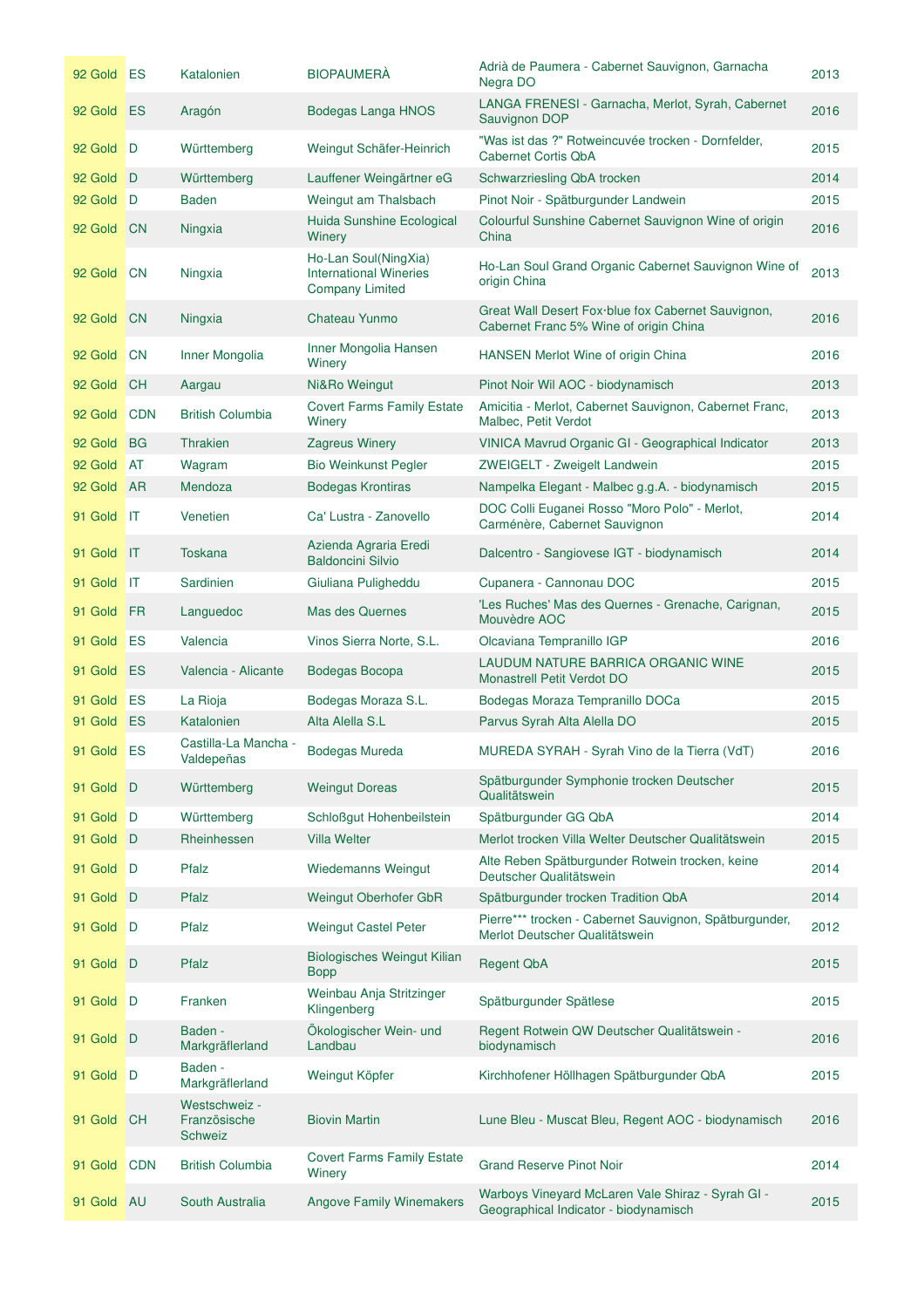| 91 Gold AU |                 | <b>Hunter Valley</b>          | <b>Tamburlaine Wines</b>                    | Tamburlaine Orange Cabernet Sauvignon GI -<br>Geographical Indicator                                         | 2016 |
|------------|-----------------|-------------------------------|---------------------------------------------|--------------------------------------------------------------------------------------------------------------|------|
| 91 Gold AT |                 | Weinviertel                   | <b>Weingut Oppenauer</b>                    | Pinot Noir Qualitätswein                                                                                     | 2015 |
| 91 Gold    | AT              | Thermenregion                 | <b>Weingut Christian FISCHER</b>            | Zweigelt Gradenthal PREMIUM Qualitätswein                                                                    | 2013 |
| 91 Gold AT |                 | Carnuntum                     | Bio-Weingärtnerei Artner                    | Merlot Premium Qualitätswein                                                                                 | 2013 |
| 91 Gold    | <b>AT</b>       | Burgenland -<br>Neusiedlersee | <b>Weiss Christian &amp; Thomas</b><br>GnbR | Blend vom Golser Hotter - Merlot, Blaufränkisch<br>Qualitätswein                                             | 2015 |
| 90 Gold    | <b>MX</b>       | Coahuila                      | <b>Casa Madero</b>                          | Casa Madero Cabernet Sauvignon - biodynamisch                                                                | 2014 |
| 90 Gold    | IT              | <b>Toskana</b>                | Cantina LaSelva                             | Morellino di Scansano - Sangiovese, Merlot DOCG                                                              | 2016 |
| 90 Gold    | $\mathbf{H}$    | <b>Sizilien</b>               | mare magnum                                 | Raccolto Nero d'Avola Cabernet Sauvignon Organic 2016<br>- Nero d'Avola IGT                                  | 2016 |
| 90 Gold    | ШT              | <b>Sizilien</b>               | Cantine Volpi                               | Terre Siciliane Igt SYRAH - biologico - Syrah IGT                                                            | 2016 |
| 90 Gold IT |                 | Salento                       | Duca Carlo Guarini                          | NATIVO - Negroamaro IGT                                                                                      | 2015 |
| 90 Gold    | <b>IIT</b>      | Kampanien                     | Terra di Briganti                           | SANNIO AGLIANICO DOC - Aglianico                                                                             | 2014 |
| 90 Gold    | $\mathbf{I}$    | Alto Adige / Südtirol         | <b>St.Quirinus</b>                          | Blauburgunder DOC - biodynamisch                                                                             | 2015 |
| 90 Gold IL |                 | Galiläa / Galil               | <b>Lotem Winery</b>                         | Solo - Cabernet Sauvignon GI - Geographical Indicator                                                        | 2015 |
| 90 Gold    | <b>GR</b>       | Kreta                         | Domaine Zacharioudakis                      | KOTSIFALI DOMAINE ZACHARIOUDAKIS - Kotsifali PGI<br>- Protected Georgraphical Indications                    | 2014 |
| 90 Gold    | ES              | Valencia - Alicante           | Bodegas Bocopa                              | LAUDUM ROBLE - Syrah DO                                                                                      | 2016 |
| 90 Gold    | ES              | Valencia - Alicante           | Bodegas Bocopa                              | CASTILLO DE ALICANTE TINTO - Monastrell, Cabernet,<br>Tempranillo DO                                         | 2016 |
| 90 Gold    | ES              | Katalonien                    | <b>BIOPAUMERÀ</b>                           | Esther de Paumerà - Garnacha, Cabernet Sauvignon<br>Crianza                                                  | 2011 |
| 90 Gold    | ES              | Katalonien -<br>Penedés       | Albet i Noya S.A.T                          | Lignum negre - Cabernet Sauvignon, Garnatxa negra,<br>Merlot, Syrah, Ull de llebre DO                        | 2014 |
| 90 Gold    | ES              | Balearen - Mallorca           | Finca Can Axartell                          | Tinto Tres - Syrah, Merlot Vino de la Tierra (VdT)                                                           | 2014 |
| 90 Gold    | <b>ES</b>       | Andalusien                    | Maurer and Sons S. L.                       | De Raíz Selección - Merlot, Petit Verdot, Pinot Noir<br>Reserva                                              | 2014 |
| 90 Gold    | $\blacksquare$  | Württemberg                   | <b>Weingut Heid</b>                         | Fellbacher Lämmler Lemberger GG VDP.GROSSES<br><b>GEWÄCHS</b>                                                | 2014 |
| 90 Gold    | $\blacksquare$  | Württemberg                   | <b>Weingut Forsthof</b>                     | Muskattrollinger - Muskat-Trollinger Deutscher<br>Qualitätswein                                              | 2015 |
| 90 Gold    | $\mathsf{D}$    | Württemberg                   | Schloßgut Hohenbeilstein                    | Muskattrollinger - Muskat-Trollinger QbA                                                                     | 2016 |
| 90 Gold D  |                 | Württemberg                   | Lauffener Weingärtner eG                    | Dornfelder mit Acolon QbA trocken                                                                            | 2015 |
| 90 Gold D  |                 | Rheinhessen                   | BioWeingut & Landhotel<br>Gänz              | Spätburgunder Noir Deutscher Qualitätswein                                                                   | 2013 |
| 90 Gold D  |                 | Pfalz                         | <b>Weingut Merkel</b>                       | "Unzertrennlich" Rotwein-Cuvée Qualitätswein Trocken -<br>Ste - Syrah, Spätburgunder Deutscher Qualitätswein | 2015 |
| 90 Gold    | D               | Pfalz                         | <b>Weingut Merkel</b>                       | Regent Rotwein Qualitätswein Trocken -<br>Sternstundenedition Deutscher Qualitätswein                        | 2015 |
| 90 Gold    | D               | <b>Nahe</b>                   | Weingut Fuchs-Jacobus                       | SCHMELZER Spätburgunder Deutscher Qualitätswein -<br>biodynamisch                                            | 2015 |
| 90 Gold    | I D             | <b>Nahe</b>                   | Weingut Fuchs-Jacobus                       | SCHOENHOLT Regent Deutscher Qualitätswein -<br>biodynamisch                                                  | 2015 |
| 90 Gold    | $\Box$          | <b>Baden</b>                  | Weingut Christian Geier                     | Cuvée 15 - Regent QbA                                                                                        | 2015 |
| 90 Gold    | D               | Baden -<br>Markgräflerland    | Hofgut Sonnenschein -<br>Bürgin             | Cabernet Cuvée, Cabernet Carol, Cabernet Cortis<br>Auslese                                                   | 2014 |
| 90 Gold    | <b>CN</b>       | Xinjiang                      | Xinjiang Xiangdu Wine                       | Xiangdu Anthony Cabernet Franc Wine of origin China                                                          | 2014 |
| 90 Gold    | <b>CN</b>       | Xinjiang                      | Inner Mongolia Bainian Wine                 | Weixu Hegu Crianza Organic - Cabernet Sauvignon Wine<br>of origin China                                      | 2015 |
| 90 Gold    | <b>CN</b>       | Xinjiang                      | <b>Fangxiang Manor Wine</b>                 | Gaya Cabernet Sauvignon Cellar Wine of origin China                                                          | 2012 |
| 90 Gold    | <b>CN</b>       | Shandong                      | <b>Weilong Wine Stock</b>                   | Grand Dragon Organic - Wine-Master Level - Marselan<br>Wine of origin China                                  | 2013 |
| 90 Gold    | <b>CN</b>       | Shandong                      | <b>Weilong Wine Stock</b>                   | Grand Dragon Organic C18 - Marselan Wine of origin<br>China                                                  | 2013 |
| 90 Gold    | $\overline{C}N$ | Ningxia                       | Ningxia Tiande Wine                         | Longyi Cabernet Sauvignon, Merlot 5%, Shiraz 5% Wine<br>of origin China                                      | 2016 |
| 90 Gold CN |                 | Ningxia                       | Huida Sunshine Ecological<br>Winery         | Colourful Sunshine Cabernet Sauvignon Wine of origin<br>China                                                | 2015 |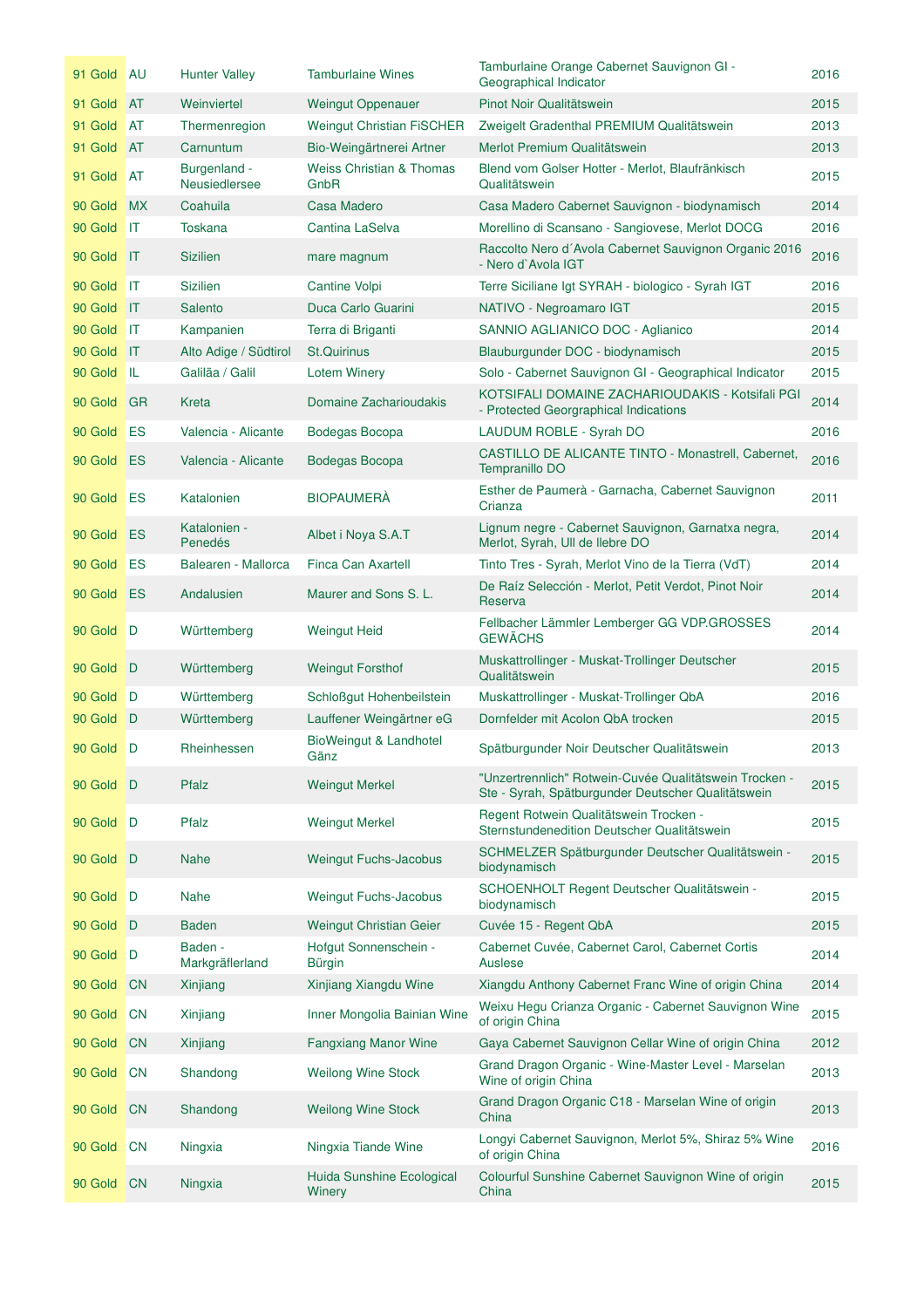| 90 Gold CN    |           | Ningxia                                         | Ho-Lan Soul(NingXia)<br><b>International Wineries</b><br><b>Company Limited</b> | Ho-Lan Soul Collection Organic Marselan Wine of origin<br>China                                    | 2014 |
|---------------|-----------|-------------------------------------------------|---------------------------------------------------------------------------------|----------------------------------------------------------------------------------------------------|------|
| 90 Gold       | <b>CN</b> | Inner Mongolia                                  | Ningxia St Louis Ding<br>Chateau                                                | Farsight CS - Cabernet Sauvignon Wine of origin China                                              | 2015 |
| 90 Gold       | <b>CN</b> | Inner Mongolia                                  | Inner Mongolia Hansen<br>Winery                                                 | HANSEN The Wine of the Desert - Cabernet Gernischt,<br>Cabernet Sauvignon 30% Wine of origin China | 2016 |
| 90 Gold       | <b>AU</b> | South Australia                                 | <b>Angove Family Winemakers</b>                                                 | Organic Shiraz Cabernet - Syrah, Cabernet Sauvignon GI<br>- Geographical Indicator - biodynamisch  | 2016 |
| 90 Gold       | <b>AU</b> | South Australia                                 | <b>Angove Family Winemakers</b>                                                 | Wild Olive Organic Shiraz - Syrah GI - Geographical<br>Indicator - biodynamisch                    | 2015 |
| 90 Gold       | <b>AU</b> | <b>Hunter Valley</b>                            | <b>Tamburlaine Wines</b>                                                        | Tamburlaine Orange Merlot GI - Geographical Indicator                                              | 2016 |
| 90 Gold       | <b>AT</b> | Wagram                                          | <b>Arkadenhof Hausdorf</b>                                                      | Zweigelt Reserve Qualitätswein                                                                     | 2013 |
| 90 Gold       | <b>AT</b> | Wagram                                          | <b>Arkadenhof Hausdorf</b>                                                      | MORred - Cuvée, Roesler, Zweigelt Qualitätswein                                                    | 2013 |
| 90 Gold       | <b>AT</b> | <b>Neusiedlersee</b>                            | <b>Weingut Sonnenmulde</b>                                                      | Merlot Qualitätswein                                                                               | 2015 |
| 90 Gold       | <b>AT</b> | <b>Neusiedlersee</b>                            | <b>Weingut Sonnenmulde</b>                                                      | Capella - Zweigelt Qualitätswein                                                                   | 2015 |
| 90 Gold       | AT        | <b>Burgenland</b>                               | <b>Biohof Lang</b>                                                              | Cabernet Sauvignon Kaiserberg Qualitätswein                                                        | 2015 |
| 90 Gold       | <b>AT</b> | Burgenland -<br>Neusiedlersee                   | <b>Hafner Family Estate</b><br>(Weingut)                                        | Shiraz Classic (kosher) - Syrah Qualitätswein                                                      | 2015 |
| 90 Gold       | <b>AT</b> | Burgenland -<br>Neusiedlersee                   | <b>Hafner Family Estate</b><br>(Weingut)                                        | Zweigelt Classic (kosher) Qualitätswein                                                            | 2015 |
| 90 Gold       | <b>AT</b> | Burgenland -<br>Neusiedlersee                   | <b>Hafner Family Estate</b><br>(Weingut)                                        | ANAKIN (kosher) - Blaufränkisch, Cabernet Sauvignon<br>30%, Rösler 30%, Rathay 10% Qualitätswein   | 2013 |
| 89 Silver ZA  |           | <b>Western Cape</b>                             | <b>Stellar Winery</b>                                                           | Coetzee Family Wines - Pinot Noir Wine of Origin                                                   | 2014 |
| 89 Silver USA |           | Kalifornien                                     | <b>Vins Biecher</b>                                                             | Tom Legend - Zinfandel, Syrah GI - Geographical<br>Indicator                                       | 2016 |
| 89 Silver TR  |           | Agäis und<br>Westanatolien                      | <b>LUCIEN ARKAS BAGLARI</b>                                                     | Mon Rêve Montepulciano                                                                             | 2014 |
| 89 Silver IT  |           | <b>Umbrien</b>                                  | Di Filippo Az. Agr. S.S.                                                        | Terre S. Nicola - Sangiovese, Merlot, Sagrantino IGT -<br>biodynamisch                             | 2014 |
| 89 Silver IT  |           | Toskana                                         | Fattoria La Vialla                                                              | Casa Conforto Chianti Riserva 2014 DOCG - Sangiovese<br>- biodynamisch                             | 2014 |
| 89 Silver IT  |           | <b>Basilikata</b>                               | Tenuta Marino di Marino<br>Francesco                                            | Terra Aspra Aglianico Igp Basilicata IGP                                                           | 2010 |
| 89 Silver FR  |           | Provence - Gard                                 | Château de Nages                                                                | ButiNAGES Rouge - Grenache, Syrah AOC                                                              | 2015 |
| 89 Silver FR  |           | Languedoc                                       | Domaine de Brau                                                                 | Pure Cabernet Sauvignon IGP                                                                        | 2015 |
| 89 Silver ES  |           | Valencia - Alicante                             | Pago Casa Gran                                                                  | Falcata Arenal - Garnacha Tintorera DOC                                                            | 2014 |
| 89 Silver ES  |           | Valencia - Alicante                             | <b>Hammeken Cellars SL</b>                                                      | Dos Puntos Tinto Organic - Tempranillo, Shiraz, Merlot,<br>Cabernet Sauvignon IGP                  | 2016 |
| 89 Silver ES  |           | Katalonien                                      | Dit Celler S.c.p.                                                               | Cabirol Negre - Garnacha, Syrah DO                                                                 | 2015 |
| 89 Silver ES  |           | Castilla - La Mancha                            | <b>Bodegas Navarro Lopez</b>                                                    | Para Celsus Tempranillo Vino de la Tierra (VdT)                                                    | 2016 |
| 89 Silver ES  |           | Aragón                                          | <b>ECOLECERA</b>                                                                | Tempranillo Ecolecera IGP                                                                          | 2016 |
| 89 Silver ES  |           | Aragón                                          | <b>Bodegas TEMPORE</b>                                                          | GENERACIÓN 73 - Garnacha IGP                                                                       | 2016 |
| 89 Silver D   |           | Rheinhessen                                     | <b>BioWeingut &amp; Landhotel</b><br>Gänz                                       | Dornfelder Deutscher Wein                                                                          | 2015 |
| 89 Silver D   |           | Franken                                         | <b>Weingut Bausewein</b>                                                        | Spätburgunder - Iphöfer Kalb QbA                                                                   | 2015 |
| 89 Silver D   |           | Franken                                         | <b>Johann Streng</b>                                                            | Pinot Noir trocken Deutscher Qualitätswein                                                         | 2015 |
| 89 Silver D   |           | <b>Baden</b>                                    | Weingut Landmann                                                                | Pinot Noir - Spätburgunder Deutscher Qualitätswein                                                 | 2014 |
| 89 Silver D   |           | Baden -<br>Markgräflerland                      | Weingut Lämmlin-Schindler                                                       | Merlot trocken, VDP.ORTSWEIN                                                                       | 2014 |
| 89 Silver CN  |           | Xinjiang                                        | Xinjiang Xiangdu Wine                                                           | Xiangdu Anthony Cabernet Sauvignon Wine of origin<br>China                                         | 2014 |
| 89 Silver CN  |           | Xinjiang                                        | Xinjiang Ruitaiqinglin Wine                                                     | Syrah Dry Red Wine - Shiraz Wine of origin China                                                   | 2016 |
| 89 Silver CN  |           | Gansu                                           | Gansu Zixuan Wine                                                               | Organic Merlot Dry Red Wine, Cabernet Sauvignon 20%<br>Wine of origin China                        | 2012 |
| 89 Silver CH  |           | Westschweiz -<br>Französische<br><b>Schweiz</b> | <b>Biovin Martin</b>                                                            | Zweigelt AOC - biodynamisch                                                                        | 2015 |
| 89 Silver AT  |           | Kamptal                                         | <b>Weingut Rosner</b>                                                           | Sankt Laurent - St. Laurent Qualitätswein                                                          | 2015 |
| 89 Silver AT  |           | Burgenland -<br>Neusiedlersee                   | Prädikatsweingut Weiss                                                          | SHIRAZ Gabarinza - Shiraz Qualitätswein                                                            | 2015 |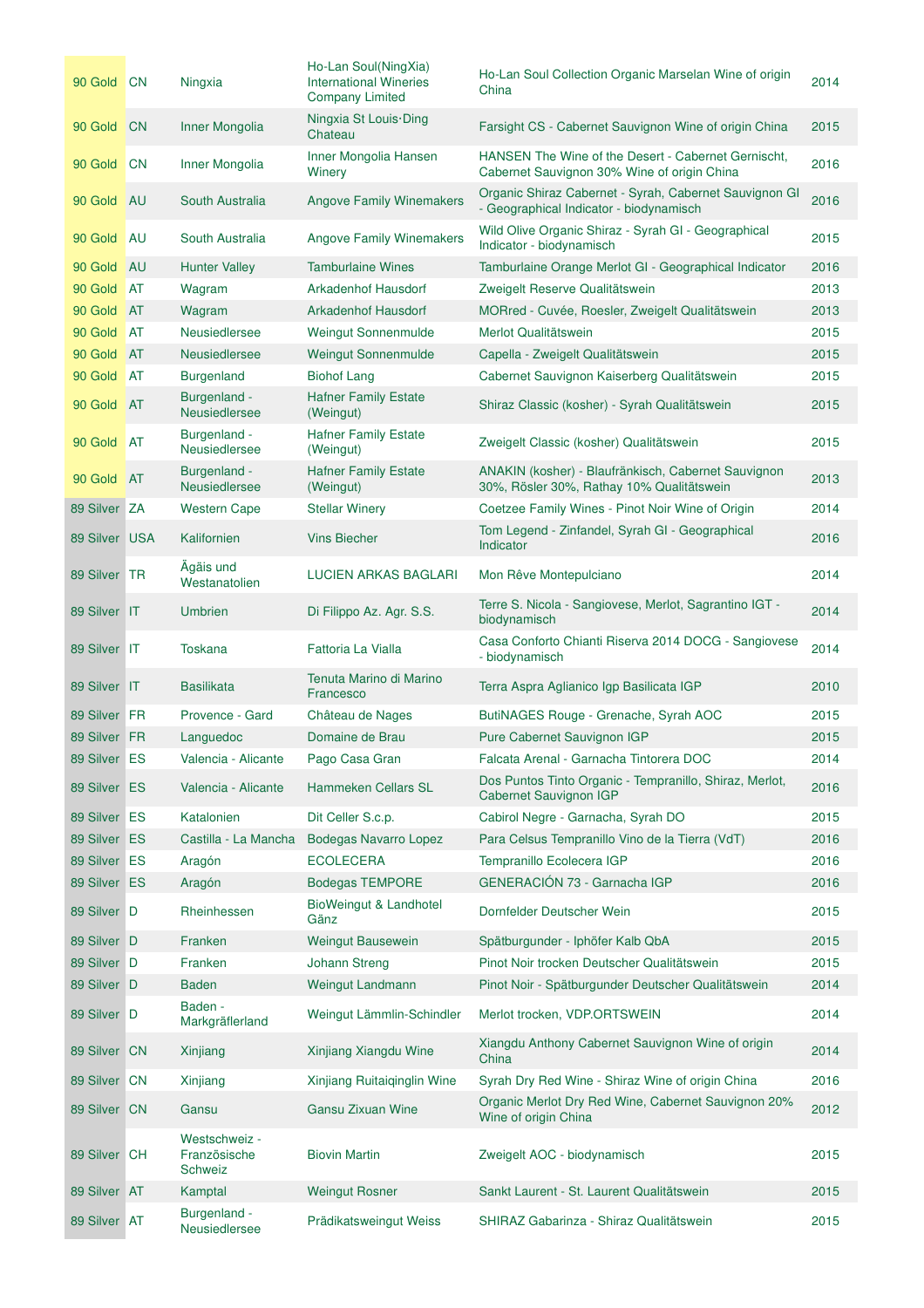| 89 Silver AR | Mendoza                                  | Finca Dinamia                                     | Dinamia Reserva - Malbec - biodynamisch                                                                                                       | 2015 |
|--------------|------------------------------------------|---------------------------------------------------|-----------------------------------------------------------------------------------------------------------------------------------------------|------|
| 89 Silver AR | Mendoza                                  | Finca Dinamia                                     | Buenalma Malbec - biodynamisch                                                                                                                | 2016 |
| 89 Silver AR | Mendoza                                  | <b>Bodegas Krontiras</b>                          | Nampelka Funky - Malbec g.g.A. - biodynamisch                                                                                                 | 2016 |
| 89 Silver AR | Lujan de Cuyo                            | <b>Chakana Wines</b>                              | Chakana Nuna Estate Malbec GI - Geographical Indicator<br>- biodynamisch                                                                      | 2016 |
| 88 Silver TR | Marmara / Thrakien                       | <b>Suvla Wines</b>                                | <b>Grenache Noir</b>                                                                                                                          | 2016 |
| 88 Silver IT | <b>Sizilien</b>                          | Santa Tresa                                       | Santa Tresa Nivuro Nero D'avola Perricone IGP Terre<br>Sicilian - Nero d'Avola                                                                | 2015 |
| 88 Silver IT | Sizilien                                 | Cantine Settesoli s.c.a.                          | Settesoli Nero d'Avola Bio - Nero d'Avola DOC                                                                                                 | 2016 |
| 88 Silver IT | Marken                                   | Pievalta S.r.l.                                   | Montepulciano Marche IGT                                                                                                                      | 2014 |
| 88 Silver IT | Alto Adige / Südtirol                    | <b>St.Quirinus</b>                                | Merlot DOC - biodynamisch                                                                                                                     | 2015 |
| 88 Silver FR | Languedoc-<br>Roussillon                 | Domaine Boucabeille                               | Boucabeille Les Terrasses - Grenache, Syrah AOC                                                                                               | 2016 |
| 88 Silver D  | Württemberg                              | Weingärtner Stromberg-<br>Zabergäu eG             | Samtrot QbA trocken, Bio & Vegan Deutscher<br>Qualitätswein                                                                                   | 2016 |
| 88 Silver D  | Württemberg                              | <b>Weingut Heid</b>                               | Fellbacher Lämmler Spätburgunder GG VDP.GROSSES<br><b>GEWÄCHS</b>                                                                             | 2014 |
| 88 Silver D  | Württemberg                              | <b>Weingut Forsthof</b>                           | Ars Vinitoris "B" Cuvee Rot trocken - Merlot, Cabernet<br>Carbon, Lemberger QbA                                                               | 2015 |
| 88 Silver D  | Rheinhessen                              | Wein- und Sektgut Hemer                           | Cuveé "Hommage" X*** Rotwein trocken - Cabernet<br>Dorsa, Regent, Dornfelder QbA                                                              | 2014 |
| 88 Silver D  | Rheinhessen                              | Wein- und Sektgut Hemer                           | Merlot Rotwein trocken QbA                                                                                                                    | 2015 |
| 88 Silver D  | Rheingau                                 | <b>Weingut Mohr</b>                               | Assmannshäuser Höllenberg Spätburgunder trocken QbA                                                                                           | 2015 |
| 88 Silver D  | Pfalz                                    | Wiedemanns Weingut                                | Cabernet Sauvignon Rotwein trocken, keine Deutscher<br>Qualitätswein                                                                          | 2015 |
| 88 Silver D  | Franken                                  | <b>Winzerhof Wallrapp</b>                         | Domina Spätlese                                                                                                                               | 2015 |
| 88 Silver D  | Franken                                  | <b>Biolandweingut Plewe</b>                       | Hammelburger Trautlestal Domina QbA - Müller-Thurgau,<br>Bacchus, Domina, Spätburgunder, Dornfelder Deutscher<br>Qualitätswein - biodynamisch | 2016 |
| 88 Silver D  | Baden                                    | Winzerverein Hagnau eG                            | Spätburgunder Rotwein DE Öko 022 QbA                                                                                                          | 2015 |
| 88 Silver D  | Baden -<br>Markgräflerland               | Weingut Ludwig Mißbach                            | Spätburgunder Rotwein Kabinett                                                                                                                | 2014 |
| 88 Silver D  | Baden - Kaiserstuhl                      | Weingut Jürgen Walz                               | Spätburgunder Rotwein Spätlese trocken                                                                                                        | 2015 |
| 88 Silver CN | Shandong                                 | Dezhou Oldmann Winery                             | Oldman Cellar Reserve - Merlot, Cabernet Sauvignon<br>20% Wine of origin China                                                                | 2014 |
| 88 Silver CN | Ningxia                                  | Ruifeng Aosaisi (Yantai)<br><b>Wine Villas Co</b> | Luoshan Chuanqi - Cabernet Sauvignon Wine of origin<br>China                                                                                  | 2016 |
| 88 Silver CN | Inner Mongolia                           | Inner Mongolia Hansen<br>Winery                   | HANSEN Yellow River Coteaux - Cabernet Sauvignon,<br>Merlot 30%, Cabernet Gemischt 10% Wine of origin China                                   | 2014 |
| 88 Silver CH | Westschweiz -<br>Französische<br>Schweiz | <b>Biovin Martin</b>                              | Andromeda Barrique - Gamaret, Cabernet Cubin AOC -<br>biodynamisch                                                                            | 2014 |
| 88 Silver CH | Italienische Schweiz<br>- Tessin         | Azienda Agricola Bianchi                          | Cerus - VB, Cabernet Noir, Divico IGP                                                                                                         | 2015 |
| 88 Silver CH | <b>Deutsche Schweiz</b>                  | Ni&Ro Weingut                                     | Pinot Noir AOC - biodynamisch                                                                                                                 | 2014 |
| 88 Silver CH | Aargau                                   | ck-Weine                                          | Blauburgunder Spätlese AOC                                                                                                                    | 2015 |
| 88 Silver AT | Weinviertel                              | <b>Bio-Weingut HuM Hofer</b>                      | Zweigelt vom kleinen Eichenfass Qualitätswein                                                                                                 | 2015 |
| 88 Silver AT | Wagram                                   | <b>Arkadenhof Hausdorf</b>                        | Blutspecht Pinot Noir Qualitätswein                                                                                                           | 2013 |
| 88 Silver AT | Wagram                                   | <b>Arkadenhof Hausdorf</b>                        | Ariston - Zweigelt Qualitätswein                                                                                                              | 2014 |
| 88 Silver AT | <b>Neusiedlersee</b>                     | <b>Weingut Sonnenmulde</b>                        | St. Laurent Qualitätswein                                                                                                                     | 2015 |
| 88 Silver AT | Burgenland -<br>Neusiedlersee            | <b>Weiss Christian &amp; Thomas</b><br>GnbR       | Zweigelt obere Heidäcker DAC Reserve Qualitätswein                                                                                            | 2015 |
| 88 Silver AT | Burgenland -<br><b>Neusiedlersee</b>     | Prädikatsweingut Weiss                            | GRAND CARDINAL - Cabernet Sauvignon, Zweigelt,<br>Shiraz, Merlot Qualitätswein                                                                | 2014 |
| 87 Silver ZA | <b>Western Cape</b>                      | <b>Stellar Winery</b>                             | The Sensory Collection Shiraz Wine of Origin                                                                                                  | 2015 |
| 87 Silver RO | Dobrogea                                 | Crama Delta Dunarii SRL                           | Babeasca La Sapata Denumiere de Origine Controlata<br>(DOC)                                                                                   | 2015 |
| 87 Silver IT | Toskana                                  | Mont'Albano Esse Pi Spa                           | Chianti - Sangiovese, Canaiolo 10%, Colorino 10% DOCG 2015                                                                                    |      |
| 87 Silver IT | Sizilien                                 | <b>Santa Tresa</b>                                | PURATO Nero D'avola Terre Siciliane IGP - Nero d`Avola                                                                                        | 2016 |
| 87 Silver IT | Apulien                                  | mare magnum                                       | Allegro Primitivo Organic IGT                                                                                                                 | 2016 |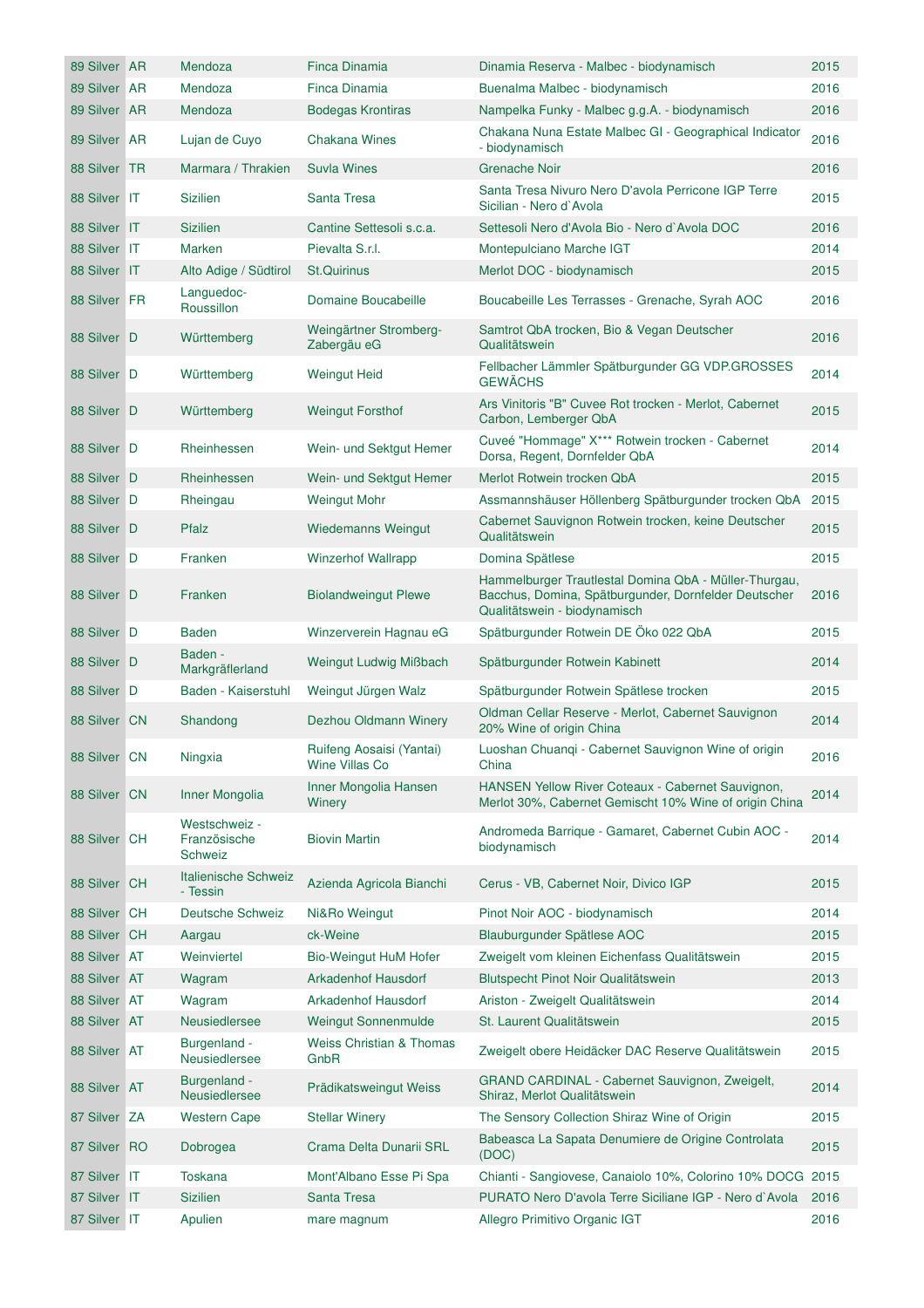| 87 Silver FR | Pays d'Oc                  | Domaine des Soulié                                                              | Cuvée des Cassines Rouge - Cinsault, Grenache Vin de<br><b>Table</b>                                        | 2016 |
|--------------|----------------------------|---------------------------------------------------------------------------------|-------------------------------------------------------------------------------------------------------------|------|
| 87 Silver FR | Pays d'Oc                  | Domaine Ricardelle de<br>Lautrec                                                | Cabernet Sauvignon Pay d'Oc                                                                                 | 2015 |
| 87 Silver FR | Languedoc                  | S.A.S Les Vignerons de la<br>Méditerranée                                       | Mythique Rouge Bio - Syrah, Carignan, Grenache Noir,<br>Mourvèdre AOC                                       | 2016 |
| 87 Silver FR | Languedoc                  | <b>Les Domaines Paul Mas</b>                                                    | "Mas de Tannes" Réserve Rouge - Cabernet Sauvignon,<br>Grenache 35%, Mourvèdre 10% IGP                      | 2015 |
| 87 Silver ES | Valencia - Alicante        | Bodegas Bocopa                                                                  | CASTILLO DE ALICANTE ORGANI WINE OLD VINES -<br>Tempranillo, Monastrell, Merlot DO                          | 2016 |
| 87 Silver ES | Valencia - Alicante        | Bodegas Bocopa                                                                  | LAUDUM NATURE - Tempranillo, Monastrell, Merlot DO                                                          | 2016 |
| 87 Silver ES | <b>Navarra</b>             | <b>Bodegas Y Vinedos</b><br>Quaderna Via                                        | Quaderna Via 'Especial' - Tempranillo, Cabernet<br>Sauvignon DO                                             | 2015 |
| 87 Silver ES | Katalonien                 | <b>BIOPAUMERÀ</b>                                                               | Iuvenis de Paumerà - Grenache, Cabernet Sauvignon<br>Crianza                                                | 2014 |
| 87 Silver ES | Castilla - La Mancha       | Bodegas Parra Jimenez                                                           | Inanna tinto - Tempranillo IGP - biodynamisch                                                               | 2016 |
| 87 Silver ES | Castilla - La Mancha       | <b>Bodegas Almansenas</b>                                                       | TERNARIO 1 - Garnacha Tintorera DOP - biodynamisch                                                          | 2016 |
| 87 Silver ES | <b>Baskenland</b>          | Cosecheros y Criadores,<br>S.A                                                  | Studentenfutterbox - 3 Liter BiB - Tempranillo IGP                                                          | 2000 |
| 87 Silver ES | Aragón                     | Bodegas Langa HNOS                                                              | SEÑORIO DE AYUD - Merlot, Cabernet Sauvignon,<br>Garnacha DOP                                               | 2016 |
| 87 Silver D  | Württemberg                | Weingärtner Stromberg-<br>Zabergäu eG                                           | Regent QbA trocken, Bio & Vegan Deutscher<br>Qualitätswein                                                  | 2015 |
| 87 Silver D  | Württemberg                | Weingut Häußermann                                                              | <b>Merlot QbA</b>                                                                                           | 2014 |
| 87 Silver D  | Württemberg                | <b>Weingut Doreas</b>                                                           | Merlot Symphonie trocken Deutscher Qualitätswein                                                            | 2015 |
| 87 Silver D  | Württemberg                | Schloßgut Hohenbeilstein                                                        | Spätburgunder Edition "J" QbA                                                                               | 2014 |
| 87 Silver D  | Rheinhessen                | <b>Weingut Axel Schmitt</b>                                                     | MiCaDo - Cabernet Dorio, Cabernet Sauvignon, Cabernet<br>Mitos Deutscher Qualitätswein                      | 2011 |
| 87 Silver D  | Pfalz                      | <b>Weingut Merkel</b>                                                           | "Unfassbar" Rotwein-Cuvée Qualitätswein Trocken -<br>Sternstu - Spätburgunder, Dornfelder, Regent Deutscher | 2015 |
|              |                            |                                                                                 | Qualitätswein                                                                                               |      |
| 87 Silver D  | Pfalz                      | <b>Weingut Familie Martin</b>                                                   | Spätburgunder QbA                                                                                           | 2014 |
| 87 Silver D  | Pfalz                      | <b>Weingut Castel Peter</b>                                                     | St. Laurent** trocken Deutscher Qualitätswein                                                               | 2013 |
| 87 Silver D  | Pfalz                      | Weinbau der Lebenshilfe<br>e.V.                                                 | Spätburgunder Bio Rotwein trocken QbA                                                                       | 2015 |
| 87 Silver D  | <b>Nahe</b>                | Weingut Fuchs-Jacobus                                                           | GOLDGRUND Pinot Noir trocken - Faßabzug, unfiltriert -<br>Deutscher Qualitätswein - biodynamisch            | 2015 |
| 87 Silver D  | Franken                    | Weinbau Anja Stritzinger<br>Klingenberg                                         | Portugieser Qualitätswein - Blauer Portugieser QbA                                                          | 2016 |
| 87 Silver D  | <b>Baden</b>               | Winzerverein Hagnau eG                                                          | Regent Öko DE 022 QbA                                                                                       | 2015 |
| 87 Silver D  | <b>Baden</b>               | <b>Weingut Trautwein</b>                                                        | Spätburgunder Vertraut QbA - biodynamisch                                                                   |      |
| 87 Silver D  | <b>Baden</b>               | Harteneck Wein- und<br>Sektgut                                                  | HELLBERG Cabernet Franc Prädikatswein -<br>biodynamisch                                                     | 2015 |
| 87 Silver D  | Baden -<br>Markgräflerland | Weingut Wilhelm Zähringer                                                       | Pinot Noir Sonnhohle trocken - Spätburgunder QbA -<br>biodynamisch                                          | 2015 |
| 87 Silver D  | Baden - Kaiserstuhl        | <b>Staatsweingut Freiburg</b>                                                   | Blankenhornsberger Cabernet Carbon VDP.ORTSWEIN<br>QbA                                                      | 2014 |
| 87 Silver CN | Shandong                   | <b>Weilong Wine Stock</b>                                                       | Grand Dragon Organic Wine Cabernet - Cabernet<br>Sauvignon, Cabernet Franc 30% Wine of origin China         | 2015 |
| 87 Silver CN | Ningxia                    | Ho-Lan Soul(NingXia)<br><b>International Wineries</b><br><b>Company Limited</b> | Ho-Lan Soul Collection Organic Shiraz Wine of origin<br>China                                               | 2014 |
| 87 Silver CN | Inner Mongolia             | Inner Mongolia Jinsha Wine<br><b>Stock</b>                                      | Shaen 5 Stars - Cabernet Sauvignon Wine of origin China<br>- biodynamisch                                   | 2014 |
| 87 Silver CN | Inner Mongolia             | Inner Mongolia Hansen<br>Winery                                                 | HANSEN Cabernet Sauvignon Wine of origin China                                                              | 2016 |
| 87 Silver CH | Jura                       | Vin du Jura                                                                     | Cuvée de Saint-Martin - Cabernet Cortis, Cabernet Carol,<br>Cabernet Cantor AOC - biodynamisch              | 2011 |
| 87 Silver AT | Weinviertel                | <b>Weingut Oppenauer</b>                                                        | Cabernet Sauvignon Qualitätswein                                                                            | 2015 |
| 87 Silver AT | Thermenregion              | <b>Weingut Christian FISCHER</b>                                                | Pinot Noir PREMIUM Qualitätswein                                                                            | 2013 |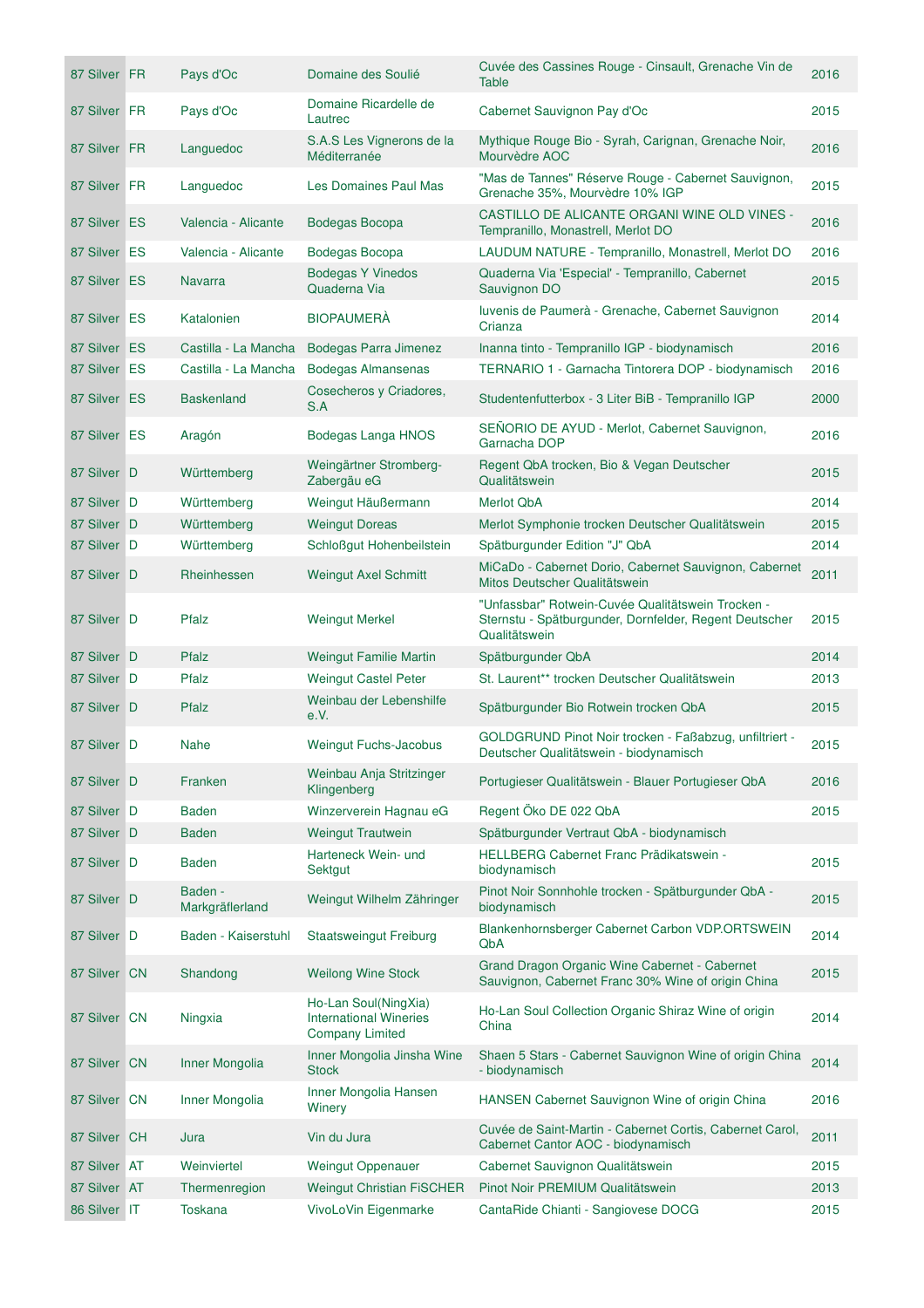| 86 Silver IT | <b>Toskana</b>               | Fattoria San Michele a Torri<br>Società Agricola srl | Chanti Classico I Casali - Sangiovese, Canaiolo, Merlot<br><b>DOCG</b>                                | 2015 |
|--------------|------------------------------|------------------------------------------------------|-------------------------------------------------------------------------------------------------------|------|
| 86 Silver IT | <b>Toskana</b>               | Cantina LaSelva                                      | Privo - Sangiovese, Alicante DOC                                                                      | 2016 |
| 86 Silver IT | <b>Sizilien</b>              | <b>Santa Tresa</b>                                   | Santa Tresa Frappato IGP Terre Siciliane Bio                                                          | 2016 |
| 86 Silver IT | Salento                      | Duca Carlo Guarini                                   | <b>VIGNEVECCHIE - Primitivo IGT</b>                                                                   | 2014 |
| 86 Silver IT | Piemont                      | Peter Riegel Eigenmarke                              | Torre Vercelli Barbera DOC                                                                            | 2015 |
| 86 Silver IT | Kampanien                    | Terra di Briganti                                    | SANNIO SCIASCINOSO - Sciascinoso DOC                                                                  | 2015 |
| 86 Silver IT | Abruzzen                     | Azienda Agricola Palusci<br>Marina                   | SENZANIENTE Montepulciano D'Abruzzo DOC                                                               | 2015 |
| 86 Silver FR | Pays d'Oc                    | Domaine Ricardelle de<br>Lautrec                     | Pinot Noir VDP                                                                                        | 2015 |
| 86 Silver FR | Pays d'Oc                    | Domaine Ricardelle de<br>Lautrec                     | Merlot R Pay d'Oc                                                                                     | 2016 |
| 86 Silver FR | Pays d'Oc                    | Domaine Ricardelle de<br>Lautrec                     | Pinot R - Pinot Noir Pay d'Oc                                                                         | 2016 |
| 86 Silver ES | Valencia                     | <b>Bodegas Los Frailes</b>                           | Tempranillo D.O. DO                                                                                   | 2014 |
| 86 Silver ES | Valencia - Utiel-<br>Requena | <b>Bodegas Proexa</b>                                | Vega Valterra Tinto - Tempranillo                                                                     | 2015 |
| 86 Silver ES | Valencia - Alicante          | Pago Casa Gran                                       | Casa Benasal Red - Monastrell, Granache Tintorera,<br>Syrah DOC                                       | 2016 |
| 86 Silver ES | Valencia - Alicante          | La Bodega de Pinoso, Coop.<br>V.                     | 'Vermador' Tinto Alicante - Monastrell, Petit Verdot DO                                               | 2015 |
| 86 Silver ES | Valencia - Alicante          | Bodegas Bocopa                                       | LAUDUM NATURE OAK AGE BARRICA - Monastrell,<br>Cabernet, Tempranillo DO                               | 2015 |
| 86 Silver ES | Murcia - Yecla               | Bodegas Castaño S.L.                                 | Señor Guason Tinto - Monastrell DO                                                                    | 2016 |
| 86 Silver ES | Murcia - Yecla               | Bodega Casa Boquera S.L                              | <b>JOVEN ECOLOGICO - Monastrell DOP</b>                                                               | 2016 |
| 86 Silver ES | Castilla - La Mancha         | <b>Bodegas Almansenas</b>                            | TERNARIO 2 - Garnacha Tintorera DOP - biodynamisch                                                    | 2015 |
| 86 Silver D  | Württemberg                  | Weingut Häußermann                                   | Spätburgunder Reserve QbA                                                                             | 2014 |
| 86 Silver D  | Württemberg                  | Fürst Hohenlohe Oehringen                            | In senio H.A.D.E.S - Cabernet Franc, Merlot, Cabernet<br>Sauvignon, Malbec QbA                        | 2014 |
| 86 Silver D  | Rheinhessen                  | Weingut Brüder Dr. Becker<br>GbR                     | Dienheim Spätburgunder trocken VDP.ORTSWEIN<br>Deutscher Qualitätswein - biodynamisch                 | 2015 |
| 86 Silver D  | Pfalz                        | Weinbau der Lebenshilfe<br>e.V.                      | Wachenheimer Altenburg Cabernet Sauvignon QbA<br>trocken Deutscher Qualitätswein                      | 2013 |
| 86 Silver D  | Pfalz                        | <b>Biologisches Weingut Kilian</b><br><b>Bopp</b>    | Red Revolution - Dunkelfelder, Regent/Dornfelder QbA                                                  | 2015 |
| 86 Silver D  | Franken                      | Weinbau Anja Stritzinger<br>Klingenberg              | Klingenberger Schlossberg Spätburgunder Spätlese                                                      | 2015 |
| 86 Silver D  | Baden -<br>Markgräflerland   | Weingut Lämmlin-Schindler                            | FRAUenFELS trocken VDP.ORTSWEIN - Cabernet, Pinot<br><b>Noir</b>                                      | 2013 |
| 86 Silver CN | Xinjiang                     | Xinjiang Turpan Loulan<br><b>Winery Stock</b>        | Loulan Chateau Cabernet - Exclusive Elegance -<br>Cabernet Sauvignon, Merlot 30% Wine of origin China | 2013 |
| 86 Silver CN | Xinjiang                     | <b>Fangxiang Manor Wine</b>                          | Gaya Winemaker Cellar - Cabernet Sauvignon Wine of<br>origin China                                    | 2012 |
| 86 Silver CN | Ningxia                      | Ningxia Tiande Wine                                  | Longyi Cabernet Sauvignon Wine of origin China                                                        | 2016 |
| 86 Silver CN | Inner Mongolia               | Inner Mongolia Hansen<br>Winery                      | HANSEN Cabernet Gernscht - Cabernet Gernischt Wine<br>of origin China                                 | 2016 |
| 86 Silver AT | Neusiedlersee                | Weingut Sonnenmulde                                  | Zweigelt Qualitätswein                                                                                | 2016 |
| 86 Silver AT | <b>Burgenland</b>            | Weingut Mons de Reuch                                | Blaufränkisch Goldberg Qualitätswein                                                                  | 2015 |
| 85 Silver IT | Abruzzen                     | Valori                                               | Montepulciano d'Abruzzo DOC Biologico                                                                 | 2015 |
| 85 Silver IT | Abruzzen                     | Cantine Volpi                                        | MONTEPULCIANO D'ABRUZZO Doc - biologico -<br>Montepulciano DOC                                        | 2016 |
| 85 Silver ES | Valencia - Utiel-<br>Requena | Bodegas Vegalfaro                                    | REBEL.LIA TINTO - Tempranillo, Bobal, Garnacha,<br><b>Tintorera DOP</b>                               | 2016 |
| 85 Silver ES | Valencia - Alicante          | Bodegas Bocopa                                       | LAUDUM NATURE CRIANZA - Cabernet, Merlot,<br><b>Monastrell DO</b>                                     | 2014 |
| 85 Silver ES | La Rioja                     | Vinedos Ruiz Jimenez S.L.                            | Rioja Osoti - Tempranillo, Garnacha DOCa                                                              | 2016 |
| 85 Silver ES | Katalonien                   | Alta Alella S.L                                      | Garnatxa - Garnacha DO                                                                                | 2016 |
| 85 Silver ES | Katalonien - Priorato        | Mas Igneus S.L. - Priorato                           | Barranc dels Comellars negre - Garnacha, Cabernet<br>Sauvignon 14%, Merlot 9% DOCa                    | 2014 |
| 85 Silver ES | Balearen - Mallorca          | Finca Can Axartell                                   | Tinto Cuatro - Callet, Merlot, Syrah Vino de la Tierra (VdT)                                          | 2014 |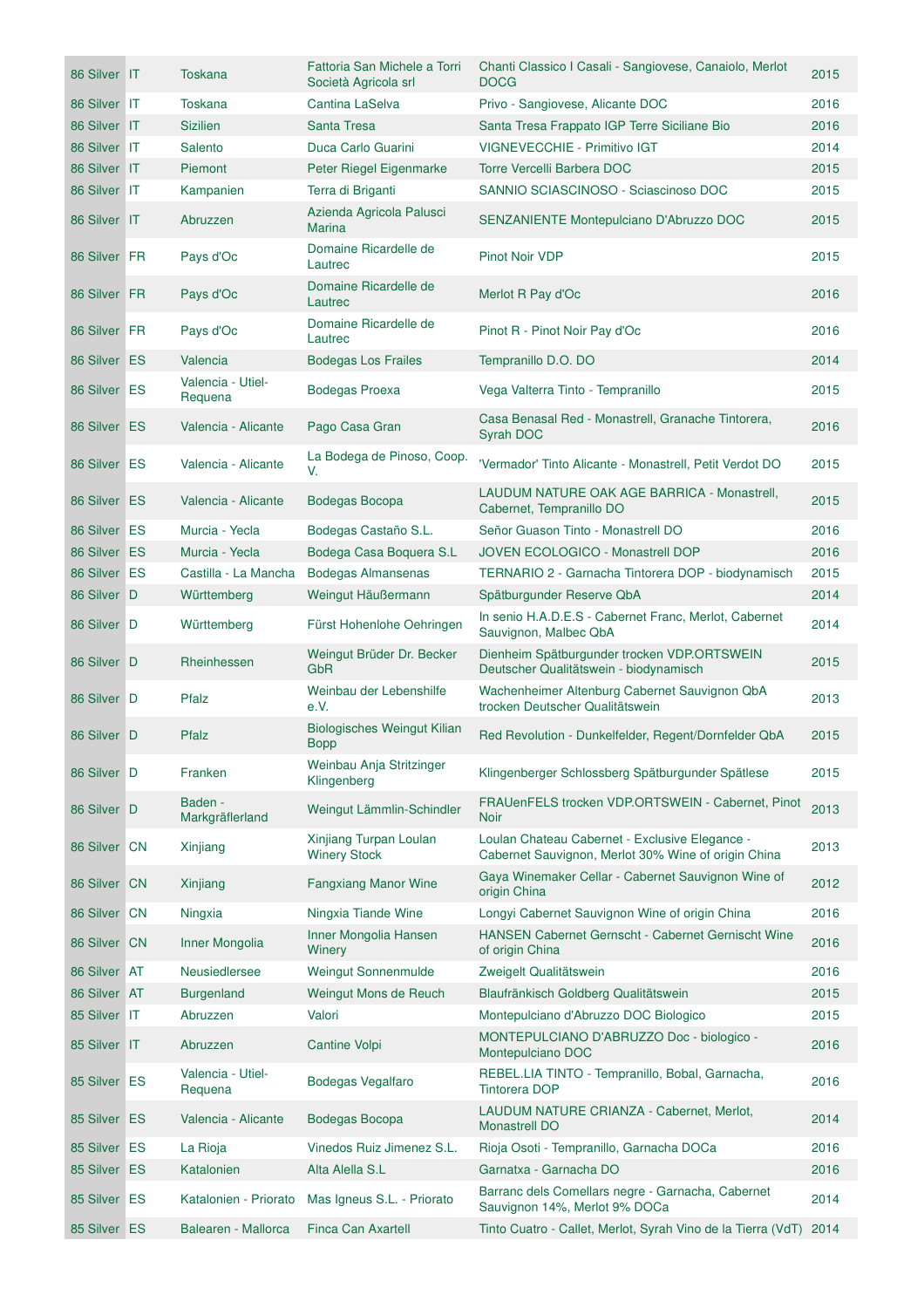| 85 Silver ES | Balearen - Mallorca               | Finca Can Axartell                                                              | Tinto Dos - Merlot, Syrah, Callet IGP                                                                         | 2014 |
|--------------|-----------------------------------|---------------------------------------------------------------------------------|---------------------------------------------------------------------------------------------------------------|------|
| 85 Silver ES | Aragón                            | <b>ECOLECERA</b>                                                                | Sardonillo Ecológico - Tempranillo IGP                                                                        | 2016 |
| 85 Silver ES | Aragón - Campo de<br><b>Borja</b> | Bodegas Aragonesas                                                              | Aragus ecologico - Grenache DOP                                                                               | 2016 |
| 85 Silver D  | Württemberg                       | Öko-Weingut Schmalzried                                                         | Lemberger Deutscher Qualitätswein - biodynamisch                                                              | 2016 |
| 85 Silver D  | Württemberg                       | Weingut Schäfer-Heinrich                                                        | Lemberger** trocken QbA                                                                                       | 2015 |
| 85 Silver D  | Württemberg                       | <b>Weingut Forsthof</b>                                                         | Merlot trocken QbA                                                                                            | 2015 |
| 85 Silver D  | Pfalz                             | Weingut Ökonomierat Lind                                                        | EDITION ÖKONOMIERAT TROCKEN - Cabernet Mitos,<br>Cabernet Dorsa, Acolon QbA                                   | 2011 |
| 85 Silver D  | Pfalz                             | Weingut Oberhofer GbR                                                           | Merlot trocken Edition QbA                                                                                    | 2015 |
| 85 Silver D  | Pfalz                             | <b>Weingut Merkel</b>                                                           | "Unverzichtbar" Rotwein-Cuvée Qualitätswein -<br>Dornfelder, Spätburgunder, Regent Deutscher<br>Qualitätswein | 2016 |
| 85 Silver D  | <b>Nahe</b>                       | <b>Weingut Forster</b>                                                          | Spätburgunder Rotwein vom Kies g.U.                                                                           | 2015 |
| 85 Silver D  | Franken                           | <b>Johann Streng</b>                                                            | Domina Deutscher Qualitätswein trocken                                                                        | 2015 |
| 85 Silver D  | Baden -<br>Markgräflerland        | Hofgut Sonnenschein -<br><b>Bürgin</b>                                          | Bürgin Rotwein - Regent, Monarch, Prior, Cabernet Cortis<br>QbA                                               | 2011 |
| 85 Silver CN | Xinjiang                          | <b>Fangxiang Manor Wine</b>                                                     | Cabernet Sauvignon Reserve Wine of origin China                                                               | 2014 |
| 85 Silver CN | Inner Mongolia                    | Ningxia St Louis Ding<br>Chateau                                                | Farsight CS Merlot - Cabernet Sauvignon, Merlot 40%<br>Wine of origin China                                   | 2014 |
| 85 Silver CN | Inner Mongolia                    | Inner Mongolia Hansen<br>Winery                                                 | HANSEN Wuhai Valley - Cabernet Sauvignon, Cabernet<br>Gernischt 10% Wine of origin China                      | 2015 |
| 85 Silver CH | Westschweiz -<br><b>Bielersee</b> | <b>Biovin Martin</b>                                                            | Schiffreben Barrique - Marchéal Foch, Leon Millot AOC -<br>biodynamisch                                       | 2015 |
| 85 Silver AT | Burgenland -<br>Neusiedlersee     | <b>Hafner Family Estate</b><br>(Weingut)                                        | Neusiedlersee DAC (kosher) - Zweigelt                                                                         | 2015 |
| 85 Silver AT | Burgenland -<br>Neusiedlersee     | <b>Hafner Family Estate</b><br>(Weingut)                                        | St. Laurent Classic (kosher) Qualitätswein                                                                    | 2015 |
| 84 Silver ZA | <b>Western Cape</b>               | <b>Stellar Winery</b>                                                           | Running Duck Cabernet Sauvignon Pinotage Wine of<br>Origin                                                    | 2016 |
| 84 Silver IT | <b>Sizilien</b>                   | Maggio Vini S.A.S.                                                              | 'Antura' Nero d'Avola - Nero d'Avola IGT                                                                      | 2016 |
| 84 Silver IT | Apulien                           | Casa Vinicola Botter Carlo &<br>C.S.p.a.                                        | Doppio Passo Primitivo Bio IGT                                                                                | 2016 |
| 84 Silver IT | Abruzzen                          | Olearia Vinicola 'ORSOGNA'<br>Soc. Coop. Agricola                               | Primitivo 'Ruminat' Lunaria IGT                                                                               | 2016 |
| 84 Silver IT | Abruzzen                          | Demetra Wine SRL                                                                | Rosso Vino da uve appassite Demetra - Montepulciano                                                           | 2015 |
| 84 Silver ES | Valencia - Alicante               | Pago Casa Gran                                                                  | Falcata tinto - Garnacha Tintorera, Monastrell, Syrah DOC 2016                                                |      |
| 84 Silver ES | Valencia - Alicante               | Bodegas Bocopa                                                                  | CASTILLO DE ALICANTE GranSeleccion - Tempranillo,<br>Monastrell, Merlot DO                                    | 2015 |
| 84 Silver ES | Valencia - Alicante               | Bodega La Encina                                                                | Casa Malanca - Garnacha, Forcallat Merlot IGP                                                                 | 2012 |
| 84 Silver ES | Navarra                           | Bodegas Azul y Garanza                                                          | Garciano de Azul y Garanza - Garnacha, Graciano DO                                                            | 2015 |
| 84 Silver D  | Pfalz                             | <b>Biologisches Weingut Kilian</b><br><b>Bopp</b>                               | Portugieser QbA                                                                                               | 2015 |
| 84 Silver D  | Mosel                             | Weingut Ernst Hoffmann                                                          | Pinotin Deutscher Qualitätswein                                                                               | 2015 |
| 84 Silver D  | <b>Mosel</b>                      | <b>Bioweingut Ollinger-Gelz</b>                                                 | Cabernet Dorsa trocken Deutscher Qualitätswein                                                                | 2015 |
| 84 Silver D  | Franken                           | Lebenshilfe Werkstätten e.V.<br>Schmerlenbach                                   | Klingenberger Schloßberg Portugieser QbA                                                                      | 2016 |
| 84 Silver D  | Baden                             | Harteneck Wein- und<br>Sektgut                                                  | HELLBERG Spätburgunder Prädikatswein - biodynamisch 2015                                                      |      |
| 84 Silver D  | Baden -<br>Markgräflerland        | Weingut Lämmlin-Schindler                                                       | Spätburgunder "Alte Reben" trocken VDP.ORTSWEIN                                                               | 2014 |
| 84 Silver CN | Ningxia                           | Ho-Lan Soul(NingXia)<br><b>International Wineries</b><br><b>Company Limited</b> | Ho-Lan Soul Collection Organic Cabernet Sauvignon<br>Wine of origin China                                     | 2014 |
| 84 Silver CN | Inner Mongolia                    | Ningxia St Louis Ding<br>Chateau                                                | Farsight CS Merlot - Cabernet Sauvignon, Merlot 40%<br>Wine of origin China                                   | 2013 |
| 84 Silver AT | Wagram                            | <b>Bioweinhof A.Paradeiser</b>                                                  | Lebenslust - Komposition in rot Wein aus Österreich                                                           |      |
| 83 Silver IT | Marken                            | Le Cantine di Figaro                                                            | Tabatha 121212 Syrah IGT                                                                                      | 2015 |
| 83 Silver IT | Apulien                           | Peter Riegel Eigenmarke                                                         | Primitivo MEZZOGIORNO IGP                                                                                     | 2015 |
| 83 Silver FR | <b>Bordeaux</b>                   | Chateau Chavrignac                                                              | <b>BORDEAUX ROUGE CUVEE "BACCHUS" - Merlot,</b><br>Cabernet Sauvignon AOC                                     | 2015 |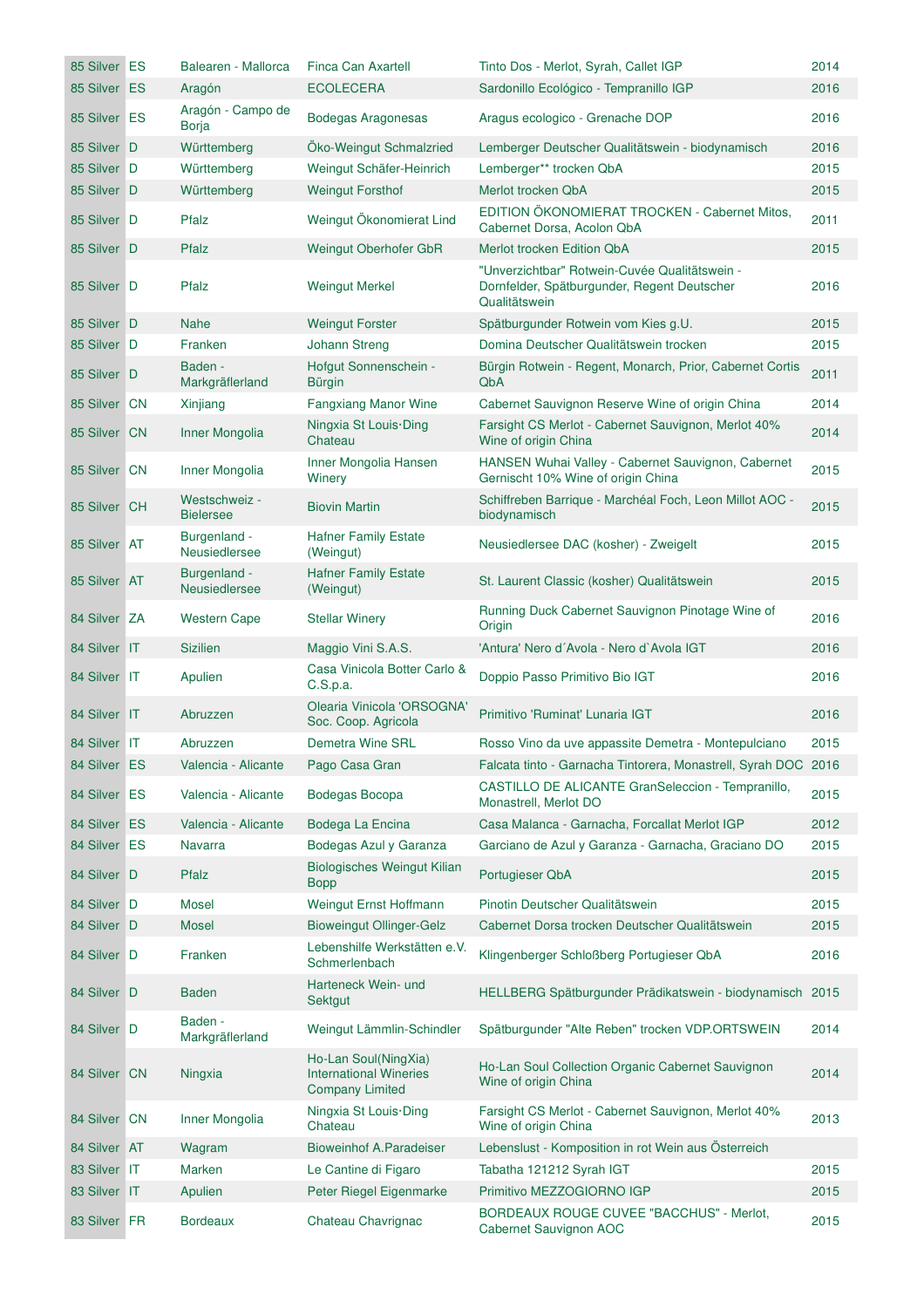| 83 Silver ES |           | Valencia - Alicante             | Bodegas Bocopa                                | CASTILLO DE ALICANTE ORGANIC WINE CRIANZA -<br>Cabernet, Merlot, Monastrell DO          | 2014 |
|--------------|-----------|---------------------------------|-----------------------------------------------|-----------------------------------------------------------------------------------------|------|
| 83 Silver ES |           | Castilla-León                   | Leyenda del Paramo                            | El Rescatado Tinto - Prieto Picudo Vino de la Tierra (VdT)                              | 2016 |
| 83 Silver D  |           | Württemberg                     | <b>Weingut Forsthof</b>                       | Lemberger trocken Deutscher Qualitätswein                                               | 2015 |
| 83 Silver D  |           | Pfalz                           | Biologisches Weingut Kilian<br><b>Bopp</b>    | Dunkelfelder QbA                                                                        | 2015 |
| 83 Silver D  |           | Franken                         | Lebenshilfe Werkstätten e.V.<br>Schmerlenbach | Klingenberger Schloßberg Spätburgunder QbA                                              | 2016 |
| 83 Silver D  |           | <b>Baden</b>                    | Winzerverein Hagnau eG                        | Hagnauer Spätburgunder Rotwein "Vin Nature" trocken<br>QbA                              | 2015 |
| 83 Silver CN |           | Xinjiang                        | Xinjiang Turpan Loulan<br><b>Winery Stock</b> | Loulan Deep Root 900 - Cabernet Sauvignon, Merlot 20%<br>Wine of origin China           | 2015 |
| 83 Silver BG |           | <b>Thrakien</b>                 | <b>Zagreus Winery</b>                         | Tiara Mavrud Bio GI - Geographical Indicator                                            | 2016 |
| 83 Silver AT |           | Weinviertel                     | <b>Weingut Oppenauer</b>                      | Zweigelt Jubiläumsfass Qualitätswein                                                    | 2013 |
| 83 Silver AT |           | Wagram                          | <b>Bio Weinkunst Pegler</b>                   | PAUL & JOSEFIN - Zweigelt, Roesler Landwein                                             | 2013 |
| 83 Silver AT |           | <b>Burgenland</b>               | Bioweinbau Oberkofler                         | Carpe Noctem - Cabernet Sauvignon, blaufränkisch<br>Landwein                            | 2016 |
| 82           | IT        | Venetien                        | La Cappuccina Azienda<br>Agricola             | CAMPO BURI - Carmenère, Oseleta IGT                                                     | 2012 |
| 82           | IT        | Venetien - Lison<br>Pramaggione | Az. Agr. Strumendo                            | Cabernet Franc - Carmenère IGT                                                          | 2016 |
| 82           | IT        | <b>Umbrien</b>                  | <b>CANTINA PLANI ARCHE</b><br>S.S.            | Montefalco Sagrantino DOCG                                                              | 2011 |
| 82           | IT        | Salento                         | <b>Cantina Fiorentino SRL</b>                 | Primitivo IGP                                                                           | 2015 |
| 82           | <b>FR</b> | <b>Bordeaux</b>                 | Chateau Chavrignac                            | CHATEAU CHAVRIGNAC - Merlot, Cabernet Franc,<br>Cabernet Sauvignon, Petit Verdot AOC    | 2016 |
| 82           | <b>ES</b> | Valencia                        | Vinos Sierra Norte, S.L.                      | Fuenteseca Tinto - Bovale, Cabernet Sauvignon DOP                                       | 2016 |
| 82           | ES        | Valencia - Utiel-<br>Requena    | <b>Bodegas Proexa</b>                         | Vega Valterra Crianza - Tempranillo DOP                                                 | 2013 |
| 82           | ES        | Castilla - La Mancha            | <b>Bodegas Osborne</b>                        | Osborne Solaz Tempranillo Bio Vino de la Tierra (VdT)                                   | 2016 |
| 82           | <b>ES</b> | Aragón                          | Solar de Urbezo                               | Altius Vendimia Seleccionada - Merlot, Garnacha,<br>Tempranillo DOP                     | 2016 |
| 82           | <b>ES</b> | Aragón                          | <b>Bodegas TEMPORE</b>                        | GENERACIÓN 76 - Tempranillo IGP                                                         | 2016 |
| 82           | <b>ES</b> | Aragón                          | <b>Bodegas TEMPORE</b>                        | TERRAE Finca Vasallo - Garnacha IGP                                                     | 2016 |
| 82           | D         | Württemberg                     | Weingut "Im Hagenbüchle"                      | Pinotin Deutscher Qualitätswein                                                         | 2015 |
| 82           | D         | Pfalz                           | Weingut Ökonomierat Lind                      | SPÄTBURGUNDER TROCKEN - Spätburgunder QbA                                               | 2012 |
| 82           | D         | Baden - Kaiserstuhl             | Ökol. Weingut Hubert Lay                      | Wiedehopf Spätburgunder Rotwein S Badischer Landwein<br>ohne Z                          | 2014 |
| 81           | IT        | Salento                         | Cantina Fiorentino SRL                        | Galatina Rosso - Negroamaro, Primitivo DOC                                              | 2015 |
| 81           | <b>ES</b> | Valencia - Alicante             | Bodegas Bocopa                                | Caballo de Troya - Tempranillo, Merlot, Monastrell DO                                   | 2016 |
| 81           | D         | Württemberg                     | Fürst Hohenlohe Oehringen                     | Ex flammis Orior H.A.D.E.S - Lemberger, Cabernet Franc,<br><b>Merlot QbA</b>            | 2014 |
| 81           | D         | Franken                         | <b>Weingut Bausewein</b>                      | Regent - Dettelbacher Berg-Rondell QbA                                                  | 2013 |
| 81           | D         | <b>Baden</b>                    | <b>Staatsweingut Freiburg</b>                 | Grüne Weinbox Spätburgunder Rotwein Deutscher<br>Qualitätswein                          | 2015 |
| 81           | D         | <b>Baden</b>                    | Harteneck Wein- und<br>Sektgut                | Merlot SH Deutscher Qualitätswein - biodynamisch                                        | 2016 |
| 81           | D         | Baden -<br>Markgräflerland      | Weingut Schneider-Pfefferle                   | Merlot Reserve Deutscher Qualitätswein                                                  | 2015 |
| 81           | AT        | Weinviertel                     | BioWeinbau Müllner                            | Zweigelt Qualitätswein                                                                  | 2014 |
| 81           | AT        | Wagram                          | Arkadenhof Hausdorf                           | Blauer Zweigelt Qualitätswein                                                           | 2014 |
| 81           | <b>AT</b> | Traisental                      | <b>Biohof Fischer</b>                         | Riede Setzen Zweigelt Qualitätswein                                                     | 2016 |
| 80           | GВ        | South West                      | <b>Trevibban Mill</b>                         | Black Ram - Dornfelder, Pinot Precoce, Rondo PDO                                        | 2015 |
| 80           | <b>ES</b> | Castilla - La Mancha            | <b>Bodegas Almansenas</b>                     | ADARAS HUELLA - Garnacha Tintorera, Monastrell DOP<br>- biodynamisch                    | 2014 |
| 80           | D         | Württemberg                     | Weingärtner Stromberg-<br>Zabergäu eG         | Lemberger QbA trocken, Bio & Vegan Deutscher<br>Qualitätswein                           | 2015 |
| 80           | D         | <b>Mosel</b>                    | Weingut Reis-Oberbillig                       | Spätburgunder Rotwein Qualitätswein Trocken QbA                                         | 2015 |
| 80           | <b>CN</b> | Ningxia                         | Chateau Yunmo                                 | Great Wall Desert Fox silver fox Merlot, Cabernet<br>Sauvignon 20% Wine of origin China | 2015 |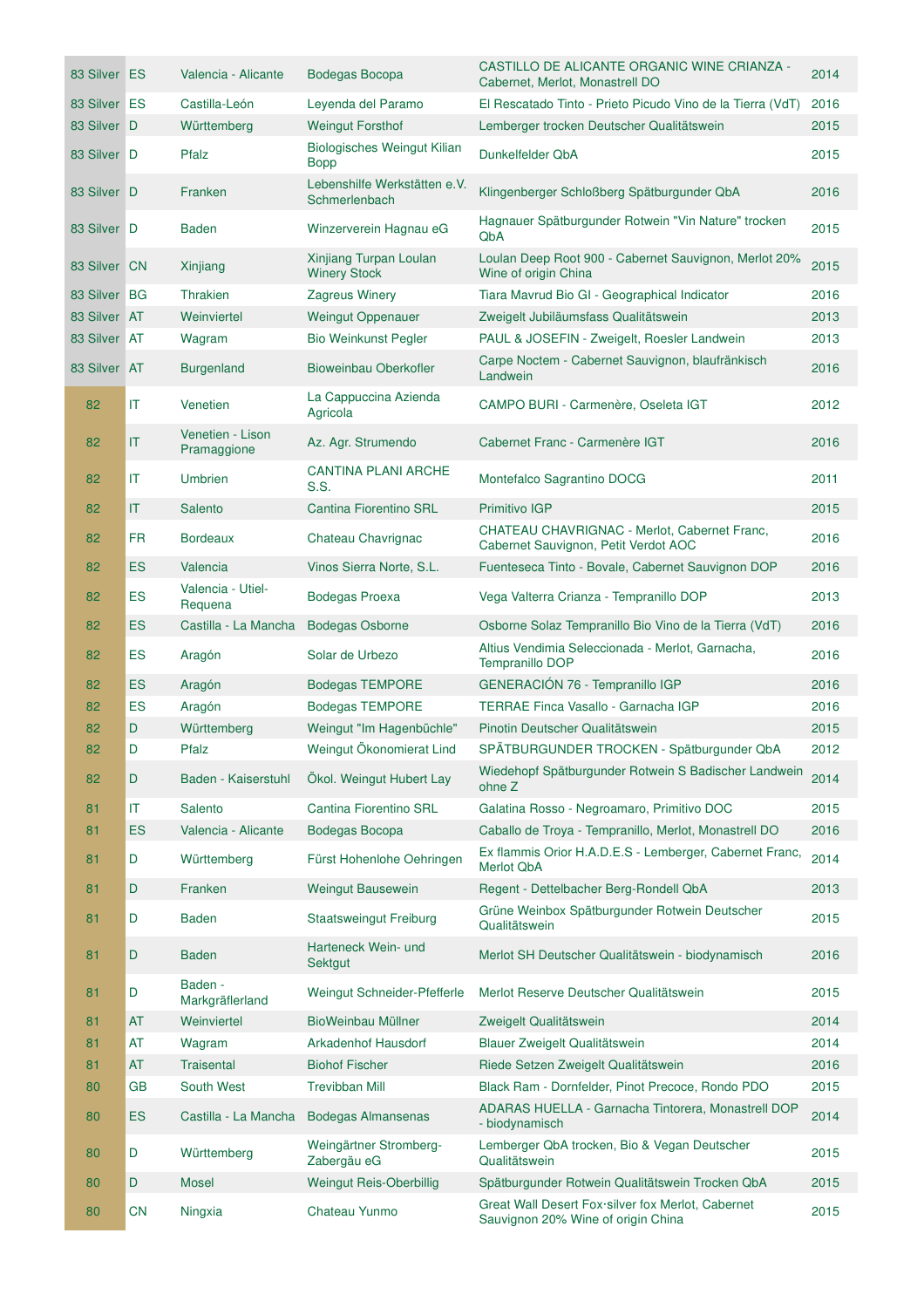| 80 | <b>BG</b> | <b>Thrakien</b>                    | <b>Zagreus Winery</b>                         | Syrah Single Vineyard "Kotkini mogili" bio GI -<br>Geographical Indicator                         | 2016 |
|----|-----------|------------------------------------|-----------------------------------------------|---------------------------------------------------------------------------------------------------|------|
| 79 | <b>ES</b> | Valencia - Alicante                | Bodega La Encina                              | Cero Joven - Garnacha, Merlot Monastrell IGP                                                      | 2016 |
| 79 | D         | Rheinhessen                        | <b>Weingut Hirschhof</b>                      | Spätburgunder "S" trocken, Westhofen Morstein<br>Deutscher Qualitätswein                          | 2015 |
| 79 | <b>AT</b> | Burgenland -<br>Neusiedlersee      | <b>Weiss Christian &amp; Thomas</b><br>GnbR   | Zweigelt Alte Reben Qualitätswein                                                                 | 2016 |
| 78 | IT        | Salento                            | Cantina Fiorentino SRL                        | Madre Terra Rosso - Negroamaro IGP                                                                | 2016 |
| 78 | <b>GR</b> | Ägäische Inseln                    | <b>Mesariano Winery</b>                       | Mesariano - Cabernet Sauvignon PGI - Protected<br>Georgraphical Indications                       | 2015 |
| 78 | ES        | Castilla-La Mancha -<br>Valdepeñas | <b>Bodegas Mureda</b>                         | MUREDA TEMPRANILLO - Tempranillo Vino de la Tierra<br>(VdT)                                       | 2016 |
| 78 | <b>ES</b> | Aragón                             | <b>Bodegas TEMPORE</b>                        | TERRAE Valdecastro - Tempranillo IGP                                                              | 2016 |
| 78 | D         | Baden - Kaiserstuhl                | Weingut Jürgen Walz                           | Spätburgunder Rotwein Auslese trocken                                                             | 2015 |
| 78 | <b>AT</b> | Weinviertel                        | <b>Biowein Weber</b>                          | Cuveé - Zweigelt, Blauer Portugieser Qualitätswein                                                | 2016 |
| 78 | <b>AT</b> | Burgenland -<br>Neusiedlersee      | <b>Hafner Family Estate</b><br>(Weingut)      | Blaufränkisch (kosher) Qualitätswein                                                              | 2015 |
| 77 | ES        | Aragón                             | <b>Bodegas TEMPORE</b>                        | TERRAE SO <sub>2</sub> FREE - Garnacha IGP                                                        | 2016 |
| 77 | <b>AT</b> | Weinviertel                        | <b>Weingut Oppenauer</b>                      | Blauburger Qualitätswein                                                                          | 2016 |
| 76 | <b>GR</b> | Kreta                              | Domaine Zacharioudakis                        | CODEX - Cabernet Sauvignon, Kotsifali, Merlot PGI -<br><b>Protected Georgraphical Indications</b> | 2015 |
| 76 | D         | Franken                            | Lebenshilfe Werkstätten e.V.<br>Schmerlenbach | Großheubacher Bischofsberg Regent QbA                                                             | 2016 |
| 76 | AT        | Wagram                             | Wein-& Obsthof Schneider                      | Blauer Zweigelt Qualitätswein                                                                     | 2015 |
| 75 | <b>GB</b> | South East                         | Sedlescombe Organic<br>Vineyard               | Regent-Rondo PDO - biodynamisch                                                                   | 2015 |

| <b>PAR</b><br><b>Points</b> | <b>Country Region</b>  |                            | <b>Winery</b>                        | <b>Wine description</b>                                                                  | <b>Vintage</b> |
|-----------------------------|------------------------|----------------------------|--------------------------------------|------------------------------------------------------------------------------------------|----------------|
| 98 Top<br>Gold              | ZA                     | Elgin                      | <b>Elgin Ridge</b>                   | Chaos White - Sauvignon Blanc, Semillon Wine of Origin -<br>biodynamisch                 | 2016           |
| 98 Top<br>Gold              | <b>AT</b>              | Wachau                     | <b>Bioweingut David Harm</b>         | Weißburgunder AURUM - Weißer Burgunder<br>Qualitätswein                                  | 2015           |
| 97 Top<br>Gold              | <b>NZ</b>              | Marlborough                | Misty Cove Wine Group Ltd            | Organic Sauvignon Blanc                                                                  | 2016           |
| 97 Top<br>Gold              | $\mathsf{I}$           | <b>Toskana</b>             | Fattoria La Vialla                   | Barriccato Bianco 2015 non filtrato Bianco di Toscana IGT<br>- Chardonnay - biodynamisch | 2015           |
| 96 Top<br>Gold              | <b>TR</b>              | Ägäis und<br>Westanatolien | <b>LUCIEN ARKAS BAGLARI</b>          | Smyrna Sauvignon Blanc Trebbiano                                                         | 2016           |
| 96 Top<br>Gold              | $\mathsf{I}$           | <b>Basilikata</b>          | Tenuta Marino di Marino<br>Francesco | Terra Aspra Aglianico vinificato in bianco Igp Basilicata<br><b>IGP</b>                  | 2015           |
| 96 Top<br>Gold              | $\mathsf{I}\mathsf{T}$ | Alto Adige / Südtirol      | Tenuta Baron Longo                   | Solaris, keine IGT                                                                       | 2016           |
| 96 Top<br>Gold              | D                      | Württemberg                | <b>Weingut Heid</b>                  | Stettener Pulvermächer Riesling GG VDP.GROSSES<br><b>GEWÄCHS</b>                         | 2015           |
| 96 Top<br>Gold              | D                      | <b>Mosel</b>               | Weingut Ernst Hoffmann               | Spätburgunder Blanc de NOIR Deutscher Qualitätswein                                      | 2016           |
| 96 Top<br>Gold              | D                      | Baden - Kaiserstuhl        | Weingut Jürgen Walz                  | <b>Riesling Kabinett trocken</b>                                                         | 2016           |
| 96 Top<br>Gold              | <b>CH</b>              | Zentralschweiz             | Seeburghof                           | Solaris Seeburghof AOC                                                                   | 2016           |
| 96 Top<br>Gold              | <b>AT</b>              | Wachau                     | <b>Bioweingut David Harm</b>         | Grüner Veltliner AURUM Qualitätswein                                                     | 2015           |
| 95 Gold                     | D                      | Pfalz                      | <b>Weingut Mehling</b>               | LUX CAPTA Deidesheimer Kalkofen Riesling Auslese                                         | 2015           |
| 95 Gold                     | D                      | <b>Mosel</b>               | Weingut Reis-Oberbillig              | Cabernet Blanc Trocken QbA                                                               | 2016           |
| 95 Gold                     | D                      | <b>Mosel</b>               | Weingut Reis-Oberbillig              | Rioler Römerberg Riesling Auslese                                                        | 2015           |
| 95 Gold                     | D                      | Baden -<br>Markgräflerland | Ökologischer Wein- und<br>Landbau    | Solaris Spätlese - biodynamisch                                                          | 2016           |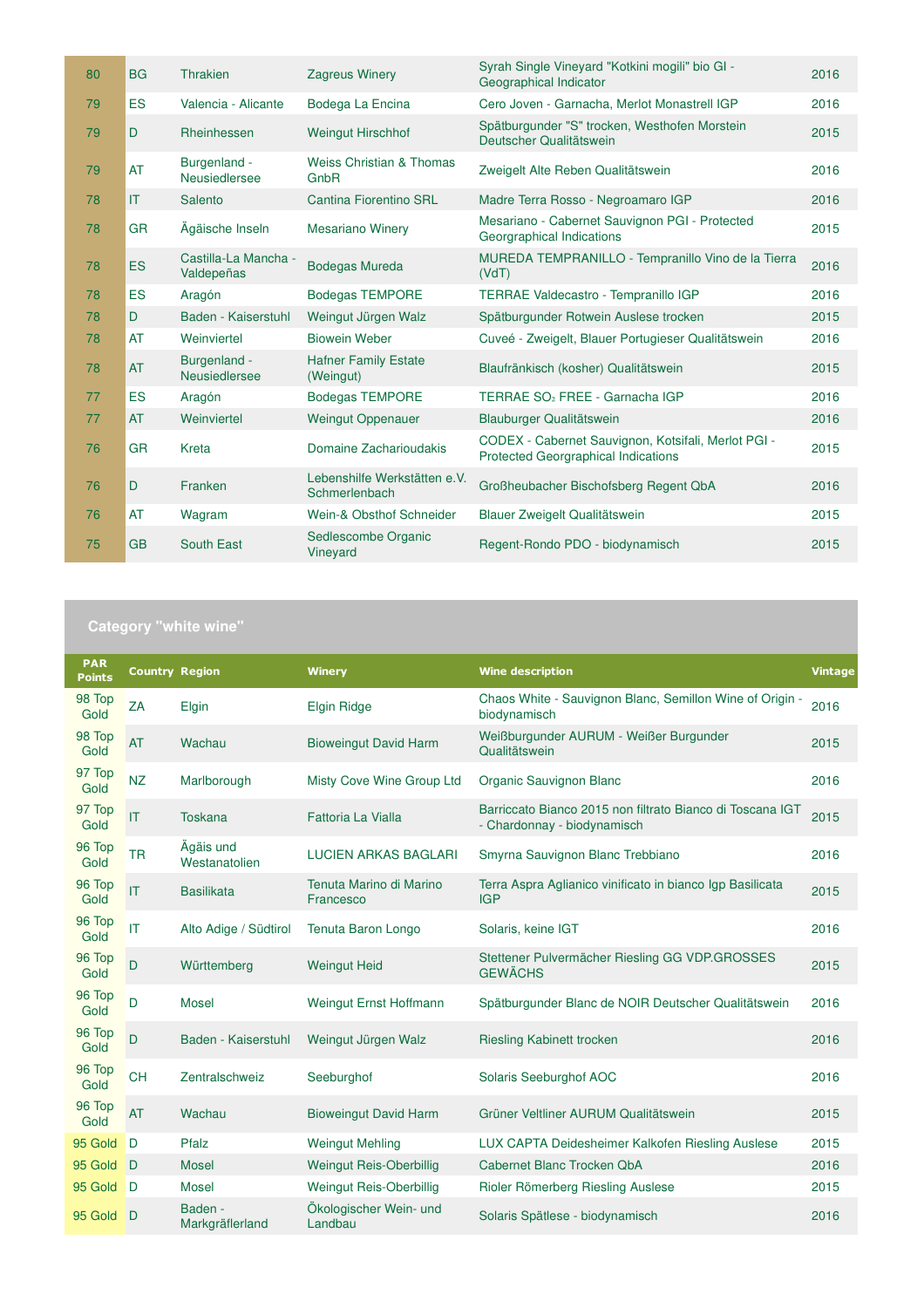| 95 Gold AT |                | Weinviertel                                     | <b>Weingut Oppenauer</b>                   | Grüner Veltliner Alte Reben Qualitätswein                                                           | 2016 |
|------------|----------------|-------------------------------------------------|--------------------------------------------|-----------------------------------------------------------------------------------------------------|------|
| 95 Gold    | <b>AT</b>      | Kremstal                                        | Lesehof Stagård                            | Weißburgunder HANDWERK, keine Qualitätswein                                                         | 2016 |
| 95 Gold    | AT             | Kamptal                                         | <b>Weingut Rosner</b>                      | Kittmannsberg Grüner Veltliner DAC                                                                  | 2015 |
| 94 Gold    | $\mathsf{I}$   | <b>Toskana</b>                                  | Fattoria La Vialla                         | Torbolino 2016 Bianco di Toscana IGT - Chardonnay -<br>biodynamisch                                 | 2016 |
| 94 Gold    | IT             | <b>Sizilien</b>                                 | Azienda Agricola Cossentino                | Grillo IGP                                                                                          | 2016 |
| 94 Gold    | $\mathsf{I}$   | <b>Marken</b>                                   | Casalfarneto Srl                           | DIEGO - VERDICCHIO DEI CASTELLI DI JESI DOC<br>CLASSICO - VINO - Verdicchio, No                     | 2016 |
| 94 Gold    | <b>FR</b>      |                                                 | <b>Vins Biecher</b>                        | MOULIN BLANC - Sauvignon Blanc, Chardonnay Vin de<br>Table                                          | 2016 |
| 94 Gold    | ES             | Katalonien -<br>Penedés                         | Albet i Noya S.A.T                         | Lignum blanc - Chardonnay, Xarello, Sauvignon DO                                                    | 2016 |
| 94 Gold    | D              | <b>Nahe</b>                                     | <b>Weingut Forster</b>                     | Riesling trocken - Wüstenwanderer- QbA                                                              | 2016 |
| 94 Gold    | D              | <b>Nahe</b>                                     | <b>Weingut Forster</b>                     | Riesling vom Kies g.U.                                                                              | 2016 |
| 94 Gold D  |                | Mosel                                           | Weingut Staffelter Hof                     | Little Bastard Naturwein - Riesling, Sauvignon blanc<br><b>Tafelwein</b>                            | 2016 |
| 94 Gold    | D              | Franken                                         | Öko-Weingut Zang                           | JOHANNITER 'Am Knox' - Johanniter Spätlese                                                          | 2015 |
| 94 Gold    | D              | Franken                                         | Weingut Helmut Christ GbR                  | Riesling Kabinett trocken - biodynamisch                                                            | 2016 |
| 94 Gold    | D              | Baden -<br>Markgräflerland                      | Weingut Lämmlin-Schindler                  | Riesling trocken, VDP.ORTSWEIN                                                                      | 2016 |
| 94 Gold    | <b>CN</b>      | Inner Mongolia                                  | Inner Mongolia Jinsha Wine<br><b>Stock</b> | Shaen Oak Matured Chardonnay Wine of origin China -<br>biodynamisch                                 | 2014 |
| 94 Gold    | <b>CH</b>      | Jura                                            | Vin du Jura                                | Cuvée de Saint-Martin blanche - Sauvignon Blanc,<br>Sauvignons blancs résistants AOC - biodynamisch | 2007 |
| 94 Gold    | <b>AT</b>      | Wagram                                          | Bioweinhof A.Paradeiser                    | Grüner Veltliner - LÖSS - PUR Qualitätswein                                                         | 2016 |
| 93 Gold    | <b>PT</b>      | <b>Vinho Verde</b>                              | Quinta de Soalheiro                        | Soalheiro Nature "Pur Terroir" - Alvarinho DOC                                                      | 2016 |
| 93 Gold    | <b>IT</b>      | <b>Umbrien</b>                                  | Azienda Agraria Carlo e<br>Marco Carini    | RILE DOC TRASIMENO BIANCO SCELTO - Chardonnay,<br>Grechetto, Trebbiano                              | 2016 |
| 93 Gold    | $\mathsf{I}$   | <b>Sizilien</b>                                 | Santa Tresa                                | Santa Tresa Rina Ianca Grillo Viogner Terre Siciliane IGP<br>Bi                                     | 2016 |
| 93 Gold    | IT             | <b>Sizilien</b>                                 | <b>FIRRIATO</b>                            | <b>CAELES CATARRATTO - Catarratto DOC</b>                                                           | 2016 |
| 93 Gold    | IT             | <b>Marken</b>                                   | Le Cantine di Figaro                       | Letix, Falerio Pecorino DOC                                                                         | 2016 |
| 93 Gold    | <b>IIT</b>     | Apulien                                         | mare magnum                                | Mauro Chardonnay Organic IGT                                                                        | 2016 |
| 93 Gold    | <b>GR</b>      | Peloponnes -<br><b>Mantinia</b>                 | Kalogeropoulos Estate                      | Bio-Moschofilero PDO / POP - biodynamisch                                                           | 2016 |
| 93 Gold D  |                | Württemberg                                     | Weingut Walter Zimmer                      | Grauer Burgunder trocken QbA                                                                        | 2016 |
| 93 Gold D  |                | Pfalz                                           | <b>Wiedemanns Weingut</b>                  | "Villa Rustica" Weisser Burgunder trocken Barrique -<br>Weißer Burgunder Deutscher Qualitätswein    | 2015 |
| 93 Gold    | D              | Pfalz                                           | Privatweingut Hoffmann                     | Sauvignon blanc - Sauvignon Blanc Spätlese                                                          | 2015 |
| 93 Gold    | $\Box$         | <b>Nahe</b>                                     | <b>Weingut Fuchs-Jacobus</b>               | Riesling Deutscher Qualitätswein - biodynamisch                                                     | 2016 |
| 93 Gold    | D              | <b>Nahe</b>                                     | <b>DEMETER Weingut im</b><br>Zwölberich    | Riesling Spätlese trocken Langenlonsheimer Königschild -<br>biodynamisch                            | 2016 |
| 93 Gold    | D              | <b>Mosel</b>                                    | <b>Weingut Ernst Hein</b>                  | Rivaner - Müller-Thurgau QbA                                                                        | 2016 |
| 93 Gold    | D              | Mosel                                           | <b>Bioweingut Hubertushof</b><br>GbR       | Elite - Riesling QbA - biodynamisch                                                                 | 2016 |
| 93 Gold    | D              | Franken                                         | <b>Winzerhof Wallrapp</b>                  | Scheurebe "Alte Rebe" Kabinett Prädikatswein                                                        | 2016 |
| 93 Gold    | $\blacksquare$ | Franken                                         | Weingut Bausewein                          | Scheurebe Kabinett - Iphöfer Kronsberg                                                              | 2016 |
| 93 Gold    | D              | <b>Baden</b>                                    | <b>Weingut Christian Geier</b>             | <b>Riesling QbA</b>                                                                                 | 2016 |
| 93 Gold    | D              | Baden -<br>Markgräflerland                      | Weingut Schneider-Pfefferle                | Chardonnay Deutscher Qualitätswein                                                                  | 2015 |
| 93 Gold    | D              | Baden -<br>Markgräflerland                      | Weingut Köpfer                             | Grunerner Altenberg Weißburgunder Kabinett                                                          | 2015 |
| 93 Gold    | D              | Baden - Kaiserstuhl                             | <b>Winzerhof Linder</b>                    | GRAUBURGUNDER_45_SE - Grauburgunder Landwein -<br>biodynamisch                                      | 2016 |
| 93 Gold    | D              | Baden - Bodensee                                | Winzerverein Reichenau eG                  | Souvingnier Gris - Souvignier gris QbA                                                              | 2016 |
| 93 Gold    | <b>CH</b>      | Westschweiz -<br>Französische<br><b>Schweiz</b> | <b>Biovin Martin</b>                       | Le Blanc de Vincent - Seyval Blanc, Bianca / Johanniter<br>AOC - biodynamisch                       | 2016 |
| 93 Gold    | <b>AT</b>      | <b>Steiermark</b>                               | Ploder-Rosenberg                           | Grauburgunder Qualitätswein - biodynamisch                                                          | 2016 |
| 93 Gold    | AT             | Kamptal                                         | Bioweingärtnerei Grillmaier                | Grüner Veltliner Spiegel DAC                                                                        | 2016 |
|            |                |                                                 |                                            |                                                                                                     |      |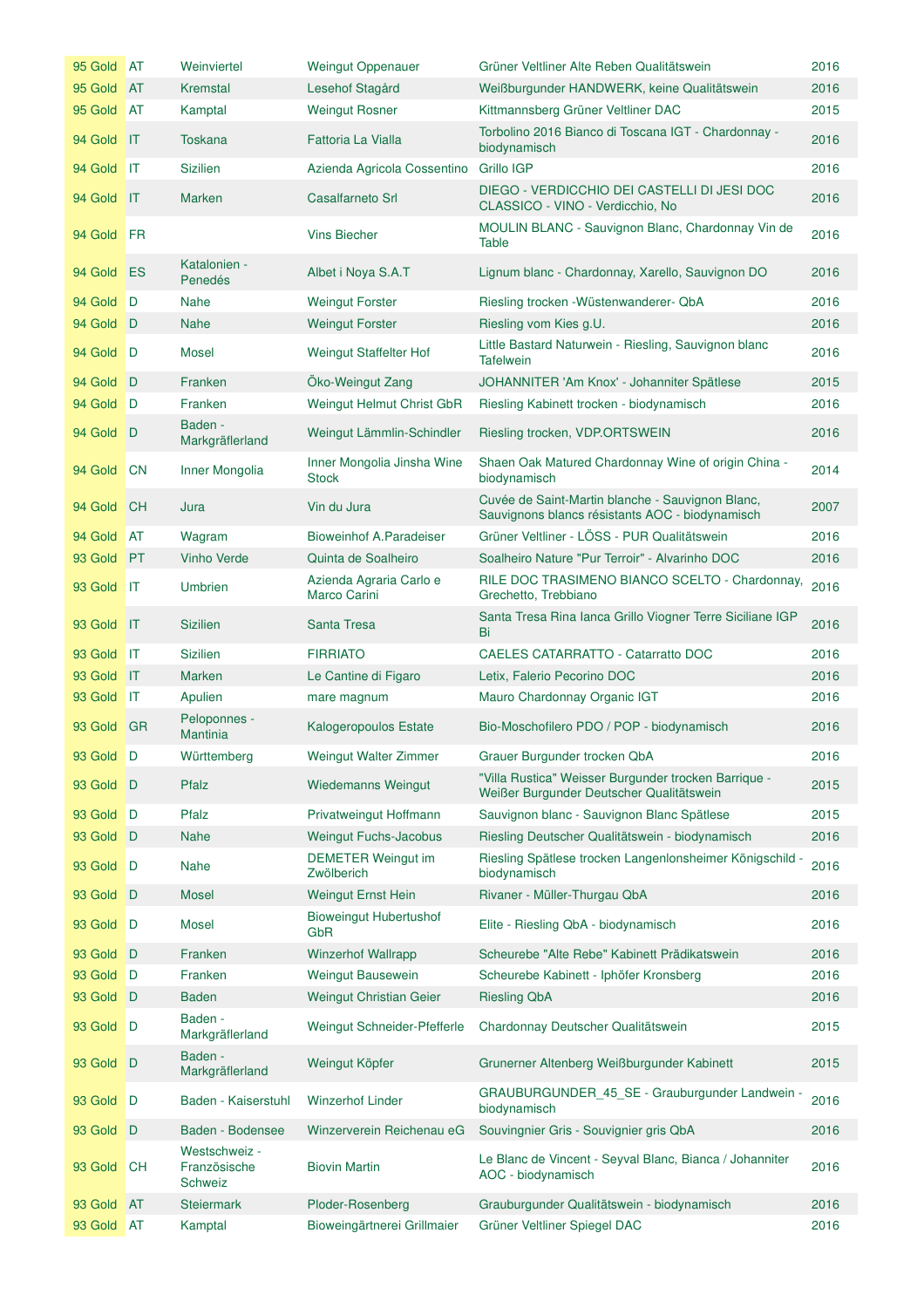| 93 Gold AT |              | <b>Burgenland</b>                    | Weiss Christian & Thomas<br>GnbR                        | Chardonnay Qualitätswein                                                                                                | 2016 |
|------------|--------------|--------------------------------------|---------------------------------------------------------|-------------------------------------------------------------------------------------------------------------------------|------|
| 93 Gold AT |              | Burgenland -<br><b>Neusiedlersee</b> | <b>Weiss Christian &amp; Thomas</b><br>GnbR             | Pinot Blanc Qualitätswein                                                                                               | 2016 |
| 93 Gold AT |              | Burgenland -<br><b>Neusiedlersee</b> | <b>Hafner Family Estate</b><br>(Weingut)                | Chardonnay Prestige (kosher) Landwein                                                                                   | 2016 |
| 93 Gold    | <b>AR</b>    | Mendoza                              | <b>Chakana Wines</b>                                    | Chakana Nuna Estate White Blend - Sauvignon Blanc,<br>Chardonnay, Viogner GI - Geographical Indicator -<br>biodynamisch | 2016 |
| 92 Gold    | <b>PT</b>    | <b>Vinho Verde</b>                   | Quinta de Soalheiro                                     | Soalheiro Terramatter - Alvarinho DOC                                                                                   | 2016 |
| 92 Gold    | NZ           | Marlborough                          | Misty Cove Wine Group Ltd                               | Organic Waitaria - Sauvignon Blanc, Pinot Gris,<br>Chardonnay                                                           | 2016 |
| 92 Gold    | $\mathsf{I}$ | Venetien                             | Cantina di Custoza                                      | Custoza DOC "Terre in Fiore" - Garganega, Cortese,<br>Trebbiano, Friulano                                               | 2016 |
| 92 Gold    | -IT          | <b>Sizilien</b>                      | <b>FIRRIATO</b>                                         | CAELES GRILLO - Grillo DOC                                                                                              | 2016 |
| 92 Gold    | D            | Württemberg                          | <b>Weingut Forsthof</b>                                 | <b>Cabernet Blanc QbA</b>                                                                                               | 2016 |
| 92 Gold    | D            | Württemberg                          | Schloßgut Hohenbeilstein                                | Weißburgunder GG QbA                                                                                                    | 2014 |
| 92 Gold D  |              | Württemberg                          | Schloßgut Hohenbeilstein                                | <b>Riesling GG QbA</b>                                                                                                  | 2015 |
| 92 Gold    | D            | Württemberg                          | Rainer Schnaitmann                                      | Grau. Weiss trocken - Grauburgunder, Chardonnay,<br>Weissburgunder VDP.GUTSWEIN                                         | 2016 |
| 92 Gold    | D            | Württemberg                          | Fürst Hohenlohe Oehringen                               | Chardonnay H.A.D.E.S QbA                                                                                                | 2015 |
| 92 Gold    | D            | Rheinhessen                          | Weingut Hirschhof                                       | Riesling "S" trocken, Westhofen Aulerde Deutscher<br>Qualitätswein                                                      | 2016 |
| 92 Gold    | D            | Rheinhessen                          | Weingut Brüder Dr. Becker<br><b>GbR</b>                 | Dienheim Riesling trocken VDP.ORTSWEIN Deutscher<br>Qualitätswein - biodynamisch                                        | 2016 |
| 92 Gold    | D            | Rheinhessen                          | BioWeingut & Landhotel<br>Gänz                          | Sauvignon Blanc Deutscher Qualitätswein                                                                                 | 2016 |
| 92 Gold    | D            | Pfalz                                | <b>Wiedemanns Weingut</b>                               | Cuveé Anna, Trocken - Riesling, Weißburgunder,<br>Sauvignon blanc Deutscher Qualitätswein                               | 2016 |
| 92 Gold    | D            | Pfalz                                | Weingut Ökonomierat Lind                                | WEISSBURGUNDER TROCKEN - Weißburgunder QbA                                                                              | 2016 |
| 92 Gold    | D            | Pfalz                                | Weingut Oberhofer GbR                                   | Riesling & Gewürztraminer Cuvée Tradition QbA                                                                           | 2015 |
| 92 Gold    | ∎D           | Pfalz                                | Weingut Familie Martin                                  | Cuvèe Blue - Cabernet Blanc, Reisling, Sauvignon Blanc<br>QbA                                                           | 2016 |
| 92 Gold D  |              | Pfalz                                | Weinbau der Lebenshilfe<br>e.V.                         | Wachenheimer Schloßberg Riesling QbA                                                                                    | 2015 |
| 92 Gold D  |              | Pfalz                                | Biologisches Weingut Kilian<br><b>Bopp</b>              | White Revolution - Chardonnay, Morio/Silvaner QbA                                                                       | 2016 |
| 92 Gold D  |              | <b>Nahe</b>                          | <b>Weingut Großmann</b>                                 | Saphira Landwein                                                                                                        | 2014 |
| 92 Gold    | D            | <b>Nahe</b>                          | <b>Weingut Fuchs-Jacobus</b>                            | ALTE REBEN Riesling Spätlese - biodynamisch                                                                             | 2015 |
| 92 Gold    | D            | <b>Mosel</b>                         | <b>Weingut Reis-Oberbillig</b>                          | Rioler Römerberg Riesling Spätlese Trocken                                                                              | 2016 |
| 92 Gold    | D            | Franken                              | Öko-Weingut Zang                                        | MÜLLER-THURGAU 'Gegenstrom' - Müller-Thurgau<br>Kabinett                                                                | 2015 |
| 92 Gold    | D            | Franken                              | <b>Weingut Helmut Christ GbR</b>                        | Silvaner Spätlese trocken Alte Reben - biodynamisch                                                                     | 2015 |
| 92 Gold    | D            | Franken                              | Weingut H.Deppisch                                      | Theilheimer Riesling Deutscher Qualitätswein -<br>biodynamisch                                                          | 2015 |
| 92 Gold    | D            | Franken                              | Weinbau Anja Stritzinger<br>Klingenberg                 | Klingenberger Schlossberg Riesling Kabinett trocken                                                                     | 2016 |
| 92 Gold    | D            | <b>Baden</b>                         | Winzerverein Hagnau eG                                  | Müller-Thurgau DE Öko 022 QbA                                                                                           | 2015 |
| 92 Gold    | <b>AU</b>    | South Australia                      | Stefano Lubiana Wines                                   | Collina Chardonnay Product of Australia - biodynamisch                                                                  | 2013 |
| 92 Gold    | AT           | Weinviertel                          | <b>Weingut Oppenauer</b>                                | Ja Natürlich Grüner Veltliner Qualitätswein                                                                             | 2016 |
| 92 Gold    | <b>AT</b>    | Weinviertel                          | <b>BioWeinbau Johannes</b><br>Friedberger - Permakultur | Stockweingarten weiß - Donauriesling, Sauvignier gris,<br>Muscaris Wein aus Österreich                                  | 2016 |
| 92 Gold    | <b>AT</b>    | <b>Steiermark</b>                    | Ploder-Rosenberg                                        | Linea Chardonnay Qualitätswein - biodynamisch                                                                           | 2015 |
| 92 Gold    | <b>AT</b>    | Kremstal                             | Lesehof Stagård                                         | Grüner Veltliner urban.GV Qualitätswein                                                                                 | 2016 |
| 92 Gold    | <b>AT</b>    | Kamptal                              | <b>Weingut Rosner</b>                                   | Spiegel Grüner Veltliner DAC                                                                                            | 2015 |
| 91 Gold    | $\mathsf{I}$ | <b>Sizilien</b>                      | Hoopoe                                                  | Hoopoe Chardonnay / Grillo IGT                                                                                          | 2016 |
| 91 Gold    | IT           | Lazio / Latium                       | Torre in Pietra Leprignana<br>S.S.                      | Macchia Sacra - Fiano IGT                                                                                               | 2016 |
| 91 Gold    | $\mathsf{I}$ | Kampanien                            | Terra di Briganti                                       | BENEVENTO Flano IGT - Fiano IGP                                                                                         | 2016 |
| 91 Gold IT |              | Alto Adige / Südtirol                | <b>St.Quirinus</b>                                      | Sauvignon Blanc DOC - biodynamisch                                                                                      | 2016 |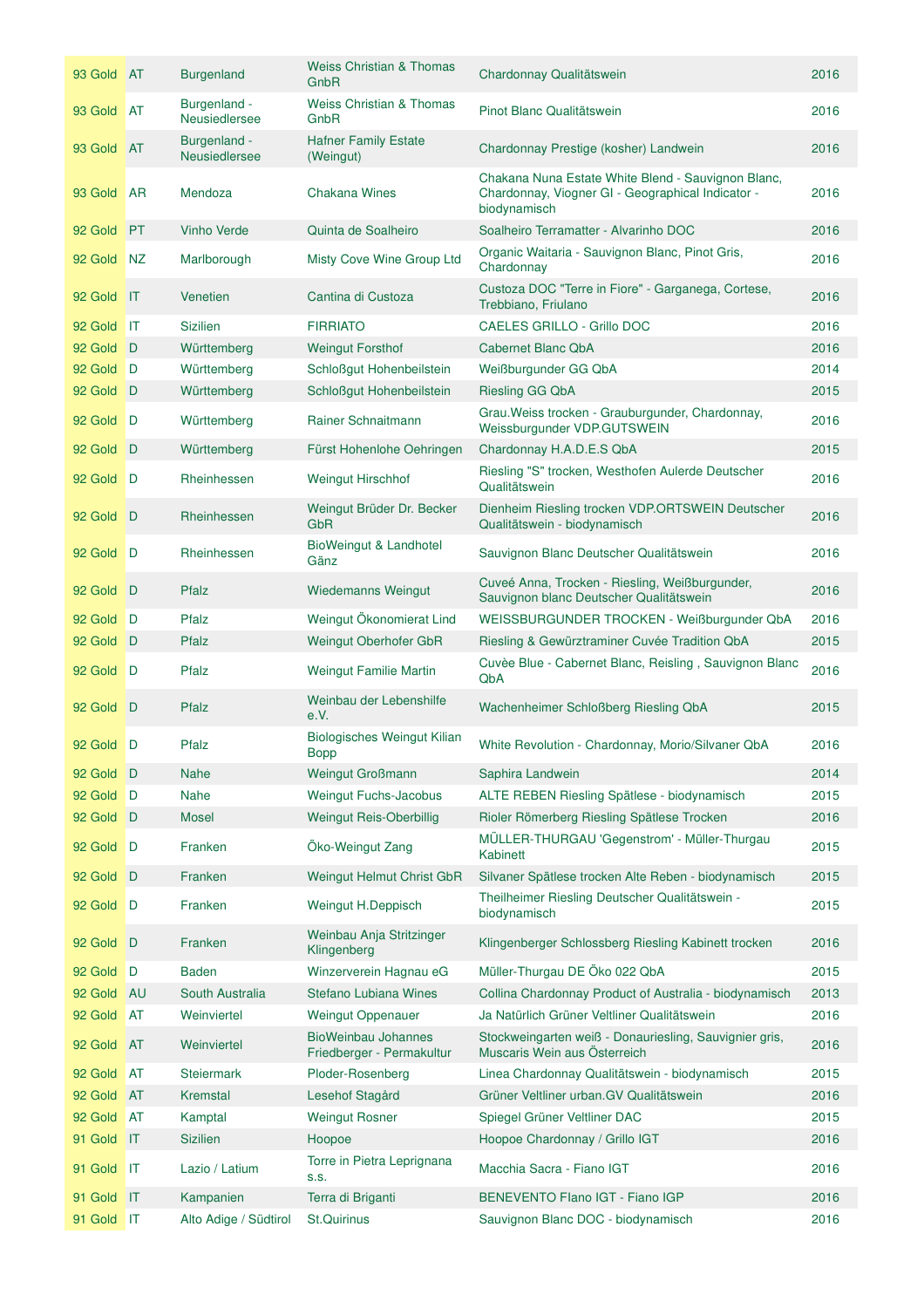| 91 Gold GR |              | Ag. Inseln - Limnos        | <b>Garalis Winery</b>                  | Muscat von Alexandria PDO / POP                                                                           | 2016 |
|------------|--------------|----------------------------|----------------------------------------|-----------------------------------------------------------------------------------------------------------|------|
| 91 Gold    | <b>FR</b>    | Languedoc                  | Mas des Quernes                        | Gens et Pierres Chardonnay IGP                                                                            | 2016 |
| 91 Gold    | <b>ES</b>    | Valencia                   | Pago Casa Gran                         | Casa Benasal White - Moscatel Petit Grain,<br>Gewürztraminer DOC                                          | 2016 |
| 91 Gold    | ES           | Aragón                     | Bodegas Langa HNOS                     | SEÑORIO DE AYUD - Chardonnay DOP                                                                          | 2016 |
| 91 Gold    | ES           | Aragón                     | <b>Bodegas Langa HNOS</b>              | LANGA MITICO - Chardonnay DOP                                                                             | 2016 |
| 91 Gold    | D            | Rheinhessen                | <b>Weingut Keth</b>                    | Sauvignon Blanc Deutscher Qualitätswein                                                                   | 2016 |
| 91 Gold D  |              | Rheinhessen                | <b>Weingut Goldschmidt</b>             | Pfeddersheimer St. Georgenberg Grauer Burgunder<br>trocken Deutscher Qualitätswein                        | 2016 |
| 91 Gold    | D            | Rheinhessen                | <b>Villa Welter</b>                    | Sauvignon Blanc trocken Villa Welter Deutscher<br>Qualitätswein                                           | 2016 |
| 91 Gold D  |              | Rheingau                   | Weingut Graf von Kanitz                | Riesling Lorcher Krone trocken Alte Reben QbA<br><b>VDP.ERSTE LAGE</b>                                    | 2015 |
| 91 Gold    | ∣D           | Pfalz                      | <b>Wiedemanns Weingut</b>              | Sauvignon blanc trocken Qualitätswein - Sauvignon Blanc<br>Deutscher Qualitätswein                        | 2016 |
| 91 Gold D  |              | Pfalz                      | <b>Weingut Merkel</b>                  | Cabernet Blanc Qualitätswein Feinherb Deutscher<br>Qualitätswein                                          | 2016 |
| 91 Gold    | <b>D</b>     | Mosel                      | Weingut Staffelter Hof                 | Magnus Riesling trocken Deutscher Qualitätswein                                                           | 2016 |
| 91 Gold    | D            | <b>Mosel</b>               | <b>Weingut Reis-Oberbillig</b>         | Rioler Römerberg Riesling Spätlese feinherb                                                               | 2016 |
| 91 Gold    | D            | <b>Mosel</b>               | <b>Bioweingut Ollinger-Gelz</b>        | Auxerrois Spätlese trocken                                                                                | 2016 |
| 91 Gold    | ∣D           | Franken                    | Öko-Weingut Zang                       | <b>RIESLING - Riesling Kabinett</b>                                                                       | 2015 |
| 91 Gold    | D            | Franken                    | Öko-Weingut Zang                       | WEISSER-BURGUNDER - Weißer Burgunder Kabinett                                                             | 2015 |
| 91 Gold    | D            | Franken                    | <b>Winzerhof Wallrapp</b>              | Silvaner, Alte Rebe, Kabinett Prädikatswein                                                               | 2016 |
| 91 Gold D  |              | Franken                    | <b>Weingut Hench</b>                   | Silvaner QbA,, keine - biodynamisch                                                                       | 2016 |
| 91 Gold    | D            | Franken                    | Weingut H.Deppisch                     | per se Riesling Landwein - biodynamisch                                                                   | 2015 |
| 91 Gold    | D            | Franken                    | Johann Streng                          | <b>Scheurebe Kabinett</b>                                                                                 | 2016 |
| 91 Gold    | D            | Baden -<br>Markgräflerland | Weingut Schneider-Pfefferle            | STEIWII - Grauer Burgunder Deutscher Qualitätswein                                                        | 2015 |
| 91 Gold    | D            | Baden -<br>Markgräflerland | Weingut Ludwig Mißbach                 | <b>Riesling Kabinett</b>                                                                                  | 2016 |
| 91 Gold    | D            | Baden -<br>Markgräflerland | Weingut Köpfer                         | Staufener Schlossberg Grauburgunder Kabinett                                                              | 2016 |
| 91 Gold    | D            | Baden -<br>Markgräflerland | Hofgut Sonnenschein -<br><b>Bürgin</b> | Weissburgunder - Weißburgunder Deutscher<br>Qualitätswein                                                 | 2015 |
| 91 Gold AT |              | Weinviertel                | <b>Weingut Oppenauer</b>               | Riesling Hermannschachern Qualitätswein                                                                   | 2016 |
| 91 Gold AT |              | Wagram                     | Wein-& Obsthof Schneider               | Chardonnay Qualitätswein                                                                                  | 2016 |
| 91 Gold    | <b>AT</b>    | Wagram                     | <b>Bio Weinkunst Pegler</b>            | SPIELBERG - Grüner Veltliner Qualitätswein                                                                | 2016 |
| 91 Gold    | <b>AT</b>    | Wagram                     | Arkadenhof Hausdorf                    | Groovy Grüner Veltliner Reserve Qualitätswein                                                             | 2016 |
| 90 Gold    | NZ           | Marlborough                | <b>Babich Wines Ltd</b>                | Family Estates Headwaters Organic Grüner Veltliner GI -<br>Geographical Indicator                         | 2016 |
| 90 Gold    | IT           | Venetien                   | La Cappuccina Azienda<br>Agricola      | SOAVE DOC - Garganega                                                                                     | 2016 |
| 90 Gold    | <b>IT</b>    | <b>Toskana</b>             | Fattoria La Vialla                     | Vernaccia di S.Gimignano 2015 Riserva DOCG -<br>biodynamisch                                              | 2015 |
| 90 Gold    | $\mathbf{I}$ | <b>Sizilien</b>            | mare magnum                            | Crudo Catarratto Zibibbo Organic 2016 IGT                                                                 | 2016 |
| 90 Gold    | $\mathsf{I}$ | <b>Sizilien</b>            | Caruso & Minini                        | NATURALMENTE BIO CATARATTO - Catarratto DOC                                                               | 2016 |
| 90 Gold    | <b>GR</b>    | Kreta                      | Domaine Zacharioudakis                 | CODEX - Malvasia di Candia, Vilana PGI - Protected<br>Georgraphical Indications                           | 2016 |
| 90 Gold    | <b>GR</b>    | Kreta                      | Domaine Zacharioudakis                 | VIDIANO DOMAINE ZACHARIOUDAKIS - Vidiano PGI -<br><b>Protected Georgraphical Indications</b>              | 2016 |
| 90 Gold    | <b>FR</b>    |                            | <b>Vins Biecher</b>                    | Jean Biecher & Fils - Marie d'Alsace - Pinot Blanc,<br>Sylvaner, Gewurztraminer, Pinot gris, Riesling AOC | 2016 |
| 90 Gold    | <b>FR</b>    | <b>Bordeaux</b>            | Chateau Couronneau                     | Château Couronneau Bordeaux Blanc - Sauvignon Gris,<br>Sauvignon blanc AOC                                | 2016 |
| 90 Gold    | ES           | Valencia                   | Pago Casa Gran                         | Malvasia DOC                                                                                              | 2016 |
| 90 Gold    | ES           | Castilla - La Mancha       | <b>Bodegas Navarro Lopez</b>           | Para Celsus Verdejo Vino de la Tierra (VdT)                                                               | 2016 |
| 90 Gold    | - D          | Württemberg                | Weingärtner Stromberg-<br>Zabergäu eG  | Cabernet Blanc QbA trocken, Bio & Vegan Deutscher<br>Qualitätswein                                        | 2016 |
| 90 Gold    | D            | Württemberg                | Weingut Schäfer-Heinrich               | Grauburgunder Auslese trocken ***                                                                         | 2015 |
| 90 Gold D  |              | Württemberg                | Weingut Schäfer-Heinrich               | Riesling Auslese trocken ***                                                                              | 2015 |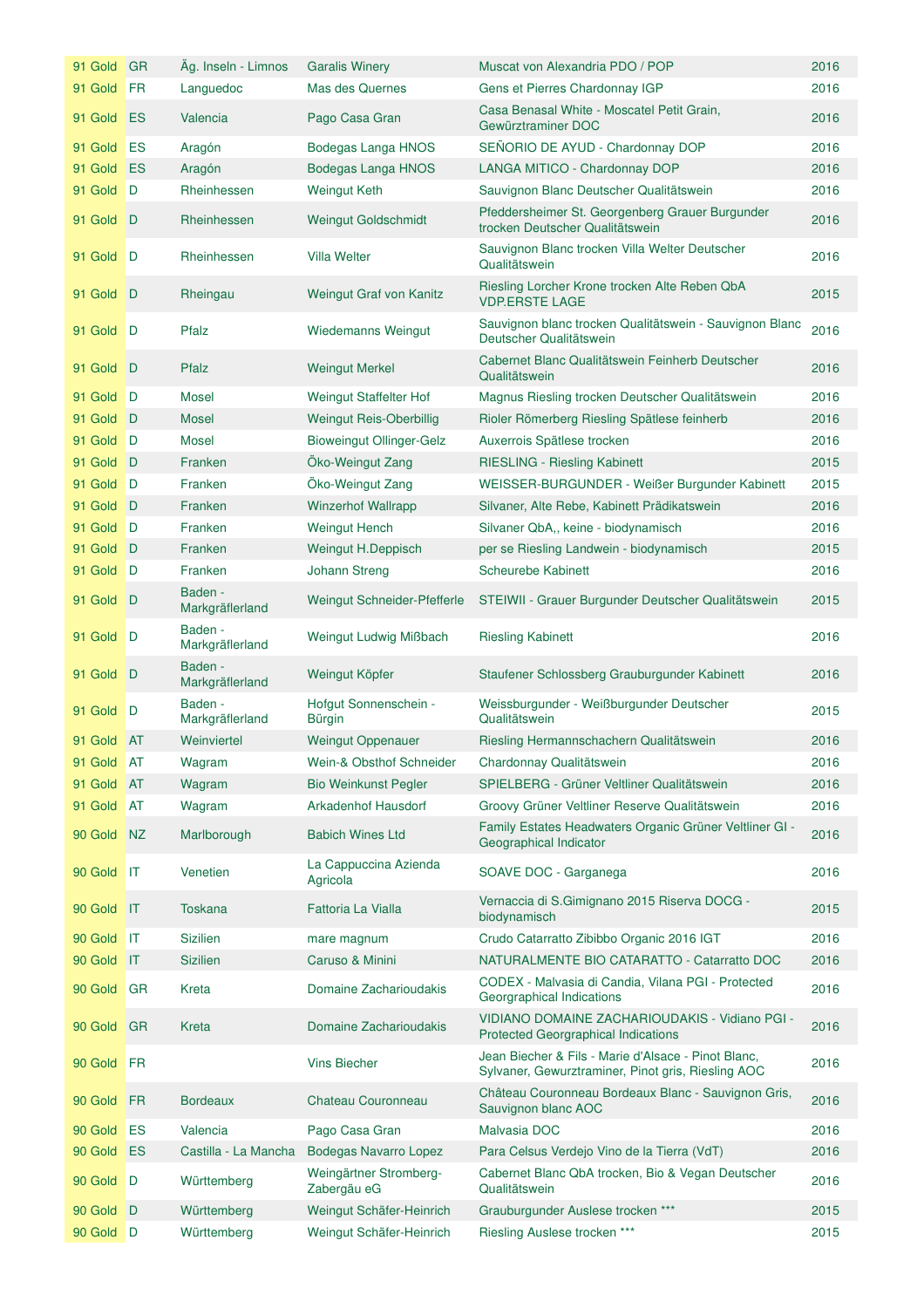| 90 Gold D  |            | Württemberg                       | <b>Weingut Forsthof</b>                     | Muskateller - Gelber Muskateller / Muscat Blanc à Petits<br>Grains Deutscher Qualitätswein             | 2016 |
|------------|------------|-----------------------------------|---------------------------------------------|--------------------------------------------------------------------------------------------------------|------|
| 90 Gold D  |            | Württemberg                       | Demeter-Weingut Benedikt<br>Schmalzried     | Big Ben Weissweincuvée - Weißburgunder, Auxerroi,<br>Scheurebe, Gewürztraminer Spätlese - biodynamisch | 2015 |
| 90 Gold    | D          | Rheinhessen                       | <b>Weingut Keth</b>                         | Scheurebe Spätlese feinherb Deutscher Qualitätswein                                                    | 2016 |
| 90 Gold    | D          | Rheinhessen                       | <b>Weingut Goldschmidt</b>                  | Dalsheimer Hubacker Riesling trocken Deutscher<br>Qualitätswein                                        | 2016 |
| 90 Gold    | D          | Rheinhessen                       | <b>Weingut Goldschmidt</b>                  | Osthofener Liebenberg Riesling "S" trocken Deutscher<br>Qualitätswein                                  | 2016 |
| 90 Gold    | D          | Rheinhessen                       | Weingut Brüder Dr. Becker<br>GbR            | Ludwigshöhe Silvaner trocken VDP.ORTSWEIN<br>Deutscher Qualitätswein - biodynamisch                    | 2016 |
| 90 Gold    | D          | Rheinhessen                       | Weingut Brüder Dr. Becker<br>GbR            | <b>FALKENBERG Riesling VDP.GROSSES GEWÄCHS</b><br>Deutscher Qualitätswein - biodynamisch               | 2016 |
| 90 Gold    | D          | Pfalz                             | <b>Wiedemanns Weingut</b>                   | Weißburgunder feinherb, keine Deutscher Qualitätswein                                                  | 2016 |
| 90 Gold    | D          | Pfalz                             | <b>Weingut Mehling</b>                      | Deidesheimer Kalkofen Riesling trocken                                                                 | 2015 |
| 90 Gold    | D          | Pfalz                             | <b>Weingut Mehling</b>                      | Forster Ungeheuer Riesling trocken                                                                     | 2015 |
| 90 Gold    | D          | Pfalz                             | <b>Weingut Familie Martin</b>               | Weißburgunder QbA                                                                                      | 2016 |
| 90 Gold    | D          | Pfalz                             | <b>Weingut Castel Peter</b>                 | Riesling Dürkheimer Fuchsmantel** trocken Deutscher<br>Qualitätswein                                   | 2016 |
| 90 Gold    | D          | Pfalz                             | <b>Weingut Castel Peter</b>                 | Riesling Dürkheimer Spielberg** trocken Deutscher<br>Qualitätswein                                     | 2015 |
| 90 Gold    | D          | Pfalz                             | Weinbau der Lebenshilfe<br>e.V.             | Dürkheimer Michelsberg Pfalz Riesling QbA trocken                                                      | 2015 |
| 90 Gold    | D          | <b>Nahe</b>                       | <b>Weingut Großmann</b>                     | Blanc de Noir - Spätburgunder QbA                                                                      | 2016 |
| 90 Gold    | D          | <b>Nahe</b>                       | <b>DEMETER Weingut im</b><br>Zwölberich     | Auxerrois Spätlese trocken, alte Reben, Guldentaler<br>Rosentei - biodynamisch                         | 2016 |
| 90 Gold    | $\Box$     | <b>Mosel</b>                      | Weingut Roman Herzog                        | Riesling-Kabinett Alte Rebe Prädikatswein                                                              | 2016 |
| 90 Gold    | D          | <b>Mosel</b>                      | Weingut Ernst Hoffmann                      | Riesling Spätlese feinherb                                                                             | 2016 |
| 90 Gold    | D          | Franken                           | <b>Winzerhof Wallrapp</b>                   | Silvaner, Alte Rebe, Spätlese Prädikatswein                                                            | 2016 |
| 90 Gold    | D          | Franken                           | Weingut Juliusspital<br>Würzburg            | Vogelsburg Müller Thurgau trocken VDP Ortswein -<br>Müller-Thurgau Deutscher Qualitätswein             | 2016 |
| 90 Gold    | ∣D         | Franken                           | Weingut Helmut Christ GbR                   | Silvaner Kabinett trocken - biodynamisch                                                               | 2016 |
| 90 Gold    | $\Box$     | Franken                           | Weingut Bausewein                           | Silvaner Kabinett - Iphöfer Julius Echter Berg - Grüner<br>Silvaner                                    | 2015 |
| 90 Gold D  |            | Franken                           | Weinbau Anja Stritzinger<br>Klingenberg     | Klingenberger Schlossberg Riesling Kabinett halbtrocken                                                | 2016 |
| 90 Gold D  |            | <b>Baden</b>                      | Winzerverein Hagnau eG                      | Hagnauer Müller-Thurgau QbA. trocken Deutscher<br>Qualitätswein                                        | 2016 |
| 90 Gold    | D          | <b>Baden</b>                      | Weingut Christian Geier                     | Müller Thurgau - Müller-Thurgau QbA                                                                    | 2016 |
| 90 Gold    | D          | Baden -<br>Markgräflerland        | Weingut Lämmlin-Schindler                   | Weißburgunder "Alte Reben" trocken, VDP.ERSTE LAGE                                                     | 2015 |
| 90 Gold    | D          | Baden -<br>Markgräflerland        | Weingut Ludwig Mißbach                      | Grüner Markgräfler - Gutedel QbA                                                                       | 2016 |
| 90 Gold    | D          | Baden -<br>Markgräflerland        | Weingut Köpfer                              | Grunerner Altenberg Weißburgunder Kabinett                                                             | 2016 |
| 90 Gold    | <b>CN</b>  | Xinjiang                          | <b>Fangxiang Manor Wine</b>                 | Gaya Riesling Wine of origin China                                                                     | 2015 |
| 90 Gold    | <b>CH</b>  | Westschweiz -<br><b>Bielersee</b> | <b>Biovin Martin</b>                        | Chardonnay AOC - biodynamisch                                                                          | 2016 |
| 90 Gold    | <b>CH</b>  | Italienische Schweiz<br>- Tessin  | Azienda Agricola Bianchi                    | Alma - Johanniter, Solaris, Bronner IGP                                                                | 2016 |
| 90 Gold    | <b>CDN</b> | <b>British Columbia</b>           | <b>Covert Farms Family Estate</b><br>Winery | Grand Reserve Roussanne - Rousanne                                                                     | 2015 |
| 90 Gold    | <b>AU</b>  | South Australia                   | Stefano Lubiana Wines                       | Riesling Product of Australia - biodynamisch                                                           | 2016 |
| 90 Gold    | AT         | Wagram                            | <b>Bioweinhof A.Paradeiser</b>              | Roter Veltliner Qualitätswein                                                                          | 2016 |
| 90 Gold    | <b>AT</b>  | Wagram                            | <b>Bio Weinkunst Pegler</b>                 | FRISCHLING - Grüner Veltliner Qualitätswein                                                            | 2016 |
| 90 Gold    | <b>AT</b>  | Wachau                            | <b>Bioweingut David Harm</b>                | Grüner Veltliner Am Zaum Qualitätswein                                                                 | 2015 |
| 90 Gold    | <b>AT</b>  | Kremstal                          | Lesehof Stagård                             | Grüner Veltliner HANDWERK Qualitätswein                                                                | 2016 |
| 90 Gold    | <b>AT</b>  | Carnuntum                         | Bio-Weingärtnerei Artner                    | der Hans - Grüner Veltliner, Sauvignon blanc<br>Qualitätswein                                          | 2016 |
| 90 Gold AT |            | Burgenland -<br>Neusiedlersee     | <b>Hafner Family Estate</b><br>(Weingut)    | OTTO musthaveamusCAT (kosher) - Muskat Ottonel<br>Spätlese                                             | 2016 |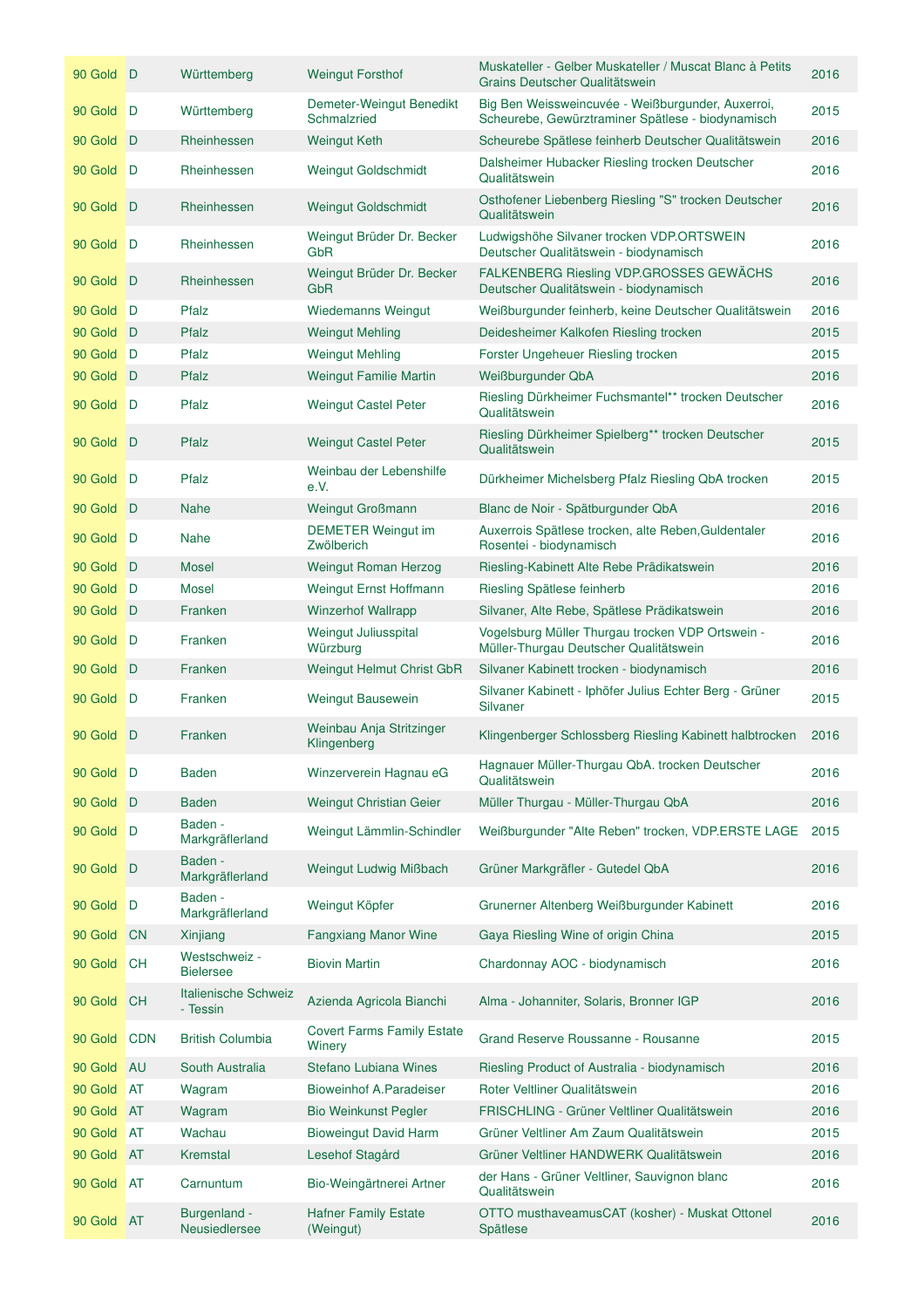| 89 Silver ZA | <b>Western Cape</b>          | <b>Stellar Winery</b>                      | The Sensory Collection Chardonnay Wine of Origin                                                | 2015 |
|--------------|------------------------------|--------------------------------------------|-------------------------------------------------------------------------------------------------|------|
| 89 Silver NL | Gelderland                   | wijnhoeve de colonjes                      | <b>Helios Landwein</b>                                                                          | 2016 |
| 89 Silver IT | Sizilien                     | Cantine Volpi                              | Terre Siciliane Igt GRILLO - biologico - Grillo IGT                                             | 2016 |
| 89 Silver IT | <b>Sizilien</b>              | Cantine Settesoli s.c.a.                   | Settesoli Grillo Bio DOC                                                                        | 2016 |
| 89 Silver IT | <b>Sizilien</b>              | Ca' Lustra - Zanovello                     | IGT Sicilia Grillo "ZollaSolare" IGP                                                            | 2016 |
| 89 Silver IT | Marken                       | <b>Casalfarneto Srl</b>                    | FRIDA - MARCHE IGT PASSERINA BIOLOGICO -<br>Passerina                                           | 2016 |
| 89 Silver IT | Kalabrien                    | Società Agricola Scala s.a.s.              | Cirò DOC Bianco - Greco                                                                         | 2016 |
| 89 Silver IT | Friaul                       | Mont'Albano Esse Pi Spa                    | Friulano DOC Friuli Grave                                                                       | 2016 |
| 89 Silver IT | Alto Adige / Südtirol        | Kellerei Kurtatsch                         | <b>Bronner IGT</b>                                                                              | 2016 |
| 89 Silver IT | Abruzzen                     | Chiusa Grande di Franco<br>D'Eusanio       | Terre Casali Pecorino Colli Pescaresi IGT                                                       | 2016 |
| 89 Silver GR | Makedonia -<br>Chalkidiki    | Evangelos Tsantalis                        | 'Agathon' Weiß Mount Athos - Assyrtiko, Chardonnay PGI<br>- Protected Georgraphical Indications | 2016 |
| 89 Silver FR |                              | <b>Vins Biecher</b>                        | COTES DE SAUMON - Chardonnay, Sauvignon Blanc Vin<br>de Table                                   | 2016 |
| 89 Silver FR |                              | <b>Vins Biecher</b>                        | Jean Biecher & Fils Pinot Gris - Pinot Grigio AOP                                               | 2016 |
| 89 Silver ES | Valencia - Utiel-<br>Requena | <b>Bodegas Vegalfaro</b>                   | REBEL.LIA BLANCO - Chardonnay, Sauvignon blanc<br><b>DOP</b>                                    | 2016 |
| 89 Silver ES | Valencia - Alicante          | Bodegas Bocopa                             | CASTILLO DE ALICANTE GRAN SELECTION<br>MACABEO - Macabeo DO                                     | 2016 |
| 89 Silver D  | Württemberg                  | Schloßgut Hohenbeilstein                   | Weißburgunder Silberling QbA                                                                    | 2016 |
| 89 Silver D  | Württemberg                  | Rainer Schnaitmann                         | Muskateller Steinwiege - Gelber Muskateller<br><b>VDP.GUTSWEIN</b>                              | 2016 |
| 89 Silver D  | Rheinhessen                  | <b>Weingut Wedekind</b>                    | Chardonnay Deutscher Qualitätswein                                                              | 2016 |
| 89 Silver D  | Rheinhessen                  | Weingut Axel Schmitt                       | Sauvignon Blanc QbA                                                                             | 2106 |
| 89 Silver D  | Rheinhessen                  | Wein- und Sektgut Hemer                    | Abenheimer Riesling trocken QbA                                                                 | 2015 |
| 89 Silver D  | Rheinhessen                  | Wein- und Sektgut Hemer                    | Abenheimer Klausenberg Silvaner trocken QbA                                                     | 2015 |
| 89 Silver D  | Rheingau                     | <b>Weingut Mohr</b>                        | Rheingau-Riesling trocken Alte Reben Deutscher<br>Qualitätswein                                 | 2016 |
| 89 Silver D  | Pfalz                        | Weingut Oberhofer GbR                      | Weisser Burgunder trocken Edition - Weißer Burgunder<br>QbA                                     | 2015 |
| 89 Silver D  | Pfalz                        | <b>Weingut Merkel</b>                      | Sauvignon Blanc Qualitätswein Trocken -<br>Sternstundenedition Deutscher Qualitätswein          | 2016 |
| 89 Silver D  | Pfalz                        | <b>Weingut Familie Martin</b>              | <b>Riesling QbA</b>                                                                             | 2016 |
| 89 Silver D  | Pfalz                        | <b>Biologisches Weingut Kilian</b><br>Bopp | <b>Riesling QbA</b>                                                                             | 2016 |
| 89 Silver D  | <b>Nahe</b>                  | Weingut Keber Kolling                      | Weißburgunder trocken QbA                                                                       | 2016 |
| 89 Silver D  | <b>Nahe</b>                  | Weingut Keber Kolling                      | Kerner Qualitätswein feinherb Deutscher Qualitätswein                                           | 2016 |
| 89 Silver D  | <b>Nahe</b>                  | <b>Weingut Fuchs-Jacobus</b>               | Rivaner Deutscher Qualitätswein - biodynamisch                                                  | 2016 |
| 89 Silver D  | <b>Nahe</b>                  | <b>Weingut Forster</b>                     | Weißburgunder trocken Nahe g.U.                                                                 | 2016 |
| 89 Silver D  | <b>Nahe</b>                  | BioWeingut & Landhotel<br>Gänz             | Riesling trocken Deutscher Qualitätswein                                                        | 2016 |
| 89 Silver D  | <b>Mosel</b>                 | <b>Weingut Staffelter Hof</b>              | Knackarsch Riesling feinherb Deutscher Qualitätswein                                            | 2016 |
| 89 Silver D  | Mosel                        | Weingut Reis-Oberbillig                    | Grauer Burgunder Trocken - Ruländer QbA                                                         | 2016 |
| 89 Silver D  | <b>Mosel</b>                 | Weingut Ernst Hoffmann                     | Riesling Spätlese trocken                                                                       | 2016 |
| 89 Silver D  | Mosel                        | Weingut Ernst Hein                         | Sommerwein - Elbling, Müller-Thurgau QbA                                                        | 2016 |
| 89 Silver D  | <b>Mosel</b>                 | <b>Weingut Brogsitter</b>                  | Riesling Bio-Wein, Qualitätswein feinherb Deutscher<br>Qualitätswein                            | 2015 |
| 89 Silver D  | <b>Mosel</b>                 | <b>Bioweingut Ollinger-Gelz</b>            | Grauburgunder Spätlese trocken                                                                  | 2016 |
| 89 Silver D  | <b>Mosel</b>                 | <b>Bioweingut Hubertushof</b><br>GbR       | Lieserer Niederberg-Helden - Riesling Auslese -<br>biodynamisch                                 | 2016 |
| 89 Silver D  | Franken                      | Weingut H.Deppisch                         | Theilheimer Silvaner trocken - Grüner Silvaner Deutscher<br>Qualitätswein - biodynamisch        | 2015 |
| 89 Silver D  | Baden                        | Winzerverein Hagnau eG                     | Hagnauer Müller-Thurgau Vin Nature                                                              | 2016 |
| 89 Silver D  | <b>Baden</b>                 | Weingut Christian Geier                    | Johanniter QbA                                                                                  | 2016 |
| 89 Silver D  | Baden -<br>Markgräflerland   | Ökologischer Wein- und<br>Landbau          | Markgräfler Weisswein - Solaris, Johanniter Deutscher<br>Qualitätswein - biodynamisch           | 2016 |
| 89 Silver D  | Baden -<br>Markgräflerland   | Weingut Wilhelm Zähringer                  | Weissburgunder SZ trocken - Weißburgunder QbA -<br>biodynamisch                                 | 2015 |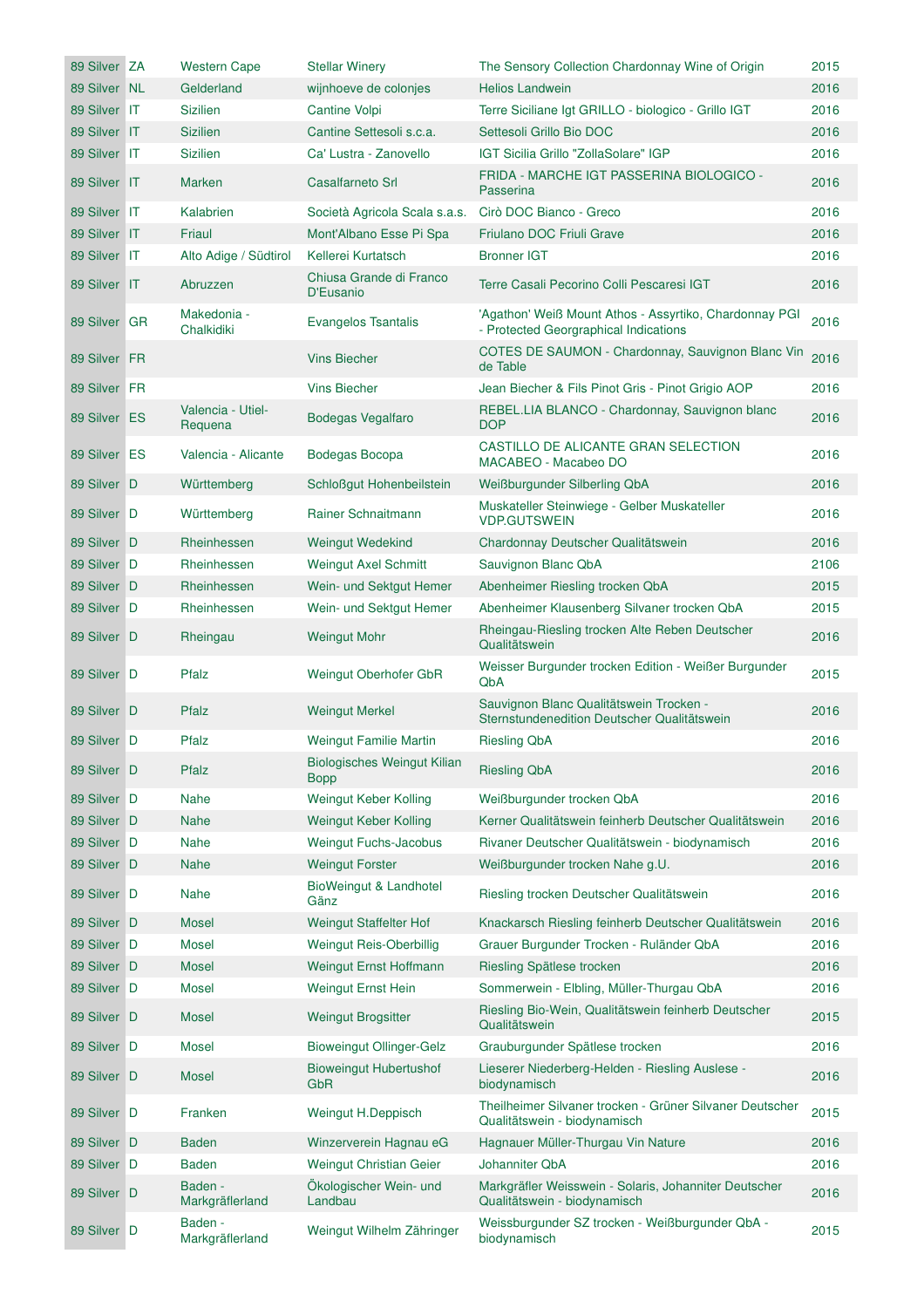| 89 Silver D  | Baden -<br>Markgräflerland                      | Weingut Wilhelm Zähringer                                     | Sauvignon Blanc trocken QbA - biodynamisch                                            | 2016 |
|--------------|-------------------------------------------------|---------------------------------------------------------------|---------------------------------------------------------------------------------------|------|
| 89 Silver CH | Westschweiz -<br>Französische<br><b>Schweiz</b> | <b>Biovin Martin</b>                                          | La Courtisane - Blauburgunder, Bianca AOC -<br>biodynamisch                           | 2016 |
| 89 Silver AT | Weinviertel                                     | <b>Biowein Weber</b>                                          | Keltenwein Sandberg - Grüner Veltliner Qualitätswein                                  | 2016 |
| 89 Silver AT | Weinviertel                                     | <b>Biowein Weber</b>                                          | Grüner Veltliner Schlossberg Qualitätswein                                            | 2016 |
| 89 Silver AT | Weinviertel                                     | BioWeinbau Müllner                                            | Chardonnay Qualitätswein                                                              | 2016 |
| 89 Silver AT | Wagram                                          | Wein-& Obsthof Schneider                                      | Grüner Veltliner Privat Qualitätswein                                                 | 2016 |
| 89 Silver AT | Wagram                                          | Bioweinbau Peter Paradeiser                                   | Riesling Qualitätswein                                                                | 2016 |
| 89 Silver AT | Wagram                                          | Arkadenhof Hausdorf                                           | V3 - Cuvée, Grüner-, Frühroter-, Roter Veltliner<br>Qualitätswein                     | 2016 |
| 89 Silver AT | Wagram                                          | <b>Arkadenhof Hausdorf</b>                                    | Carmen "Gemischter Satz" Qualitätswein                                                | 2016 |
| 89 Silver AT | Wagram                                          | Arkadenhof Hausdorf                                           | Grüner Veltliner Riesmein Qualitätswein                                               | 2016 |
| 89 Silver AT | <b>Traisental</b>                               | <b>Biohof Fischer</b>                                         | Riede Rosengarten Traisental DAC - Grüner Veltliner                                   | 2016 |
| 89 Silver AT | <b>Traisental</b>                               | <b>Biohof Fischer</b>                                         | Gaisruck Traisental DAC Reserve - Grüner Veltliner                                    | 2016 |
| 89 Silver AT | <b>Steiermark</b>                               | <b>Bio-Weingut Georg</b><br>Thünauer                          | Cuvée Blanc Privat - Sauvignon Blanc, Muscaris<br>Rebsortenwein                       | 2015 |
| 89 Silver AT | Neusiedlersee                                   | Weingut Sonnenmulde                                           | Grüner Vetliner Heideboden - Grüner Veltliner<br>Qualitätswein                        | 2016 |
| 89 Silver AT | Burgenland -<br>Neusiedlersee                   | <b>Hafner Family Estate</b><br>(Weingut)                      | YELLOW musCAT (kosher) - Muskat Ottonel, Gelber<br>Muskateller 40% Qualitätswein      | 2016 |
| 88 Silver ZA | Paarl                                           | Jacques Germanier                                             | Chardonnay Sauvignon Blanc, Sauvignon Blanc Wine of<br>Origin                         | 2017 |
| 88 Silver IT | Venetien                                        | Cantine Vitevis s.c.a.                                        | Pinot Grigio Veneto Igt "Vaio dei Colori" IGT                                         | 2016 |
| 88 Silver IT | <b>Sizilien</b>                                 | Santa Tresa                                                   | PURATO Catarratto Pinot Grigio Terre Siciliane IGP,<br>Pinot Grigio 40%               | 2016 |
| 88 Silver IT | <b>Marken</b>                                   | Le Cantine di Figaro                                          | Santa Prisca, Passerina IGT                                                           | 2016 |
| 88 Silver IT | Kampanien                                       | <b>Agricultural Company</b><br>Fontana Reale di Corbo<br>Rino | Greco DOC                                                                             | 2016 |
| 88 Silver IT | Friaul                                          | Mont'Albano Esse Pi Spa                                       | Pinot Grigio DOC Friuli                                                               | 2016 |
| 88 Silver IT | Apulien                                         | Amastuola Societa Agricola                                    | Bianco Salento Amastuola - Malvasia, Fiano, Salento IGP                               | 2016 |
| 88 Silver IT | Alto Adige / Südtirol                           | <b>St.Quirinus</b>                                            | Planties Weiss - Bronner, Johanniter, Aromera IGT -<br>biodynamisch                   | 2016 |
| 88 Silver HU | Tokaj-Hegyalja                                  | Tokaj-Hetszolo                                                | Tokaj-Hétszőlő Dry Furmint OEM (Oltalom alatt álló<br>Eredetmegjelölés)               | 2016 |
| 88 Silver GB | South East                                      | Sedlescombe Organic<br>Vineyard                               | Bodiam Harvest - Reichensteiner, Bacchus PDO -<br>biodynamisch                        | 2016 |
| 88 Silver D  | Rheinhessen                                     | <b>Weingut Keth</b>                                           | Muskateller Deutscher Qualitätswein                                                   | 2016 |
| 88 Silver D  | Rheinhessen                                     | Wein- und Sektgut Hemer                                       | Abenheimer Klausenberg Riesling Kapellenstück trocken<br>QbA                          | 2015 |
| 88 Silver D  | Rheinhessen                                     | <b>Green Feather Wine</b>                                     | Silvaner Praedikatswein Kabinett "Spaet woa's, passt<br>hod's", Bacchus Prädikatswein | 2015 |
| 88 Silver D  | Pfalz                                           | <b>Wiedemanns Weingut</b>                                     | Rinaner Feinherb - Rivaner Deutscher Qualitätswein                                    | 2016 |
| 88 Silver D  | Pfalz                                           | <b>Weingut Merkel</b>                                         | Rivaner Qualitätswein Trocken Deutscher Qualitätswein                                 | 2016 |
| 88 Silver D  | Pfalz                                           | <b>Weingut Merkel</b>                                         | Riesling Spätlese Trocken - Sternstundenedition                                       | 2015 |
| 88 Silver D  | Pfalz                                           | <b>Weingut Familie Martin</b>                                 | Grauburgunder QbA                                                                     | 2016 |
| 88 Silver D  | <b>Mosel</b>                                    | Weingut Weis-Prüm                                             | Auxerrois Deutscher Qualitätswein                                                     | 2016 |
| 88 Silver D  | <b>Mosel</b>                                    | <b>Bioweingut Ollinger-Gelz</b>                               | Auxerrois trocken Deutscher Qualitätswein                                             | 2016 |
| 88 Silver D  | <b>Mosel</b>                                    | <b>Bioweingut Ollinger-Gelz</b>                               | EDITION KLAUS GELZ Auxerrois von alten Reben<br>trocken Deutscher Qualitätswein       | 2015 |
| 88 Silver D  | Franken                                         | Weingut Juliusspital<br>Würzburg                              | Vogelsburg Silvaner trocken VDP Ortswein Deutscher<br>Qualitätswein                   | 2016 |
| 88 Silver D  | Franken                                         | <b>Weingut Harald Gunther</b>                                 | Silvaner Rücker Schalk - Grüner Silvaner Kabinett                                     | 2016 |
| 88 Silver D  | Franken                                         | Lebenshilfe Werkstätten e.V.<br>Schmerlenbach                 | Großheubacher Bischofsberg Riesling QbA                                               | 2016 |
| 88 Silver D  | <b>Baden</b>                                    | Weingut Landmann                                              | Sauvignon Blanc, Tuniberg Deutscher Qualitätswein                                     | 2016 |
| 88 Silver D  | <b>Baden</b>                                    | Weingut Landmann                                              | Tuniberg Pinot Gris - Grauer Burgunder Deutscher<br>Qualitätswein                     | 2016 |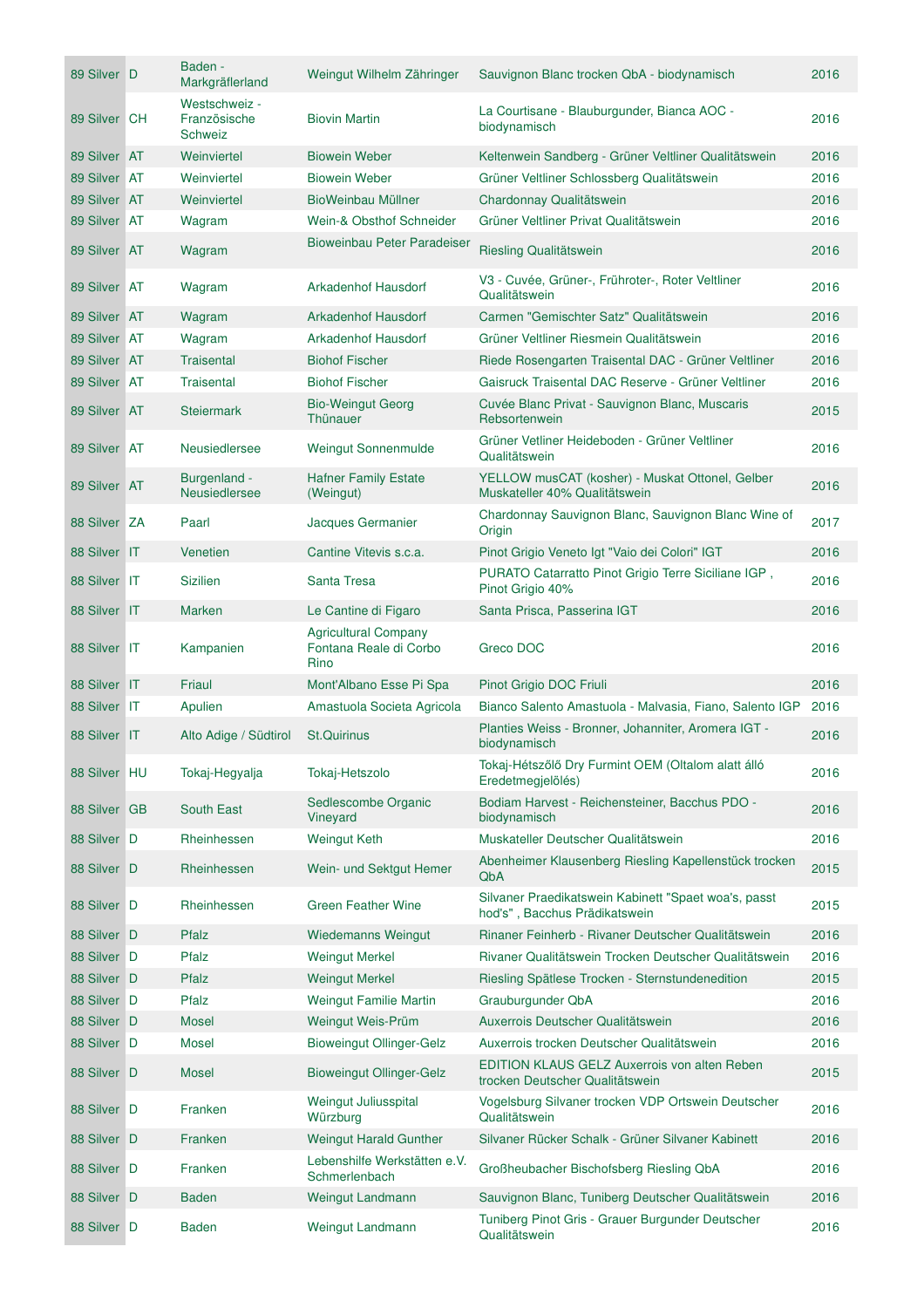| 88 Silver D  | Baden -<br>Markgräflerland | Weingut Wilhelm Zähringer                  | Chardonnay SZ trocken QbA - biodynamisch                                              | 2015 |
|--------------|----------------------------|--------------------------------------------|---------------------------------------------------------------------------------------|------|
| 88 Silver D  | Baden -<br>Markgräflerland | Weingut Schneider-Pfefferle                | Grauer Burgunder - S - Deutscher Qualitätswein                                        | 2015 |
| 88 Silver D  | Baden -<br>Markgräflerland | Weingut Lämmlin-Schindler                  | Grauburgunder "Selektion" trocken VDP.GUTSWEIN                                        | 2016 |
| 88 Silver D  | Baden - Kaiserstuhl        | <b>Winzerhof Linder</b>                    | GRAUBURGUNDER_59 - Grauburgunder Landwein -<br>biodynamisch                           | 2016 |
| 88 Silver CH | Zentralschweiz             | Seeburghof                                 | Johanniter Seeburghof AOC                                                             | 2016 |
| 88 Silver CH | <b>Genfer See</b>          | Domaine la Capitaine (<br>Biodynamie)      | La Côte VINZEL - Gutedel AOC - biodynamisch                                           | 2016 |
| 88 Silver AU | South Australia            | <b>Angove Family Winemakers</b>            | Organic Chardonnay GI - Geographical Indicator -<br>biodynamisch                      | 2016 |
| 88 Silver AT | Weinviertel                | BioWeinbau Müllner                         | Grüner Veltliner Qualitätswein                                                        | 2016 |
| 88 Silver AT | Weinviertel                | <b>Bio-Weingut HuM Hofer</b>               | Grüner Veltliner Kirchlissen Qualitätswein                                            | 2016 |
| 88 Silver AT | Weinviertel                | Bio-Weingut HuM Hofer                      | Grüner Veltliner Freiberg Qualitätswein                                               | 2016 |
| 88 Silver AT | Wagram                     | Bioweinhof A.Paradeiser                    | Exquisiter Dreier - Johanniter, Bronner, Bianca Wein aus<br>Österreich                | 2016 |
| 88 Silver AT | Wagram                     | Bioweinbau Peter Paradeiser                | Grüner Veltliner Schwarze Katze Qualitätswein                                         | 2016 |
| 88 Silver AT | <b>Traisental</b>          | <b>Biohof Fischer</b>                      | <b>Riesling Traisental DAC</b>                                                        | 2016 |
| 88 Silver AT | Kremstal                   | <b>Winzerhof Hoch</b>                      | Bio Peter & Paul Grüner Veltliner Qualitätswein                                       | 2016 |
| 87 Silver IT | Venetien                   | Nardi sette Fratelli                       | Nardi sette Fratelli Pinot Grigio IGT                                                 | 2016 |
| 87 Silver IT | Venetien                   | Cantine Volpi                              | Veneto Igt PINOT GRIGIO - biologico - Pinot Grigio IGT                                | 2016 |
| 87 Silver IT | <b>Sizilien</b>            | mare magnum                                | Da Sergio Inzolia Chardonnay Organic 2016 IGT                                         | 2016 |
| 87 Silver IT | <b>Sizilien</b>            | Hoopoe                                     | Hoopoe Pinot Grigio / Catarratto IGT                                                  | 2016 |
| 87 Silver IT | <b>Marken</b>              | Cantina Maroni                             | Marche Passerina IGT BIO                                                              | 2016 |
| 87 Silver IT | Abruzzen                   | Valori                                     | Trebbiano d'Abruzzo DOC Biologico                                                     | 2016 |
| 87 Silver IT | Abruzzen                   | Valori                                     | Abruzzo Pecorino DOC Biologico                                                        | 2016 |
| 87 Silver HU | Balatonfüred-<br>Csopak    | Dobosi Pincészet                           | Bio Olaszrizling hordós - Welschriesling OEM (Oltalom<br>alatt álló Eredetmegjelölés) | 2015 |
| 87 Silver GB | <b>South East</b>          | Sedlescombe Organic<br>Vineyard            | First Release - Rivaner, Madeleine Angevine, Orion -<br>biodynamisch                  | 2016 |
| 87 Silver FR | Pays d'Oc                  | Domaine Ricardelle de<br>Lautrec           | Sauvignon R - Sauvignon Blanc Pay d'Oc                                                | 2016 |
| 87 Silver ES | Valencia                   | Vinos Sierra Norte, S.L.                   | Olcaviana Verdejo IGP                                                                 | 2016 |
| 87 Silver ES | Valencia                   | Vinos Sierra Norte, S.L.                   | Fuenteseca Blanco - Macabeo, Sauvignon blanc DOP                                      | 2016 |
| 87 Silver ES | Valencia                   | Pago Casa Gran                             | Vina Llopis White - Gewürztraminer, Moscates G.P. DOC                                 | 2016 |
| 87 Silver ES | Katalonien                 | <b>BIOPAUMERÀ</b>                          | Blanc de Noirs - Garnacha Crianza                                                     | 2016 |
| 87 Silver D  | Württemberg                | Weingut Schäfer-Heinrich                   | Sauvignon Blanc** trocken QbA                                                         | 2016 |
| 87 Silver D  | Württemberg                | Weingut "Im Hagenbüchle"                   | Merlin Weissweincuvée Kabinett - Cuvée, Helios, Cal<br>6-04, Johanniter               | 2016 |
| 87 Silver D  | Württemberg                | Rainer Schnaitmann                         | Sauvignon blanc Steinwiege - Sauvignon Blanc<br><b>VDP.GUTSWEIN</b>                   | 2016 |
| 87 Silver D  |                            | Vivolovin Eigenmarke                       | Weißburgunder Dt. Klassiker QbA                                                       | 2016 |
| 87 Silver D  | Rheinhessen                | <b>Villa Welter</b>                        | Grauburgunder trocken Villa Welter Deutscher<br>Qualitätswein                         | 2016 |
| 87 Silver D  | Rheinhessen                | BioWeingut & Landhotel<br>Gänz             | Grauburgunder Deutscher Qualitätswein                                                 | 2016 |
| 87 Silver D  | Rheingau                   | <b>Weingut Mohr</b>                        | Rheingau-Riesling Spätlese trocken                                                    | 2016 |
| 87 Silver D  | Pfalz                      | Weingut Ökonomierat Lind                   | SPÄTBURGUNDER BLANC DE NOIRS - Spätburgunder<br>QbA                                   | 2016 |
| 87 Silver D  | Pfalz                      | <b>Weingut Merkel</b>                      | Grauburgunder Qualitätswein Feinherb Deutscher<br>Qualitätswein                       | 2016 |
| 87 Silver D  | Pfalz                      | <b>Weingut Mehling</b>                     | Königsbacher Ölberg Riesling trocken                                                  | 2015 |
| 87 Silver D  | Pfalz                      | <b>Weingut Familie Martin</b>              | Sauvignon Blanc QbA                                                                   | 2016 |
| 87 Silver D  | Pfalz                      | Biologisches Weingut Kilian<br><b>Bopp</b> | Grauburgunder QbA                                                                     | 2016 |
| 87 Silver D  | <b>Nahe</b>                | <b>Weingut Großmann</b>                    | Weißer Burgunder Spätlese                                                             | 2015 |
| 87 Silver D  | Nahe                       | <b>Weingut Forster</b>                     | Riesling halbtrocken Nahe g.U.                                                        | 2016 |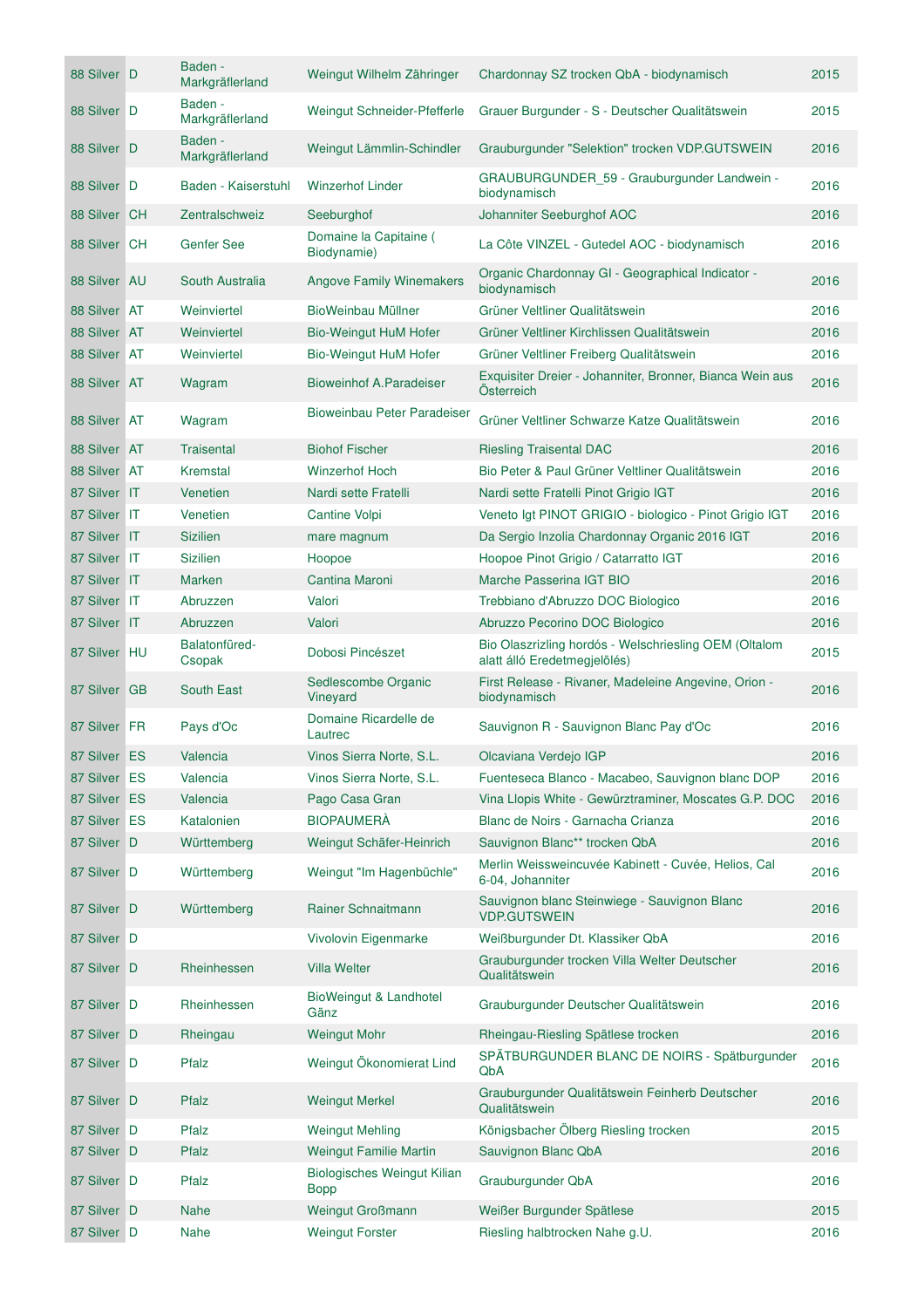| 87 Silver D  | <b>Nahe</b>                              | <b>Weingut Forster</b>                  | Riesling vom roten Schiefer g.U.                                                           | 2106 |
|--------------|------------------------------------------|-----------------------------------------|--------------------------------------------------------------------------------------------|------|
| 87 Silver D  | <b>Nahe</b>                              | <b>DEMETER Weingut im</b><br>Zwölberich | Riesling Spätlese trocken, Langenlonsheimer Steinchen -<br>biodynamisch                    | 2016 |
| 87 Silver D  | <b>Mosel</b>                             | <b>Weingut Staffelter Hof</b>           | Paradies Riesling feinherb Deutscher Qualitätswein                                         | 2016 |
| 87 Silver D  | Franken                                  | <b>Weingut Harald Gunther</b>           | Müller-Thurgau Rücker Schalk Kabinett                                                      | 2016 |
| 87 Silver D  | Franken                                  | <b>Weingut Harald Gunther</b>           | Silvaner Churfranken trocken - Grüner Silvaner Kabinett                                    | 2016 |
| 87 Silver D  | Franken                                  | <b>Johann Streng</b>                    | Silvaner Kabinett trocken - Grüner Silvaner                                                | 2015 |
| 87 Silver D  | Baden                                    | Winzerverein Hagnau eG                  | Grauburgunder DE Öko 022 QbA                                                               | 2015 |
| 87 Silver D  | Baden                                    | <b>Weingut Abril</b>                    | Weißburgunder 'Edition Jakob' QbA                                                          | 2016 |
| 87 Silver D  | Baden -<br>Markgräflerland               | Weingut Wilhelm Zähringer               | Gewürztraminer trocken QbA - biodynamisch                                                  | 2015 |
| 87 Silver D  | Baden -<br>Markgräflerland               | Weingut Ludwig Mißbach                  | Chardonnay Kabinett                                                                        | 2016 |
| 87 Silver D  | Baden - Kaiserstuhl                      | Ökol. Weingut Hubert Lay                | Silvaner Kabinett trocken                                                                  | 2016 |
| 87 Silver D  | Baden - Kaiserstuhl                      | <b>Winzerhof Linder</b>                 | GRÜNFINK 36 - Sauvignon Blanc, Weißburgunder 50%<br>Landwein - biodynamisch                | 2016 |
| 87 Silver D  | Baden - Kaiserstuhl                      | <b>Winzerhof Linder</b>                 | CHARDONNAY_55_SE - Chardonnay Landwein -<br>biodynamisch                                   | 2016 |
| 87 Silver CH | Westschweiz -<br>Französische<br>Schweiz | <b>Biovin Martin</b>                    | Hofräbe Johanniter AOC - biodynamisch                                                      | 2015 |
| 87 Silver CH | Westschweiz -<br><b>Bielersee</b>        | <b>Biovin Martin</b>                    | Pinot Gris - Pinot Grigio AOC - biodynamisch                                               | 2016 |
| 87 Silver AT | Weinviertel                              | <b>Biowein Weber</b>                    | Sauvignon Blanc Qualitätswein                                                              | 2016 |
| 87 Silver AT | Weinviertel                              | <b>Biowein Weber</b>                    | Weinviertel DAC Klassik - Grüner Veltliner                                                 | 2016 |
| 87 Silver AT | Wagram                                   | Weingut Mehofer -<br>Neudeggerhof       | Lösspiration - Muscaris, Johanniter, Bronner                                               | 2016 |
| 87 Silver AT | Wagram                                   | Weingut Mehofer -<br>Neudeggerhof       | Roter Veltliner Klassik Qualitätswein                                                      | 2016 |
| 87 Silver AT | Wagram                                   | Wein-& Obsthof Schneider                | Roter Veltliner Privat Qualitätswein                                                       | 2016 |
| 87 Silver AT | Wagram                                   | <b>Bioweinhof A.Paradeiser</b>          | Bianca Wein aus Österreich                                                                 | 2016 |
| 87 Silver AT | Wagram                                   | Bioweinbau Peter Paradeiser             | Roter Veltliner Qualitätswein                                                              | 2016 |
| 87 Silver AT | Wagram                                   | <b>Arkadenhof Hausdorf</b>              | Riesling Spielberg Qualitätswein                                                           | 2016 |
| 87 Silver AT | Kremstal                                 | <b>Bioweingut David Harm</b>            | Riesling - Urgesteinsriesling Kremser Kögl Qualitätswein                                   | 2015 |
| 87 Silver AT | Kamptal                                  | <b>Weingut Rosner</b>                   | Kittmannsberg Grüner Veltliner DAC                                                         | 2016 |
| 87 Silver AT | <b>Burgenland</b>                        | Weingut Mons de Reuch                   | Quintessence - Gemischter Satz Rebsortenwein                                               | 2016 |
| 86 Silver ZA | Elgin                                    | <b>Elgin Ridge</b>                      | 282 Chardonnay Wine of Origin - biodynamisch                                               | 2016 |
| 86 Silver IT | Venetien                                 | La Cappuccina Azienda<br>Agricola       | BASALTIK SAUVIGNON - Sauvignon Blanc IGT                                                   | 2016 |
| 86 Silver IT | <b>Umbrien</b>                           | <b>CANTINA PLANI ARCHE</b><br>S.S.      | Grechetto Colli Martani DOC                                                                | 2016 |
| 86 Silver IT | <b>Sizilien</b>                          | Maggio Vini S.A.S.                      | 'Antura' Grillo IGT                                                                        | 2016 |
| 86 Silver IT | <b>Sizilien</b>                          | <b>Cantine Volpi</b>                    | Terre Siciliane IGT INZOLIA - biologico - Inzolia                                          | 2016 |
| 86 Silver GR | Kreta                                    | Domaine Zacharioudakis                  | ORTHI PETRA - Vidiano, Sauvignon Blanc PGI -<br><b>Protected Georgraphical Indications</b> | 2016 |
| 86 Silver ES | Valencia - Alicante                      | Bodegas Bocopa                          | LAUDUM NATURE MACABEO - Macabeo DO                                                         | 2016 |
| 86 Silver ES | Valencia - Alicante                      | Bodega La Encina                        | Tierra de Forcallat, Macabeo IGP                                                           | 2016 |
| 86 Silver ES | La Rioja                                 | Vinedos Ruiz Jimenez S.L.               | Osoti Tempranillo Blanco Barrica, Viura DOCa                                               | 2016 |
| 86 Silver ES | Kanarische Inseln                        | <b>Bodega Frontos</b>                   | Tierra de Frontos Blanco Seco Ecologico - Listan bianco<br><b>DOP</b>                      | 2016 |
| 86 Silver ES | Castilla - La Mancha                     | Bodegas Parra Jimenez                   | Inanna blanco - Verdejo, Sauvignon blanc, Chardonnay<br>IGP - biodynamisch                 | 2016 |
| 86 Silver ES | Balearen - Mallorca                      | Finca Can Axartell                      | Blanco Uno - Prensal Blanc, Muscat, Malvasia Vino de la<br>Tierra (VdT)                    | 2016 |
| 86 Silver D  | Württemberg                              | Weingärtner Stromberg-<br>Zabergäu eG   | Riesling QbA trocken, Bio & Vegan Deutscher<br>Qualitätswein                               | 2016 |
| 86 Silver D  | Württemberg                              | Weingut Schäfer-Heinrich                | Riesling Spätlese trocken**                                                                | 2016 |
| 86 Silver D  | Württemberg                              | <b>Weingut Heid</b>                     | Sauvignon Blanc "Melchisedec" QbA                                                          | 2016 |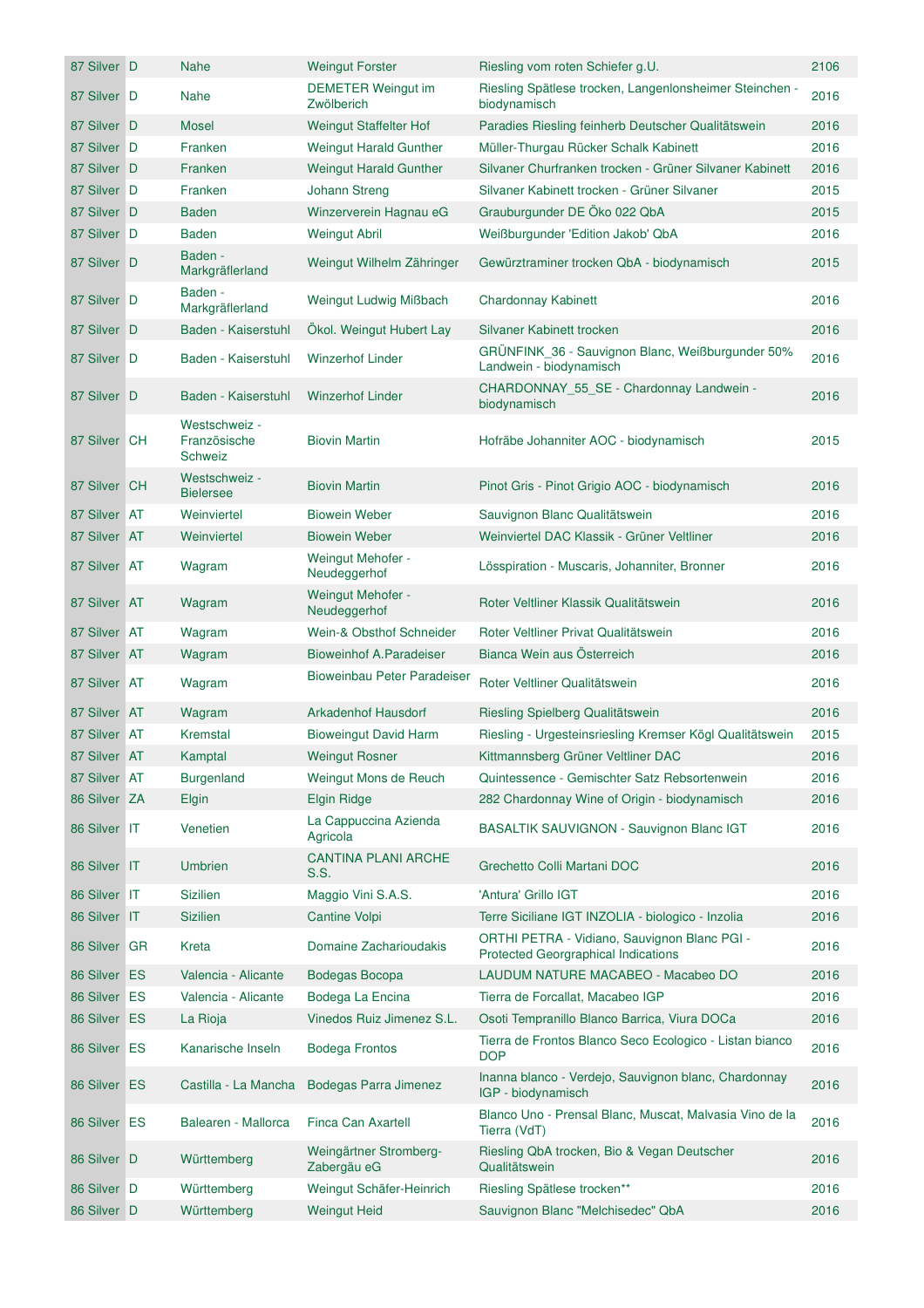| 86 Silver D  | Rheinhessen                       | <b>Villa Welter</b>                           | Weißburgunder trocken Villa Welter - Weißer Burgunder<br>Deutscher Qualitätswein                                     | 2016 |
|--------------|-----------------------------------|-----------------------------------------------|----------------------------------------------------------------------------------------------------------------------|------|
| 86 Silver D  | Rheinhessen                       | <b>BioWeingut &amp; Landhotel</b><br>Gänz     | Spätburgunder Weißherbst Deutscher Qualitätswein                                                                     | 2016 |
| 86 Silver D  | Pfalz                             | Privatweingut Hoffmann                        | Gewürztraminer Auslese                                                                                               | 2015 |
| 86 Silver D  | <b>Nahe</b>                       | <b>Weingut Forster</b>                        | Riesling trocken Nahe g.U.                                                                                           | 2016 |
| 86 Silver D  | <b>Nahe</b>                       | DEMETER Weingut im<br>Zwölberich              | Riesling trocken "Genesis" Langenlonsheim Löhrer Berg<br>Kabinett - biodynamisch                                     | 2016 |
| 86 Silver D  | <b>Mosel</b>                      | Weingut Weis-Prüm                             | <b>Riesling Spätlese</b>                                                                                             | 2016 |
| 86 Silver D  | <b>Mosel</b>                      | Weingut Roman Herzog                          | Blanc de Noir - Riesling QbA                                                                                         | 2015 |
| 86 Silver D  | Mosel                             | <b>Bioweingut Hubertushof</b><br>GbR          | Weißburgunder QbA - biodynamisch                                                                                     | 2016 |
| 86 Silver D  | Franken                           | Weinbau Anja Stritzinger<br>Klingenberg       | Klingenberger Schlossberg Gewürztraminer Kabinett                                                                    | 2016 |
| 86 Silver D  | Baden                             | Weingut am Thalsbach                          | <b>Cabernet Blanc Landwein</b>                                                                                       | 2016 |
| 86 Silver D  | <b>Baden</b>                      | Weingut Christian Geier                       | Weißer Burgunder QbA                                                                                                 | 2016 |
| 86 Silver D  | Baden - Ortenau                   | <b>Weingut Liebich</b>                        | Badischer Landwein - Souvignier gris                                                                                 | 2016 |
| 86 Silver D  | Baden -<br>Markgräflerland        | <b>Weingut Ludwig Mißbach</b>                 | Weißer Burgunder Kabinett                                                                                            | 2016 |
| 86 Silver D  | Baden -<br>Markgräflerland        | Weingut Köpfer                                | Grunerner Altenberg Sauvignon Blanc Kabinett                                                                         | 2016 |
| 86 Silver D  | Baden - Kaiserstuhl               | Ökol. Weingut Hubert Lay                      | Grauburgunder Kabinett trocken                                                                                       | 2016 |
| 86 Silver AT | Wagram                            | <b>Bio Weinkunst Pegler</b>                   | GEMISCHTER SATZ - Frühroter Veltliner, Grüner Veltliner,<br>Riesling, Sylvaner, Muskateller, Neuburger Qualitätswein | 2016 |
| 86 Silver AT | Carnuntum                         | Bio-Weingärtnerei Artner                      | Grüner Veltliner Selektion alte Rebe Qualitätswein                                                                   | 2016 |
| 85 Silver ZA | Tulbagh                           | <b>Waverley Hills Organic</b><br><b>Wines</b> | Viognier Semillon Chardonnay, Semillon; Chardonnay<br>Wine of Origin                                                 | 2015 |
| 85 Silver ZA | <b>Olifants River</b><br>(Region) | <b>Stellar Winery</b>                         | Running Duck Sauvignon Blanc/Semillon Wine of Origin                                                                 | 2017 |
| 85 Silver ZA | Elgin                             | <b>Elgin Ridge</b>                            | 282 Sauvignon Blanc Wine of Origin - biodynamisch                                                                    | 2016 |
| 85 Silver TR | Marmara / Thrakien                | <b>Suvla Wines</b>                            | Chardonnay                                                                                                           | 2016 |
| 85 Silver NZ | Marlborough                       | <b>Babich Wines Ltd</b>                       | Family Estates Headwaters Organic Chardonnay GI -<br>Geographical Indicator                                          | 2016 |
| 85 Silver GR | Makedonia -<br>Chalkidiki         | <b>Evangelos Tsantalis</b>                    | 'Siga Siga' Tsantali - Roditis, Assyrtiko                                                                            |      |
| 85 Silver GB | South West                        | <b>Trevibban Mill</b>                         | Harlyn - Seyval Blanc, Orion, Reichensteiner GI -<br>Geographical Indicator                                          | 2016 |
| 85 Silver FR | Pays d'Oc                         | Domaine Ricardelle de<br>Lautrec              | Chardonnay R Pay d'Oc                                                                                                | 2016 |
| 85 Silver ES | Katalonien -<br>Penedés           | Coma Romà - Josep Guilera<br>Riambau          | Coma Romà - Xarel·lo Macerat - Xarello DO                                                                            | 2016 |
| 85 Silver ES | Balearen - Mallorca               | Finca Can Axartell                            | Premsal Blanc - Prensal Blanc Vino de la Tierra (VdT)                                                                | 2016 |
| 85 Silver D  | Württemberg                       | Schloßgut Hohenbeilstein                      | Gutswein Johanniter trocken QbA                                                                                      | 2016 |
| 85 Silver D  | Rheinhessen                       | Weingut Goldschmidt                           | Pfeddersheimer St. Georgenberg Gewürztraminer "S"<br>trocken Deutscher Qualitätswein                                 | 2016 |
| 85 Silver D  | Rheinhessen                       | Wein- und Sektgut Hemer                       | Grauer Burgunder trocken QbA                                                                                         | 2016 |
| 85 Silver D  | Rheinhessen                       | <b>Villa Welter</b>                           | Riesling halbtrocken Villa Welter Deutscher Qualitätswein                                                            | 2016 |
| 85 Silver D  | Rheingau                          | <b>Weingut Mohr</b>                           | Rheingau-Riesling Spätlese                                                                                           | 2016 |
| 85 Silver D  | Pfalz                             | <b>Weingut Castel Peter</b>                   | Sauvignon blanc** trocken - Sauvignon Blanc Deutscher<br>Qualitätswein                                               | 2016 |
| 85 Silver D  | Pfalz                             | <b>Weingut Castel Peter</b>                   | Chardonnay** trocken Deutscher Qualitätswein                                                                         | 2016 |
| 85 Silver D  | <b>Nahe</b>                       | <b>Weingut Großmann</b>                       | <b>Riesling QbA</b>                                                                                                  | 2016 |
| 85 Silver D  | <b>Mosel</b>                      | <b>Weingut Ernst Hein</b>                     | <b>Auxerrois QbA</b>                                                                                                 | 2015 |
| 85 Silver D  | Mosel                             | <b>Weingut Brogsitter</b>                     | Riesling BIO-Wein Qualitätswein trocken Deutscher<br>Qualitätswein                                                   | 2015 |
| 85 Silver DK | Seeland                           | Dyrehøj Vingård                               | RÖS Reserve Solaris 2016, n/a                                                                                        | 2016 |
| 85 Silver D  | Franken                           | <b>Winzerhof Wallrapp</b>                     | Johanniter Spätlese Prädikatswein                                                                                    | 2016 |
| 85 Silver D  | Franken                           | Weingut H.Deppisch                            | Theilheimer Pinot blanc - Weißer Burgunder Deutscher<br>Qualitätswein - biodynamisch                                 | 2015 |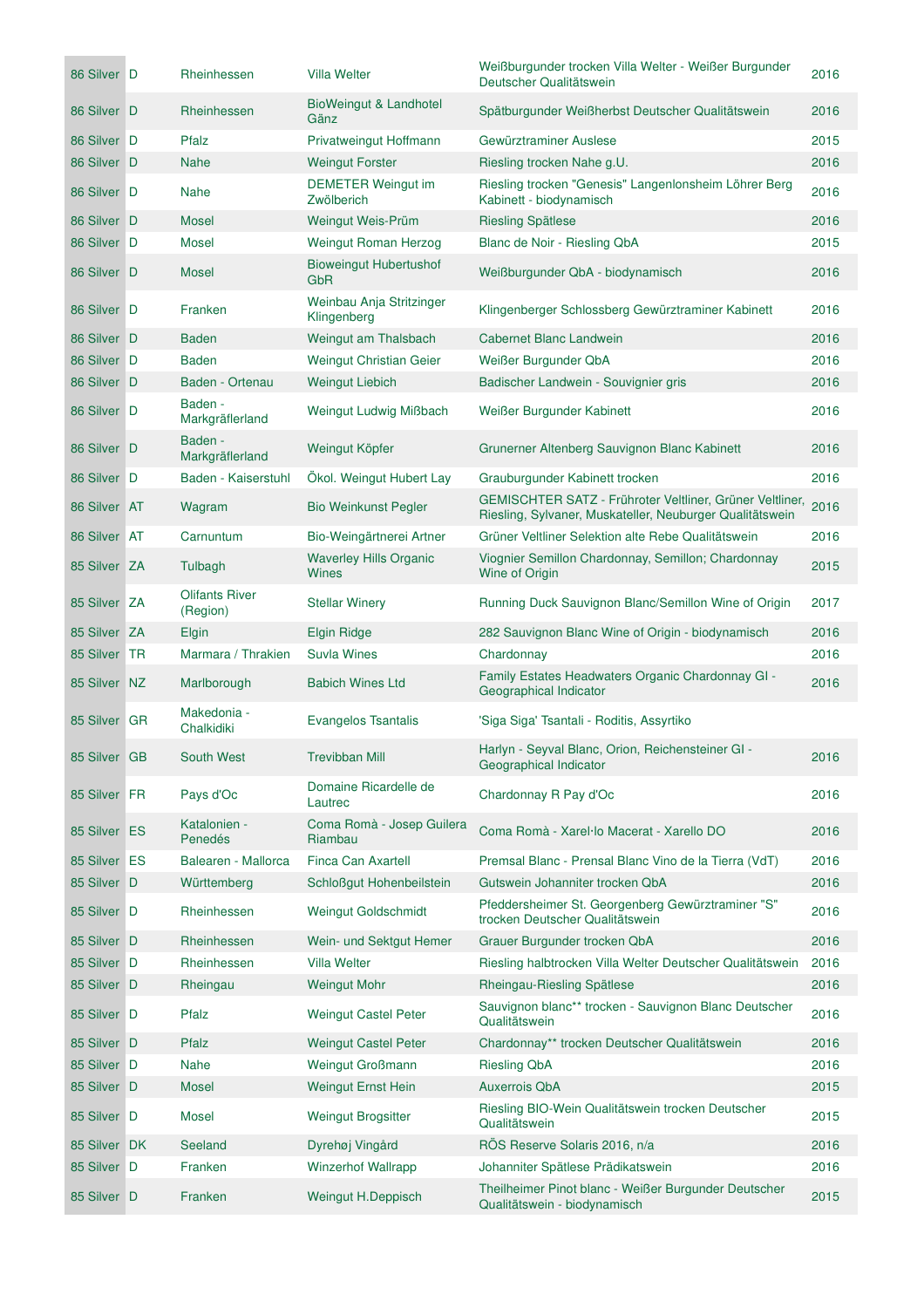| 85 Silver D  | Baden                      | Harteneck Wein- und<br><b>Sektgut</b> | Weißer Burgunder SH Deutscher Qualitätswein -<br>biodynamisch                               | 2016 |
|--------------|----------------------------|---------------------------------------|---------------------------------------------------------------------------------------------|------|
| 85 Silver D  | Baden -<br>Markgräflerland | Weingut Ludwig Mißbach                | Grauer Burgunder Kabinett                                                                   | 2016 |
| 85 Silver D  | Baden -<br>Markgräflerland | Weingut Ludwig Mißbach                | Chasselas - Gutedel QbA                                                                     | 2016 |
| 85 Silver D  | Baden - Kaiserstuhl        | Ökolgisches Weingut<br>Rabenhof       | <b>Cabernet Blanc Landwein</b>                                                              | 2016 |
| 85 Silver D  | Baden - Kaiserstuhl        | Ökol. Weingut Hubert Lay              | Weißburgunder Kabinett trocken                                                              | 2016 |
| 85 Silver CN | Xinjiang                   | Xinjiang Ruitaiqinglin Wine           | Chardonnay Dry White Wine Wine of origin China                                              | 2016 |
| 85 Silver CN | Ningxia                    | Huida Sunshine Ecological<br>Winery   | Beinani - Chardonnay, Vidal 5% Wine of origin China                                         | 2016 |
| 85 Silver CH | Aargau                     | ck-Weine                              | Riesling Spätlese AOC                                                                       | 2015 |
| 85 Silver CH | Aargau                     | ck-Weine                              | Thalheimer Cuvée - Solaris, Rheinriesling, Blanc de Noirs<br><b>AOC</b>                     | 2016 |
| 85 Silver AU | South Australia            | Stefano Lubiana Wines                 | Sauvignon Blanc Product of Australia - biodynamisch                                         | 2016 |
| 85 Silver AT | Weinviertel                | <b>Weingut Oppenauer</b>              | Ja Natürlich Welschriesling Qualitätswein                                                   | 2016 |
| 85 Silver AT | Weinviertel                | BioWeinbau Müllner                    | Gelber Muskateller Qualitätswein                                                            | 2016 |
| 85 Silver AT | Steiermark                 | Ploder-Rosenberg                      | Sauvignon Blanc Qualitätswein - biodynamisch                                                | 2016 |
| 85 Silver AT | <b>Steiermark</b>          | <b>Bio-Weingut Georg</b><br>Thünauer  | Sauvignon Blanc Südherz Qualitätswein                                                       | 2016 |
| 85 Silver AT | Kamptal                    | Bioweingärtnerei Grillmaier           | Weißburgunder Kittmannsberg - Weißer Burgunder<br>Qualitätswein                             | 2016 |
| 84 Silver ZA | <b>Western Cape</b>        | <b>Stellar Winery</b>                 | Coetzee Family Wines - Chenin Blanc Wine of Origin                                          | 2016 |
| 84 Silver TR | Ägäis und<br>Westanatolien | <b>LUCIEN ARKAS BAGLARI</b>           | Idol Ugni Blanc Chardonnay - Ugni blanc                                                     | 2016 |
| 84 Silver IT | <b>Toskana</b>             | <b>Cantina LaSelva</b>                | <b>Vermentino DOC</b>                                                                       | 2016 |
| 84 Silver IT | <b>Marken</b>              | Vigneti Santa Liberata                | Saggiolo - Pecorino DOCG                                                                    | 2016 |
| 84 Silver GB | <b>South East</b>          | Sedlescombe Organic<br>Vineyard       | Old Vine - Reichensteiner, Bacchus 12.5%, Kerner 4.5%,<br>Johanniter 15% PDO - biodynamisch | 2016 |
| 84 Silver FR | <b>Bordeaux</b>            | Chateau Chavrignac                    | CHATEAU CHAVRIGNAC - Sauvignon Gris, Sauvignon<br>Blanc, Semillon AOC                       | 2016 |
| 84 Silver ES | Valencia - Alicante        | Hammeken Cellars SL                   | Gallina Verdejo Bio IGP                                                                     | 2016 |
| 84 Silver ES | Valencia - Alicante        | <b>Hammeken Cellars SL</b>            | Dods Puntos Blanco Organic - Sauvignon Blanc, Verdejo,<br>Viura IGP                         | 2016 |
| 84 Silver ES | Castilla-León -<br>Rueda   | Finca Las Caraballas                  | Finca Las Caraballas - Verdejo IGP                                                          | 2016 |
| 84 Silver D  | Württemberg                | Weingut Schäfer-Heinrich              | Grauburgunder Spätlese trocken **                                                           | 2016 |
| 84 Silver D  | Württemberg                | Weingut "Im Hagenbüchle"              | Johanniter Spätlese                                                                         | 2016 |
| 84 Silver D  | Rheinhessen                | BioWeingut & Landhotel<br>Gänz        | Riesling vom Tonmergel Deutscher Qualitätswein                                              | 2016 |
| 84 Silver D  | Pfalz                      | Weingut Ökonomierat Lind              | ELENAS GOLDMUSKATELLER TROCKEN -<br>Goldmuskateller QbA                                     | 2016 |
| 84 Silver D  | Pfalz                      | <b>Weingut Castel Peter</b>           | Grüner Silvaner** trocken Deutscher Qualitätswein                                           | 2016 |
| 84 Silver D  | <b>Nahe</b>                | Weingut Fuchs-Jacobus                 | Grauer Burgunder Spätlese - biodynamisch                                                    | 2016 |
| 84 Silver D  | Nahe                       | <b>Weingut Forster</b>                | Riesling Spätlese feinfruchtig g.U.                                                         | 2016 |
| 84 Silver D  | <b>Nahe</b>                | <b>Weingut Forster</b>                | Riesling trocken - Bergsteiger- QbA                                                         | 2016 |
| 84 Silver D  | <b>Mosel</b>               | Weingut Ernst Hoffmann                | Kerner Spätlese MEDIUM                                                                      | 2016 |
| 84 Silver D  | <b>Mosel</b>               | <b>Bioweingut Ollinger-Gelz</b>       | EDITION KLAUS GELZ Grauburgunder von alten Reben<br>trocken Deutscher Qualitätswein         | 2015 |
| 84 Silver D  | Mosel                      | <b>Bioweingut Hubertushof</b><br>GbR  | Spätlese Premium - Riesling - biodynamisch                                                  | 2016 |
| 84 Silver D  | Franken                    | Weingut Helmut Christ GbR             | Grauer Burgunder Spätlese - biodynamisch                                                    | 2016 |
| 84 Silver D  | <b>Baden</b>               | Weingut am Thalsbach                  | Johanniter Landwein                                                                         | 2016 |
| 84 Silver D  | <b>Baden</b>               | <b>Weingut Trautwein</b>              | Grauburgunder-Weißburgunder Vertraut QbA -<br>biodynamisch                                  | 2016 |
| 84 Silver D  | <b>Baden</b>               | Harteneck Wein- und<br>Sektgut        | Cabernet Blanc Bad Bellingen Deutscher Qualitätswein -<br>biodynamisch                      | 2016 |
| 84 Silver D  | Baden -<br>Markgräflerland | Weingut Lämmlin-Schindler             | Weißburgunder trocken VDP.ORTSWEIN                                                          | 2016 |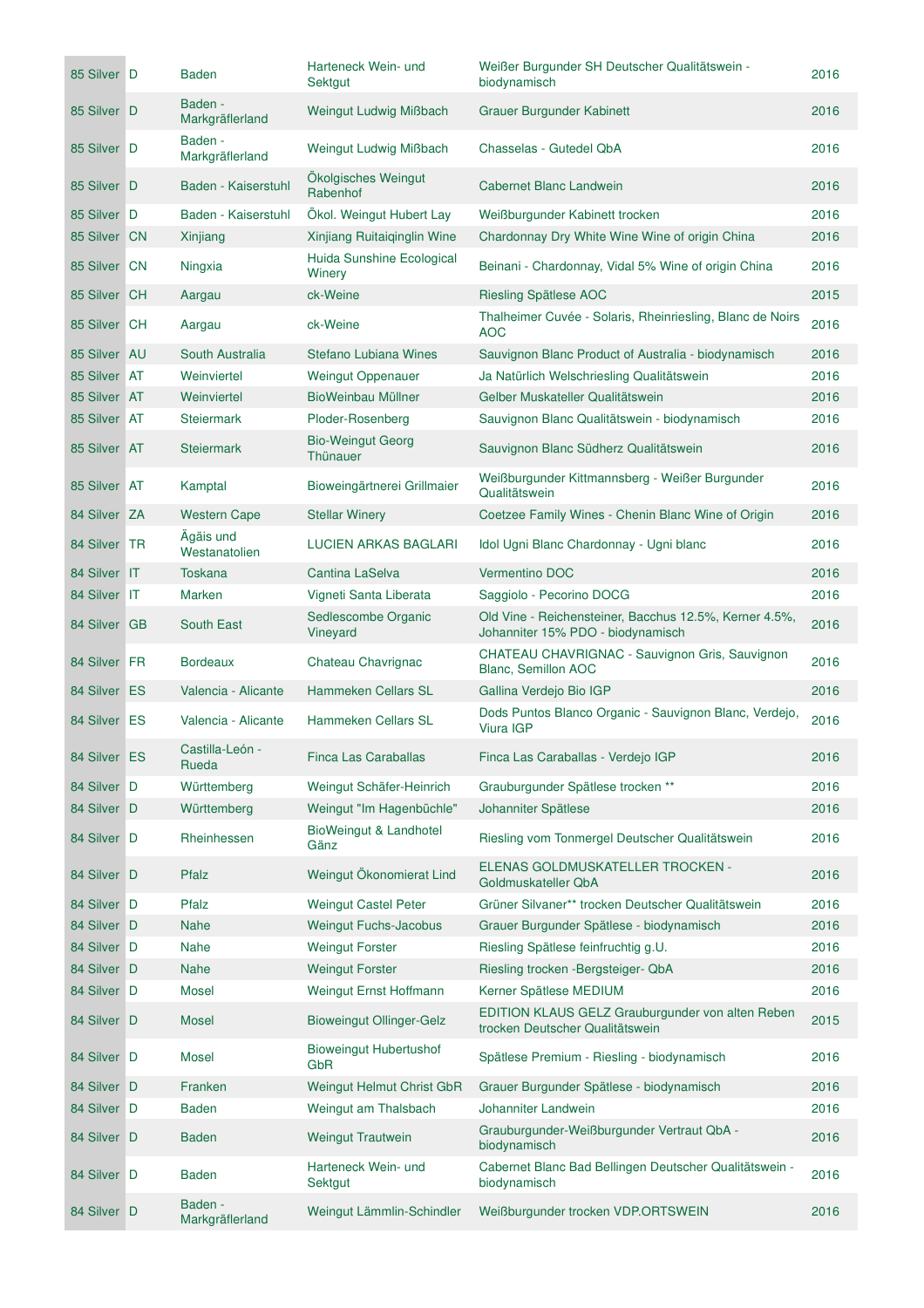| 84 Silver AU |           | <b>Hunter Valley</b>            | <b>Tamburlaine Wines</b>                                                        | Tamburlaine Orange Riesling GI - Geographical Indicator                                          | 2016 |
|--------------|-----------|---------------------------------|---------------------------------------------------------------------------------|--------------------------------------------------------------------------------------------------|------|
| 84 Silver AT |           | Wagram                          | Weingut Mehofer -<br>Neudeggerhof                                               | Alter Weingarten - Gemischter Satz Qualitätswein                                                 | 2016 |
| 84 Silver AT |           | Wagram                          | <b>Arkadenhof Hausdorf</b>                                                      | Cabernet Blanc Rebsortenwein                                                                     | 2016 |
| 84 Silver AT |           | Wagram                          | <b>Arkadenhof Hausdorf</b>                                                      | Roter Veltliner Qualitätswein                                                                    | 2016 |
| 84 Silver AT |           | <b>Steiermark</b>               | Ploder-Rosenberg                                                                | Muskateller - Gelber Muskateller Landwein -<br>biodynamisch                                      | 2016 |
| 84 Silver AT |           | Kamptal                         | Bioweingärtnerei Grillmaier                                                     | Johanniter Wein aus Österreich                                                                   | 2016 |
| 84 Silver AT |           | <b>Burgenland</b>               | <b>Biohof Lang</b>                                                              | Chardonnay Qualitätswein                                                                         | 2016 |
| 83 Silver NL |           | Gelderland                      | wijnhoeve de colonjes                                                           | <b>Cabernet Blanc Limited Landwein</b>                                                           | 2016 |
| 83 Silver IT |           | Lazio / Latium                  | <b>Villa Caviciana</b>                                                          | Filippo IGT Lazio Bianco - Chardonnay, Sauvignon Blanc                                           | 2016 |
| 83 Silver D  |           | Rheinhessen                     | <b>Weingut Goldschmidt</b>                                                      | Pfeddersheimer Kreuzblick Chardonnay "S" trocken<br>Deutscher Qualitätswein                      | 2016 |
| 83 Silver D  |           | Rheinhessen                     | Weingut Axel Schmitt                                                            | Chardonnay QbA                                                                                   | 2016 |
| 83 Silver D  |           | Pfalz                           | <b>Weingut Merkel</b>                                                           | Riesling Qualitätswein Feinherb Deutscher Qualitätswein                                          | 2016 |
| 83 Silver D  |           | Pfalz                           | <b>Biologisches Weingut Kilian</b><br><b>Bopp</b>                               | Cabernet Blanc QbA                                                                               | 2016 |
| 83 Silver D  |           | <b>Nahe</b>                     | Weingut Fuchs-Jacobus                                                           | Dorneck Weißer Burgunder Spätlese - biodynamisch                                                 | 2016 |
| 83 Silver D  |           | <b>Nahe</b>                     | <b>Weingut Forster</b>                                                          | Riesling trocken - Seefahrer- QbA                                                                | 2016 |
| 83 Silver D  |           | <b>Mosel</b>                    | Weingut Weis-Prüm                                                               | <b>Riesling Kabinett</b>                                                                         | 2016 |
| 83 Silver DK |           | Seeland                         | Dyrehøj Vingård                                                                 | RÖS Solaris 2016, n/a                                                                            | 2016 |
| 83 Silver D  |           | Franken                         | Öko-Weingut Zang                                                                | CHARDONNAY 'Kapellenstück' - Chardonnay Spätlese                                                 | 2015 |
| 83 Silver D  |           | Franken                         | Weingut Helmut Christ GbR                                                       | Silvaner Spätlese trocken Großes Gewächs -<br>biodynamisch                                       | 2015 |
| 83 Silver D  |           | Franken                         | <b>Weingut Harald Gunther</b>                                                   | Riesling Rücker Schalk Kabinett                                                                  | 2016 |
| 83 Silver D  |           | Franken                         | <b>Johann Streng</b>                                                            | Weißer Burgunder trocken Deutscher Qualitätswein                                                 | 2015 |
| 83 Silver D  |           | <b>Baden</b>                    | Harteneck Wein- und<br>Sektgut                                                  | Auxerrois Mauchen Deutscher Qualitätswein -<br>biodynamisch                                      | 2016 |
| 83 Silver D  |           | Baden -<br>Markgräflerland      | Weingut Schneider-Pfefferle                                                     | Weisser Burgunder - Weißer Burgunder Deutscher<br>Qualitätswein                                  | 2016 |
| 83 Silver D  |           | Baden -<br>Markgräflerland      | Weingut Köpfer                                                                  | Staufener Schlossberg Chardonnay Kabinett                                                        | 2016 |
| 83 Silver D  |           | Baden - Kaiserstuhl             | Ökolgisches Weingut<br>Rabenhof                                                 | <b>Helios Landwein</b>                                                                           | 2016 |
| 83 Silver D  |           | Baden - Kaiserstuhl             | <b>Winzerhof Linder</b>                                                         | RIVANER 39 TROCKEN - Müller-Thurgau Landwein -<br>biodynamisch                                   | 2016 |
| 83 Silver CN |           | Ningxia                         | Ho-Lan Soul(NingXia)<br><b>International Wineries</b><br><b>Company Limited</b> | Ho-Lan Soul Collection Organic Italian Riesling Wine of<br>origin China                          | 2016 |
| 83 Silver AT |           | Wagram                          | Weingut Mehofer -<br>Neudeggerhof                                               | Grüner Veltliner Klassik Qualitätswein                                                           | 2016 |
| 83 Silver AT |           | Wagram                          | Wein-& Obsthof Schneider                                                        | Roter Veltliner Qualitätswein                                                                    | 2016 |
| 83 Silver AT |           | Wagram                          | <b>Bioweinhof A.Paradeiser</b>                                                  | <b>Bronner Rebsortenwein</b>                                                                     | 2016 |
| 82           | <b>NL</b> | Gelderland                      | wijnhoeve de colonjes                                                           | Knapse Witte - Helios, Riesèl Landwein                                                           | 2016 |
| 82           | <b>NL</b> | Gelderland                      | van Ditshuizen                                                                  | Zonneklaar - Johanniter, Souvignier gris Landwein                                                | 2016 |
| 82           | <b>MX</b> | Coahuila                        | Casa Madero                                                                     | Casa Madero Chardonnay - biodynamisch                                                            | 2016 |
| 82           | IT        | Venetien - Lison<br>Pramaggione | Az. Agr. Strumendo                                                              | Pinot Grigio IGT                                                                                 | 2016 |
| 82           | IT        | Umbrien                         | Di Filippo Az. Agr. S.S.                                                        | Grechetto Colli Martani IGT - biodynamisch                                                       | 2016 |
| 82           | GB        | South West                      | <b>Trevibban Mill</b>                                                           | Black Ewe White - Reichensteiner, Orion, Chardonnay,<br>Seyval Blanc GI - Geographical Indicator | 2015 |
| 82           | FR        | Provence - Gard                 | Château de Nages                                                                | ButiNAGES Blanc - Rousanne, Grenache blanc AOC                                                   | 2016 |
| 82           | <b>ES</b> | Castilla-León                   | Bodegas Vega de Tera                                                            | Vega de Tera - Verdejo, Ninguna más IGP                                                          | 2016 |
| 82           | D         | Württemberg                     | Weingut Schäfer-Heinrich                                                        | Riesling Kabinett trocken*                                                                       | 2016 |
| 82           | D         | Rheinhessen                     | <b>Weingut Goldschmidt</b>                                                      | Sauvignon Blanc trocken Deutscher Qualitätswein                                                  | 2016 |
| 82           | D         | Rheinhessen                     | <b>Weingut Axel Schmitt</b>                                                     | Muskateller Deutscher Qualitätswein                                                              | 2016 |
| 82           | D         | Pfalz                           | Weingut Ökonomierat Lind                                                        | SAUVIGNON BLANC TROCKEN - Sauvignon Blanc QbA                                                    | 2016 |
| 82           | D         | Pfalz                           | <b>Weingut Castel Peter</b>                                                     | Pinot Meunier Blanc de Noirs** trocken - Schwarzriesling<br>Deutscher Qualitätswein              | 2016 |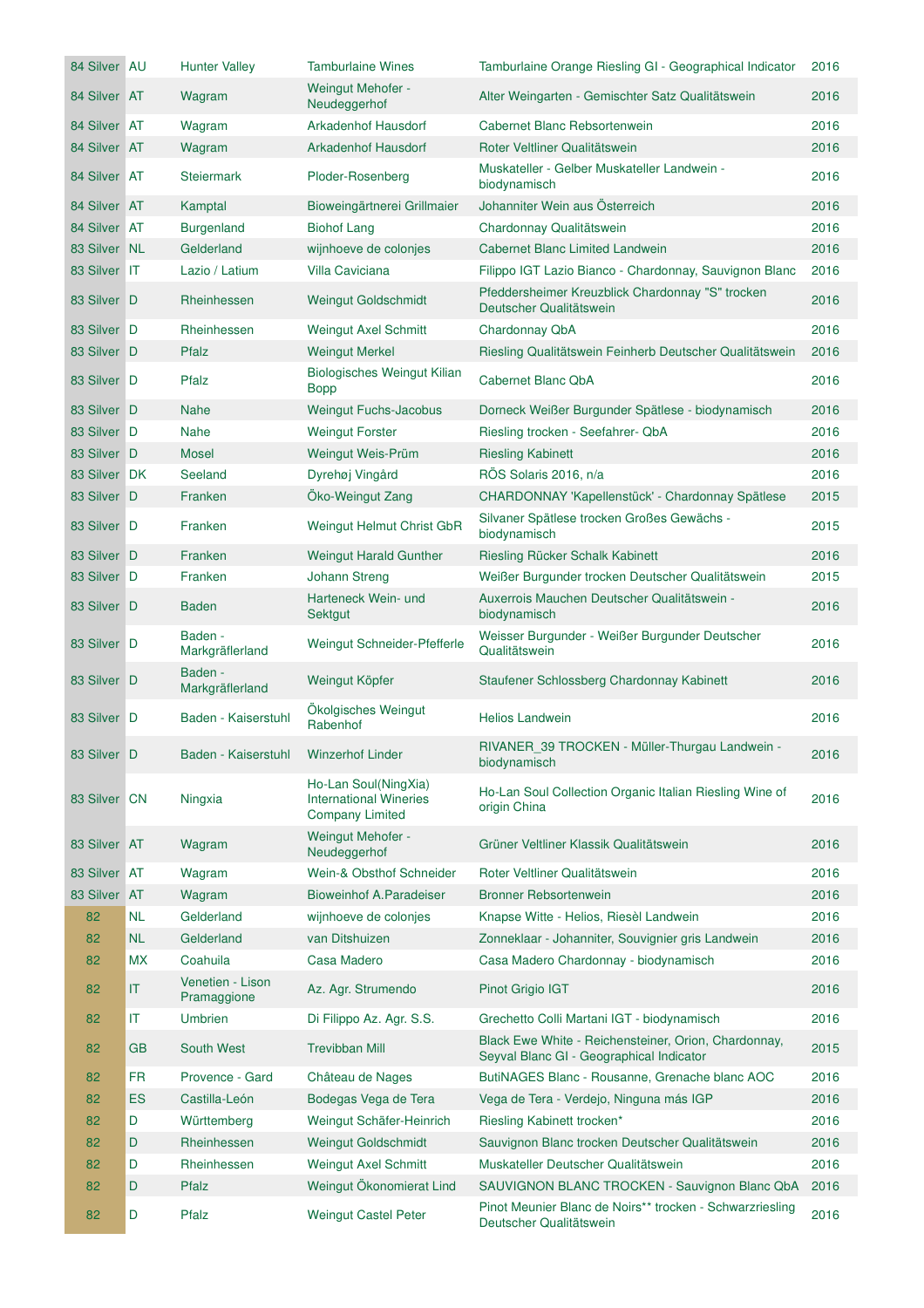|    | 82 | D                      | <b>Nahe</b>                   | <b>Weingut Fuchs-Jacobus</b>                      | Bettzüg Grauer Burgunder Deutscher Qualitätswein -<br>biodynamisch                                                                              | 2016 |
|----|----|------------------------|-------------------------------|---------------------------------------------------|-------------------------------------------------------------------------------------------------------------------------------------------------|------|
|    | 82 | D                      | <b>Mosel</b>                  | Weingut Staffelter Hof                            | Mosel Riesling trocken Deutscher Qualitätswein                                                                                                  | 2016 |
|    | 82 | D                      | Franken                       | Öko-Weingut Zang                                  | SILVANER 'Gegenstrom' - Grüner Silvaner Kabinett                                                                                                | 2015 |
|    | 82 | D                      | Franken                       | <b>Weingut Hench</b>                              | Müller-Thurgau QbA - biodynamisch                                                                                                               | 2016 |
|    | 82 | D                      | Franken                       | <b>Johann Streng</b>                              | Sommerach Katzenkopf Traminer trocken Deutscher<br>Qualitätswein                                                                                | 2015 |
|    | 82 | CН                     | Jura                          | Vin du Jura                                       | Cuvée de Saint-Martin blanche - Sauvignon Blanc,<br>Sauvignons blancs résistants AOC - biodynamisch                                             | 2008 |
|    | 82 | AT                     | Wagram                        | <b>Bioweinhof A.Paradeiser</b>                    | Johanniter Wein aus Österreich                                                                                                                  | 2016 |
|    | 82 | AT                     | Burgenland -<br>Neusiedlersee | Prädikatsweingut Weiss                            | WELSCHRIESLING - Welschriesling Qualitätswein                                                                                                   | 2016 |
| 81 |    | T                      | <b>Umbrien</b>                | ROBERTO LEPRI - Az.<br>Agriturismo Baldassari     | Gocce di Stelle - Pinot Grigio IGT                                                                                                              | 2015 |
| 81 |    | $\mathsf{I}\mathsf{T}$ | Umbrien                       | Di Filippo Az. Agr. S.S.                          | Sassi d'Arenaria Grechetto Colli Martani DOC -<br>biodynamisch                                                                                  | 2015 |
| 81 |    | D                      | Württemberg                   | Weingut "Im Hagenbüchle"                          | <b>Riesling Kabinett</b>                                                                                                                        | 2016 |
| 81 |    | D                      | Rheingau                      | Weingut Graf von Kanitz                           | Lorcher Bodental-Steinberg Riesling trocken QUARZIT<br><b>QbA VDP.ERSTE LAGE</b>                                                                | 2015 |
| 81 |    | D                      | Pfalz                         | <b>Weingut Merkel</b>                             | Riesling Qualitätswein Trocken QbA                                                                                                              | 2016 |
|    | 81 | D                      | <b>Nahe</b>                   | <b>Weingut Fuchs-Jacobus</b>                      | Weißer Burgunder Deutscher Qualitätswein -<br>biodynamisch                                                                                      | 2016 |
| 81 |    | D                      | Franken                       | <b>Biolandweingut Plewe</b>                       | Hammelburger Trautlestal Silvaner QbA - Müller-Thurgau,<br>Bacchus, Domina, Spätburgunder, Dornfelder Deutscher<br>Qualitätswein - biodynamisch | 2016 |
| 81 |    | D                      | <b>Baden</b>                  | Weingut Landmann                                  | Rivaner Tuniberg Deutscher Qualitätswein                                                                                                        | 2016 |
| 81 |    | AT                     | Kamptal                       | Bioweingärtnerei Grillmaier                       | Rheinriesling Steinmassl - Riesling DAC                                                                                                         | 2016 |
|    | 80 | NZ                     | Marlborough                   | <b>Babich Wines Ltd</b>                           | Family Estates Headwaters Organic Sauvignon Blanc GI -<br>Geographical Indicator                                                                | 2016 |
|    | 80 | T                      | Abruzzen                      | Azienda Agricola Palusci<br><b>Marina</b>         | <b>SENZANIENTE Pecorino IGP</b>                                                                                                                 | 2015 |
|    | 80 | D                      | Baden -<br>Markgräflerland    | Weingut Ludwig Mißbach                            | Solaris feinfruchtig Spätlese                                                                                                                   | 2016 |
|    | 80 | <b>CH</b>              | Aargau                        | Ni&Ro Weingut                                     | Sauvignon blanc - Sauvignon Blanc AOC - biodynamisch                                                                                            | 2015 |
|    |    | AT                     | Wagram                        | Bioweinbau Peter Paradeiser                       | Gemischter Satz - Grüner Veltliner, Sauvignon Blanc,<br>Weissburgunder Qualitätswein                                                            | 2016 |
| 80 |    |                        |                               |                                                   |                                                                                                                                                 |      |
|    | 80 | AT                     | Wagram                        | <b>Bio Weinkunst Pegler</b>                       | MUSKATELLER - Gelber Muskateller, Muskateller<br>Qualitätswein                                                                                  | 2016 |
|    | 79 | IT                     | Apulien                       | Cantina Fiorentino SRL                            | Valle dell' Asso Galatina Chardonnay, Fiano DOC                                                                                                 | 2016 |
|    | 79 | <b>FR</b>              | Provence                      | <b>Domaine Pinchinat</b>                          | 'Venus' Vermentino IGP                                                                                                                          | 2016 |
|    | 79 | ES                     | Valencia - Alicante           | Hammeken Cellars SL                               | Klimaschutzbox Weiß Bio - § Liter BiB - Viura, Verdejo,<br>Sauvignon Blanc IGP                                                                  | 2000 |
|    | 79 | <b>ES</b>              | Castilla-León                 | Leyenda del Paramo                                | El Rescatado Blanco - Albarin Blanco IGP                                                                                                        | 2016 |
|    | 79 | D                      | Württemberg                   | Weingut "Im Hagenbüchle"                          | <b>Johanniter Auslese</b>                                                                                                                       | 2015 |
|    | 79 | D                      | Württemberg                   | Rainer Schnaitmann                                | Schnaiter Altenberg Riesling VDP.ERSTE LAGE                                                                                                     | 2016 |
|    | 79 | <b>AT</b>              | Kremstal                      | <b>Winzerhof Hoch</b>                             | Bio Peter & Paul Gelber Muskateller Qualitätswein                                                                                               | 2016 |
|    | 78 | D                      | <b>Mosel</b>                  | <b>Weingut Ernst Hein</b>                         | <b>Elbling QbA</b>                                                                                                                              | 2016 |
|    | 78 | D                      | Baden - Kaiserstuhl           | Ökolgisches Weingut<br>Rabenhof                   | Souvignier gris Landwein                                                                                                                        | 2016 |
|    | 77 | D                      | Rheinhessen                   | <b>Weingut Keth</b>                               | Cuvée Eisbachtal - Weißer Burgunder, Chardonnay,<br>Sauvignon Blanc Deutscher Qualitätswein                                                     | 2016 |
|    | 77 | D                      | Rheinhessen                   | <b>Weingut Hirschhof</b>                          | Weisser Burgunder "S" trocken, Westhofen Kirchspiel -<br>Weißer Burgunder Deutscher Qualitätswein                                               | 2016 |
|    | 77 | D                      | Pfalz                         | <b>Biologisches Weingut Kilian</b><br><b>Bopp</b> | Weißburgunder - Weißer Burgunder QbA                                                                                                            | 2016 |
|    | 77 | D                      | Baden - Kaiserstuhl           | Ökolgisches Weingut<br>Rabenhof                   | Cabernet Blanc Landwein                                                                                                                         | 2015 |
|    | 76 | <b>NL</b>              | Gelderland                    | wijnhoeve de colonjes                             | Johanniter Landwein                                                                                                                             | 2016 |
|    | 76 | D                      | Rheinhessen                   | <b>Weingut Wedekind</b>                           | Pinot blanc - Pinot Blanc Deutscher Qualitätswein                                                                                               | 2016 |
|    | 76 | D                      | Rheinhessen                   | <b>Weingut Walfried Sander</b>                    | Sander Weißburgunder QbA - biodynamisch                                                                                                         | 2016 |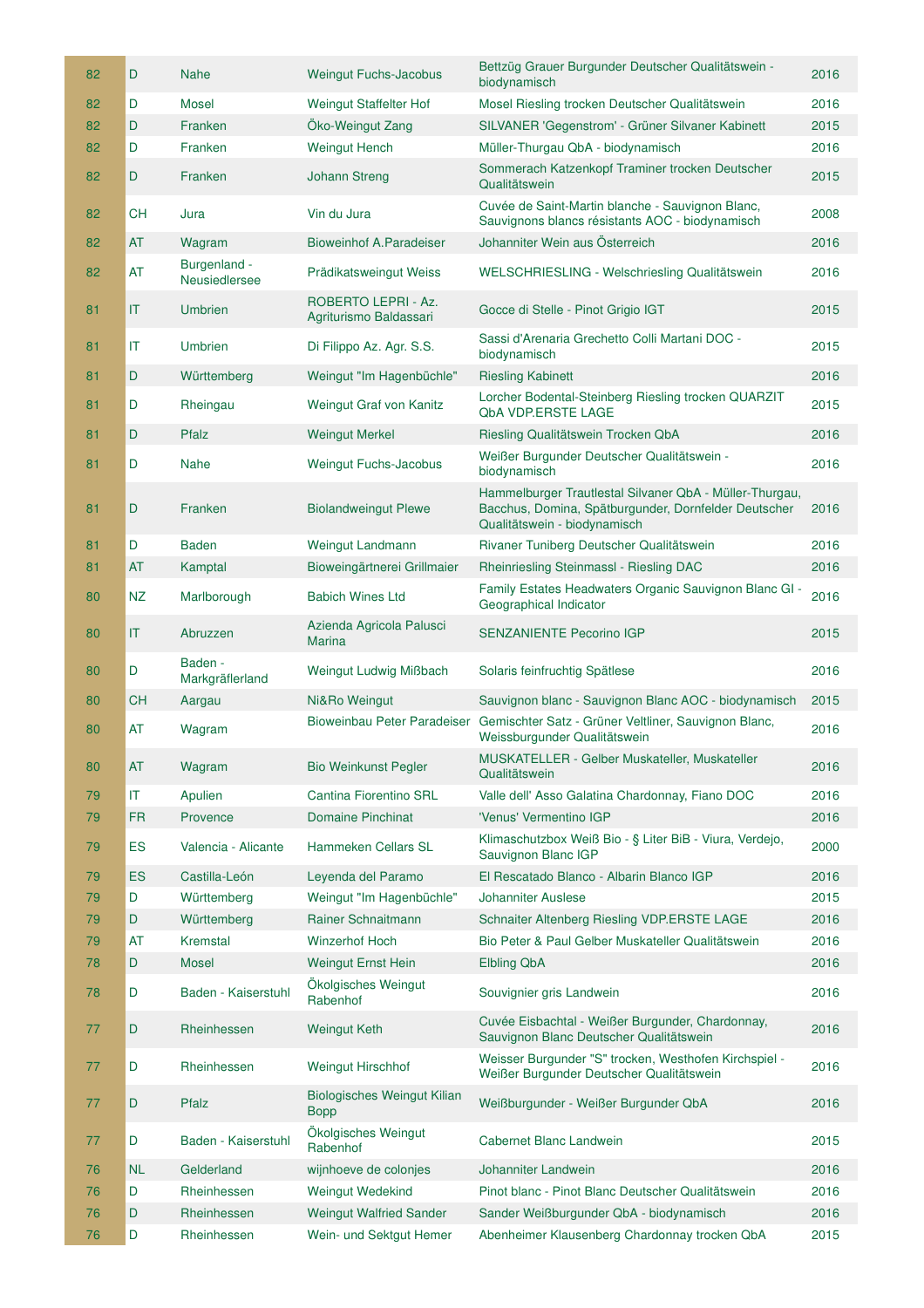| 76 | CН         | Aargau                  | Ni&Ro Weingut                               | Les Amoureuses - Pinot Noir, Müller Thurgau AOC -<br>biodynamisch | 2014 |
|----|------------|-------------------------|---------------------------------------------|-------------------------------------------------------------------|------|
| 75 | ES         | Valencia - Alicante     | La Bodega de Pinoso, Coop.                  | 'Vermador' Blanco Alicante - Macabeo, Airén DO                    | 2016 |
| 75 | <b>CDN</b> | <b>British Columbia</b> | <b>Covert Farms Family Estate</b><br>Winery | Sauvignon Blanc Semillon                                          | 2016 |

| <b>PAR</b><br><b>Points</b> | <b>Country Region</b> |                            | <b>Winery</b>                     | <b>Wine description</b>                                                                                | <b>Vintage</b> |
|-----------------------------|-----------------------|----------------------------|-----------------------------------|--------------------------------------------------------------------------------------------------------|----------------|
| 96 Top<br>Gold              | D                     | <b>Nahe</b>                | <b>Weingut Fuchs-Jacobus</b>      | Spätburgunder Rosé Deutscher Qualitätswein -<br>biodynamisch                                           | 2016           |
| 94 Gold                     | $\Box$                | Rheinhessen                | Weingut Wedekind                  | Blanc de Noirs - Spätburgunder Deutscher Qualitätswein                                                 | 2016           |
| 93 Gold                     | IT                    | Venetien                   | Cantina di Custoza                | Bardolino Chiaretto DOC "Terre in Fiore" - Corvina,<br>Corvinone Rondinella                            | 2016           |
| 93 Gold                     | $\mathsf{I}$          | <b>Sizilien</b>            | Santa Tresa                       | PURATO Rosè Terre Siciliane IGP bio - Nero d'Avola                                                     | 2016           |
| 93 Gold                     | D                     | Württemberg                | Oko-Weingut Schmalzried           | Muskat-Trollinger Roséwein Prädikatswein - biodynamisch 2016                                           |                |
| 92 Gold                     | <b>IT</b>             | Kalabrien                  | Società Agricola Scala s.a.s.     | Cirò DOC Rosato - Gaglioppo                                                                            | 2016           |
| 92 Gold                     | <b>D</b>              | Württemberg                | <b>Weingut Doreas</b>             | Schillerwein Symphonie trocken - Merlot, Riesling, Merlot,<br>Kerner, Zweigelt Deutscher Qualitätswein | 2015           |
| 92 Gold D                   |                       | Pfalz                      | Wiedemanns Weingut                | Cuveé Rosé trocken - Merlot, Zweigeltrebe,<br>Spätburgunder Deutscher Qualitätswein                    | 2016           |
| 92 Gold                     | D                     | <b>Mosel</b>               | Weingut Reis-Oberbillig           | Spätburgunder Roséwein QbA                                                                             | 2016           |
| 92 Gold                     | D                     | Mosel                      | <b>Weingut Ernst Hoffmann</b>     | Spätburgunder Rosé Deutscher Qualitätswein                                                             | 2016           |
| 92 Gold                     | D                     | Baden -<br>Markgräflerland | <b>Staatsweingut Freiburg</b>     | Staatsweingut Bacat Rosé - Cabernet Cortis QbA                                                         | 2016           |
| 92 Gold                     | - D                   | Baden - Kaiserstuhl        | Weingut Jürgen Walz               | Spätburgunder Rosé Kabinett feinherb                                                                   | 2016           |
| 90 Gold                     | <b>GR</b>             | Zentral - Attika           | Georgas Family                    | Flert - Merlot, Malagouzia PGI - Protected Georgraphical<br>Indications                                | 2016           |
| 90 Gold                     | FR                    | Pays d'Oc                  | Domaine Ricardelle de<br>Lautrec  | Pinot Noir Rose Pay d'Oc                                                                               | 2016           |
| 90 Gold                     | FR                    | Languedoc                  | <b>Mas des Quernes</b>            | Gens et Pierres sud-sud Rosé - Grenache, Syrah IGP                                                     | 2016           |
| 90 Gold                     | FR                    | <b>Bordeaux</b>            | Chateau Chavrignac                | CHATEAU CHAVRIGNAC - Merlot, Cabernet Franc, Petit<br><b>Verdot AOC</b>                                | 2016           |
| 90 Gold                     | D                     | Württemberg                | Lauffener Weingärtner eG          | Schillerwein QbA trocken - Cabernet Blanc, Johanniter,<br>Pinotin, Riesling, Schwarzriesling           | 2016           |
| 90 Gold                     | D                     | Baden -<br>Markgräflerland | Weingut Lämmlin-Schindler         | Rosé trocken, VDP.ORTSWEIN - Spätburgunder                                                             | 2016           |
| 90 Gold                     | D                     | Baden -<br>Markgräflerland | Hofgut Sonnenschein -<br>Bürgin   | Bürgin Rosé - Monarch, Regent Landwein                                                                 | 2015           |
| 89 Silver                   | ΠT                    | <b>Sizilien</b>            | Azienda Agricola Cossentino       | Rosa del sud - Nero d'Avola IGP                                                                        | 2016           |
| 89 Silver D                 |                       | Pfalz                      | <b>Weingut Merkel</b>             | Der Unkomplizierte - Rosé - Portugieser, Spätburgunder,<br>Regent Deutscher Qualitätswein              | 2016           |
| 88 Silver D                 |                       | Rheinhessen                | <b>Villa Welter</b>               | Blanc de Noir Spätburgunder Villa Welter Deutscher<br>Qualitätswein                                    | 2016           |
| 88 Silver D                 |                       | Pfalz                      | <b>Weingut Familie Martin</b>     | Blanc de Noir - Spätburgunder QbA                                                                      | 2016           |
| 88 Silver D                 |                       | Franken                    | <b>Weingut Hench</b>              | Rosé veris - Pinot Noir, Regent QbA - biodynamisch                                                     | 2016           |
| 88 Silver D                 |                       | <b>Baden</b>               | <b>Staatsweingut Freiburg</b>     | Grüne Weinbox Rosé - Spätburgunder Deutscher<br>Qualitätswein                                          | 2016           |
| 87 Silver IL                |                       | Galiläa / Galil            | <b>Lotem Winery</b>               | Piano Rose - Nebbiolo, Petit Verdot, Shiraz GI -<br>Geographical Indicator                             | 2016           |
| 87 Silver FR                |                       | Languedoc                  | Domaine De Bassac                 | 'Armonia' Rosé - Cinsault, Syrah, Cabernet Vin de Table                                                | 2016           |
| 87 Silver D                 |                       | Rheinhessen                | Wein- und Sektgut Hemer           | GRÜNZEUG feinherb - Spätburgunder, Merlot QbA                                                          | 2016           |
| 87 Silver D                 |                       | Pfalz                      | <b>Weingut Familie Martin</b>     | Pink - Spätburgunder, Portigieser rosè QbA                                                             | 2016           |
| 87 Silver D                 |                       | Baden -<br>Markgräflerland | Ökologischer Wein- und<br>Landbau | Regent Rose Kabinett - biodynamisch                                                                    | 2016           |
| 87 Silver CN                |                       | Inner Mongolia             | Ningxia St Louis Ding<br>Chateau  | Semi-Sweet Rosé Wine - Cabernet Sauvignon, Merlot<br>30% Cabernet Gernischt 30% Wine of origin China   | 2016           |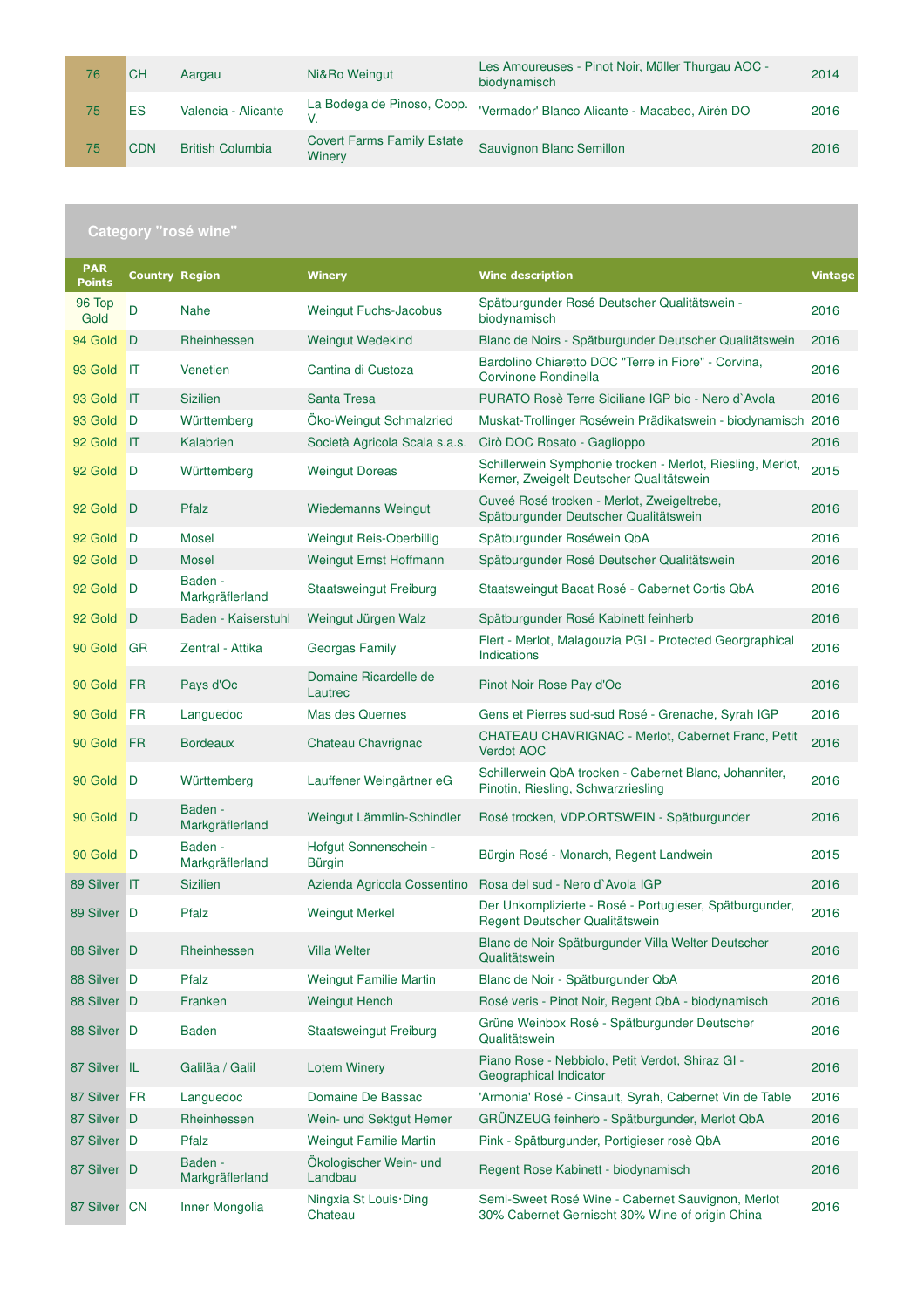| 86 Silver IT |                        | Venetien                          | Az. Agr. Fasoli Gino                      | Bardolino Chiaretto 'Corte del Pozzo' - Corvina,<br>Corvinone, Rondinella DOC - biodynamisch                | 2016 |
|--------------|------------------------|-----------------------------------|-------------------------------------------|-------------------------------------------------------------------------------------------------------------|------|
| 86 Silver D  |                        | <b>Nahe</b>                       | <b>Weingut Forster</b>                    | Spätburgunder Rosé Nahe g.U.                                                                                | 2016 |
| 86 Silver D  |                        | <b>Mosel</b>                      | <b>Weingut Ernst Hein</b>                 | Spätburgunder Rosé Qualitätswein mit Prädikat                                                               | 2016 |
| 86 Silver D  |                        | <b>Baden</b>                      | <b>Weingut Christian Geier</b>            | Schwarzriesling Rosé QbA                                                                                    | 2016 |
| 86 Silver D  |                        | Baden - Kaiserstuhl               | Ökol. Weingut Hubert Lay                  | Rosé Badicher Landwein ohne Zusatz schwefliger Säure -<br>Regent, Spätburgunder                             | 2016 |
| 85 Silver ES |                        | Valencia - Alicante               | Hammeken Cellars SL                       | Dos Puntos Rosado Organic - Bobal IGP                                                                       | 2016 |
| 85 Silver ES |                        | Castilla-León                     | Leyenda del Paramo                        | El Rescatado Rosado - Prieto Picudo IGP                                                                     | 2016 |
| 85 Silver D  |                        | Württemberg                       | Demeter-Weingut Benedikt<br>Schmalzried   | Schillerwein - Riesling, Trollinger, Müller-Thurgau Kabinett<br>- biodynamisch                              | 2016 |
| 85 Silver D  |                        | Baden - Bodensee                  | Winzerverein Reichenau eG                 | Cabernet Cortis Rosé QbA                                                                                    | 2016 |
| 85 Silver AT |                        | Weinviertel                       | <b>Weingut Oppenauer</b>                  | Ja Natürlich Zweigelt Rose Qualitätswein                                                                    | 2016 |
| 85 Silver AT |                        | <b>Burgenland</b>                 | Bioweinbau Oberkofler                     | Blaufränkisch Rose Landwein                                                                                 | 2016 |
| 84 Silver IT |                        | Abruzzen                          | Azienda Agricola Palusci<br><b>Marina</b> | SENZANIENTE Cerasuolo D'Abruzzo - Montepulciano<br><b>DOC</b>                                               | 2015 |
| 84 Silver ES |                        | Balearen - Mallorca               | <b>Finca Can Axartell</b>                 | Rosado Uno - Pinot Noir, Mantonegro Vino de la Tierra<br>(VdT)                                              | 2016 |
| 84 Silver D  |                        | Württemberg                       | Weingut Schäfer-Heinrich                  | Finesse Rosé trocken* - Spätburgunder,<br>Lemberger, Trollinger QbA                                         | 2016 |
| 84 Silver CH |                        | Westschweiz -<br><b>Bielersee</b> | <b>Biovin Martin</b>                      | Oeil de Perdrix - Blauburgunder AOC - biodynamisch                                                          | 2016 |
| 82           | ES                     | Valencia                          | Vinos Sierra Norte, S.L.                  | Fuenteseca Rosado - Bovale, Cabernet Sauvignon DOP                                                          | 2016 |
| 82           | ES                     | Valencia                          | Pago Casa Gran                            | Falcata Rose - Monastrell, Syrah DOC                                                                        | 2016 |
| 82           | <b>AR</b>              | Mendoza                           | <b>Bodegas Krontiras</b>                  | Nampelka Cherry - Malbec g.g.A. - biodynamisch                                                              | 2016 |
| 81           | <b>NL</b>              | Gelderland                        | wijnhoeve de colonjes                     | Rosé Frederique - VB 91-26-5 Landwein                                                                       | 2016 |
| 81           | $\mathsf{I}\mathsf{T}$ | Abruzzen                          | Valori                                    | Cerasuolo d'Abruzzo DOC Biologico - Montepulciano                                                           | 2016 |
| 81           | D                      | <b>Nahe</b>                       | <b>Weingut Forster</b>                    | Spätburgunder blanc de noir -Himmelsstürmer- QbA                                                            | 2106 |
| 79           | <b>TR</b>              | Ägäis und<br>Westanatolien        | <b>LUCIEN ARKAS BAGLARI</b>               | Smyrna Blush - Grenache, Syrah                                                                              | 2016 |
| 78           | IT.                    | <b>Basilikata</b>                 | Tenuta Marino di Marino<br>Francesco      | Terra Aspra Dop Matera Rosato - Primitivo DOP                                                               | 2015 |
| 78           | <b>GR</b>              | Kreta                             | Domaine Zacharioudakis                    | ROSE DOMAINE ZACHARIOUDAKIS - Cabernet<br>Sauvignon, Kotsifali PGI - Protected Georgraphical<br>Indications | 2016 |
| 75           | IT.                    | <b>Umbrien</b>                    | Di Filippo Az. Agr. S.S.                  | Villa Conversino Rosato Umbria IGT - Vernaccia.<br>Vernaccia Nera 100%, chiamata Cornetta - biodynamisch    | 2016 |
| 75           | <b>GB</b>              | South West                        | <b>Trevibban Mill</b>                     | Black Ewe Rosé - Pinot Noir, Dornfelder PDO                                                                 | 2015 |

| Category "sparkling wine" |  |  |
|---------------------------|--|--|
|                           |  |  |

| <b>PAR</b><br><b>Points</b> | <b>Country Region</b>  |                               | <b>Winery</b>                               | <b>Wine description</b>                                                                                                     | <b>Vintage</b> |
|-----------------------------|------------------------|-------------------------------|---------------------------------------------|-----------------------------------------------------------------------------------------------------------------------------|----------------|
| 96 Top<br>Gold              | IT                     | Venetien                      | <b>SAN NAZARIO</b>                          | FIOR D'ARANCIO - Moscatel, 100% MOSCATO GIALLO<br>DOCG - biodynamisch                                                       | 2016           |
| 96 Top<br>Gold              | $\mathsf{I}\mathsf{T}$ | Lombardei                     | Fattoria La Vialla                          | Cuvée Rosé 2013 Metodo Classico extra brut - Pinot Noir<br>VSQ - biodynamisch                                               | 2013           |
| 96 Top<br>Gold              | ES                     | Valencia                      | Union Vinicola del Este                     | VEGA MEDIEN BRUT ECOLÓGICO - Macabeo.<br>CHARDONNAY DO                                                                      | 2015           |
| 96 Top<br>Gold              | <b>ES</b>              | Katalonien                    | Alta Alella S.L                             | AA Mirgin Cava Reserva Brut Nature - Xarel-lo, Macabeu,<br>Parellada DO                                                     | 2015           |
| 95 Gold                     | IT                     | <b>Sizilien</b>               | Santa Tresa                                 | Santa Tresa Grillo - Vino Spumante Biologico Brut<br>Frizzante                                                              |                |
| 95 Gold                     | <b>GB</b>              | South East                    | <b>Albury Organic Vineyard</b>              | Albury Estate Classic Cuvée - Pinot Noir, Pinot Meunier,<br>Chardonnay Traditional Quality Sparkling Wine -<br>biodynamisch | 2014           |
| 95 Gold                     | D                      | Württemberg                   | Weingut Häußermann                          | Blanc de Noir, brut - Trollinger Sekt b.A.                                                                                  | 2014           |
| 95 Gold                     | <b>AT</b>              | Burgenland -<br>Neusiedlersee | <b>Weiss Christian &amp; Thomas</b><br>GnbR | Frizzante - Sämling, Musakt Ottonel                                                                                         | 2016           |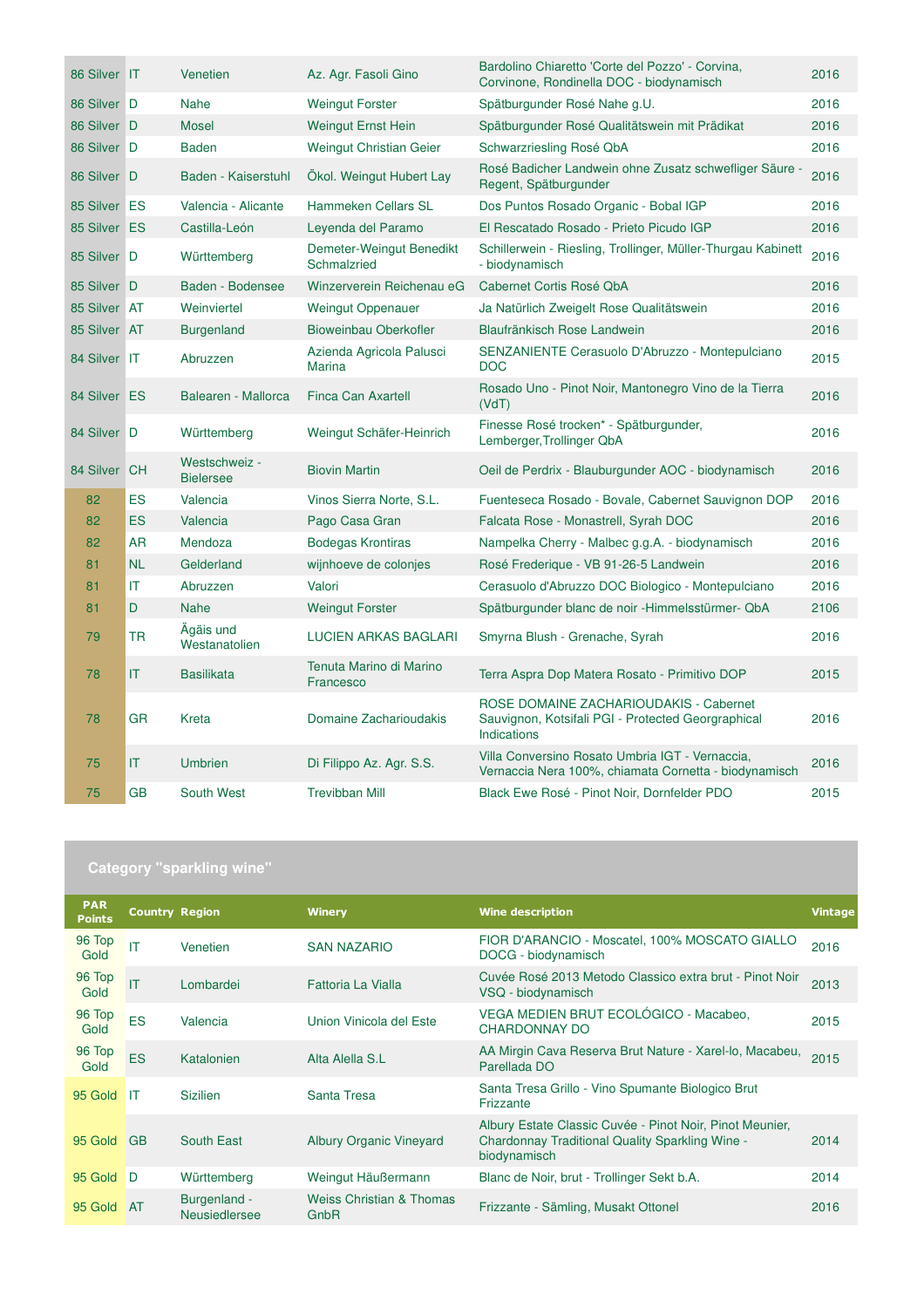| 93 Gold D    |                | Pfalz                                | <b>Weingut Merkel</b>                                   | Sauvignon Blanc Sekt b.A. Trocken - Sternstundenedition                                                    | 2015 |
|--------------|----------------|--------------------------------------|---------------------------------------------------------|------------------------------------------------------------------------------------------------------------|------|
| 92 Gold IT   |                | Venetien                             | Cantina di Custoza                                      | CUSTOZA DOC "TERRE IN FIORE" - Spumante -<br>Garganega, Trebbiano, Fernanda, Friulano                      | 2016 |
| 92 Gold      | <b>AT</b>      | Weinviertel                          | <b>Biowein Weber</b>                                    | Brut Rosé - Zweigelt Sekt                                                                                  | 2014 |
| 92 Gold      | <b>AT</b>      | Burgenland -<br><b>Neusiedlersee</b> | Prädikatsweingut Weiss                                  | ROSECCO - Shiraz Schaumwein mit zugesetzter<br>Kohlensäure                                                 | 2016 |
| 92 Gold      | <b>AT</b>      | Burgenland -<br>Neusiedlersee        | <b>Hafner Family Estate</b><br>(Weingut)                | OTTO Sparkling musCAT - Muskat Ottonel Perlwein                                                            | 2016 |
| 91 Gold      | D              | <b>Mosel</b>                         | <b>Weingut Reis-Oberbillig</b>                          | Rioler Römerberg Riesling Brut Sekt b.A.                                                                   | 2015 |
| 91 Gold      | <b>CH</b>      | Aargau                               | ck-Weine                                                | Brut rosé - Blauburgunder AOC                                                                              | 2014 |
| 90 Gold IT   |                | Venetien                             | Cantine Vitevis s.c.a.                                  | Prosecco Doc Sparkling Extra Dry "Leogrino" - Glera DOC                                                    |      |
| 90 Gold      | -IT            | <b>Toskana</b>                       | Fattoria La Vialla                                      | Cà dell'Oro 2016 VSQ Rosé Brut - Pinot Noir -<br>biodynamisch                                              | 2016 |
| 90 Gold      | $\blacksquare$ | Alto Adige / Südtirol                | Arunda                                                  | ARUNDA PARLEIN - Chardonnay VSQ                                                                            | 2014 |
| 89 Silver IT |                | <b>Sizilien</b>                      | Azienda Agricola Cossentino                             | Chardonnay Brut Traditional Quality Sparkling Wine                                                         | 2016 |
| 89 Silver GB |                | South West                           | <b>Trevibban Mill</b>                                   | Black Ewe Sparkling Pink - Dornfelder Traditional Quality<br><b>Sparkling Wine</b>                         | 2014 |
| 89 Silver GB |                | South East                           | Albury Organic Vineyard                                 | Albury Estate Blanc de Blancs - Chardonnay, Seyval<br>Blanc Regional Quality Sparkling Wine - biodynamisch | 2014 |
| 89 Silver D  |                | Pfalz                                | <b>Weingut Merkel</b>                                   | Spätburgunder Blanc de Noir Sekt b.A. Brut -<br>Sternstundened                                             | 2015 |
| 89 Silver D  |                | Franken                              | Weingut Helmut Christ GbR                               | Silvaner Sekt zero Dosage - biodynamisch                                                                   | 2015 |
| 89 Silver AT |                | Weinviertel                          | <b>BioWeinbau Johannes</b><br>Friedberger - Permakultur | Frizzberger Muskat bleu - Muscat Bleu Frizzante                                                            | 2016 |
| 88 Silver IT |                | Venetien                             | Nardi sette Fratelli                                    | Nardi sette Fratelli Prosecco DOC Frizzante - Glera                                                        | 2016 |
| 88 Silver IT |                | <b>Treviso</b>                       | Astoria                                                 | "Gaggiandre" Prosecco DOC Treviso Biologico - Glera                                                        |      |
|              |                |                                      |                                                         |                                                                                                            |      |
| 88 Silver GB |                | South West                           | <b>Trevibban Mill</b>                                   | Black Ewe Sparkling White - Seyval Blanc Regional<br><b>Quality Sparkling Wine</b>                         | 2014 |
| 88 Silver D  |                | <b>Mosel</b>                         | <b>Weingut Ernst Hein</b>                               | <b>Elbling Crémant</b>                                                                                     | 2015 |
| 88 Silver D  |                | Baden -<br>Markgräflerland           | Weingut Ludwig Mißbach                                  | Riesling Brut Jahrgangssekt                                                                                | 2015 |
| 88 Silver D  |                | Baden - Kaiserstuhl                  | Ökolgisches Weingut<br>Rabenhof                         | Spritziger Rabe - Helios, Muscaris, Cabernet Blanc<br>Perlwein mit zugesetzter Kohlensäure                 | 2016 |
| 88 Silver AT |                | <b>Bergland</b>                      | <b>Andreas Kreuzwieser</b>                              | Vitalizzante - Muscat Bleu Perlwein                                                                        | 2016 |
| 87 Silver IT |                | Venetien                             | Bisol Vitivinicoltori in<br>Valdobbiadene dal 1542      | Jeio Bio Brut - Glera DOCG                                                                                 |      |
| 87 Silver IT |                | <b>Toskana</b>                       | Fattoria La Vialla                                      | Le Chiassaie 2016 VSQ Brut - Chardonnay -<br>biodynamisch                                                  | 2016 |
| 85 Silver IT |                | Lazio / Latium                       | <b>Villa Caviciana</b>                                  | Lorenzo Spumante di Aleatico                                                                               | 2015 |
| 85 Silver IT |                | Kampanien                            | Agricola Villa Lupara                                   | il puro Curly - Merlot DO                                                                                  | 2016 |
| 85 Silver GB |                | South East                           | Sedlescombe Organic<br>Vineyard                         | Premier Brut - Seyval Blanc, Pinot Noir, Orion Regional<br>Quality Sparkling Wine - biodynamisch           | 2014 |
| 84 Silver D  |                | <b>Baden</b>                         | Weingut Christian Geier                                 | Kerner brut Sekt b.A.                                                                                      | 2015 |
| 84 Silver D  |                | Baden -<br>Markgräflerland           | Weingut Wilhelm Zähringer                               | Crémant Baden Brut - Spätburgunder, Chardonnay Sekt<br>b.A. - biodynamisch                                 | 2015 |
| 83 Silver AT |                | <b>Bergland</b>                      | Andreas Kreuzwieser                                     | Rosabelle - Muscat Bleu Perlwein                                                                           | 2016 |
| 81           | D              | <b>Baden</b>                         | Weingut Christian Geier                                 | Sekt aus Rotling - Bacchus Sekt b.A.                                                                       | 2015 |
| 77           | IT             | Lombardei                            | Fattoria La Vialla                                      | Cuvée nº 2 Metodo Classico 2011 Extra Brut -<br>Chardonnay VSQ - biodynamisch                              | 2011 |

|                      |                       | <b>Category "dessert wine"</b> |                                                     |                         |                |
|----------------------|-----------------------|--------------------------------|-----------------------------------------------------|-------------------------|----------------|
| <b>PAR</b><br>Points | <b>Country Region</b> |                                | <b>Winery</b>                                       | <b>Wine description</b> | <b>Vintage</b> |
| 100 Top<br>Gold IT   |                       | <b>Sizilien</b>                | Azienda Agricola Cossentino MUSCARO' - Moscatos VdT |                         | 2015           |